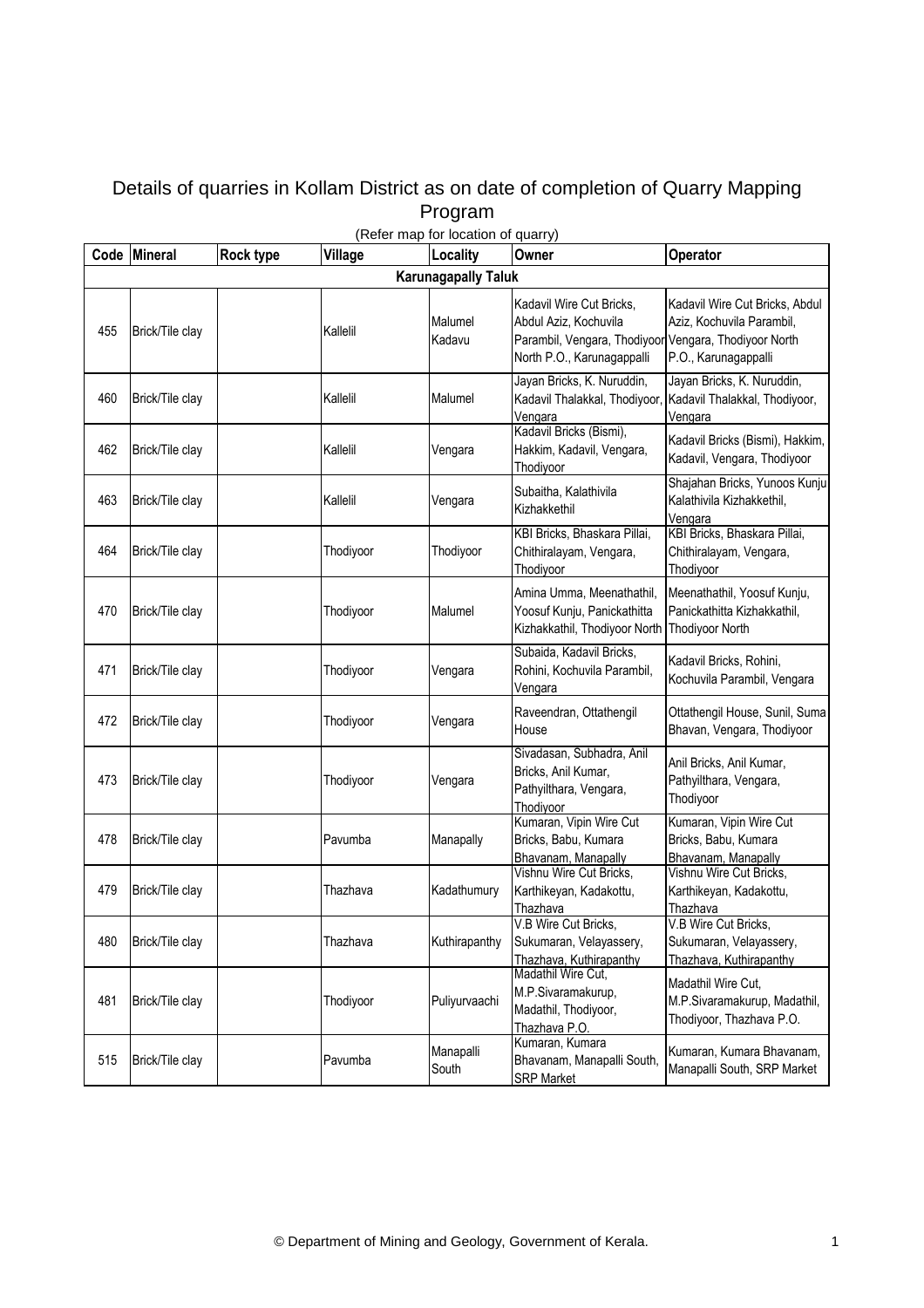| Code | Mineral         | Rock type | Village   | Locality      | Owner                                                                         | Operator                                                                                |
|------|-----------------|-----------|-----------|---------------|-------------------------------------------------------------------------------|-----------------------------------------------------------------------------------------|
| 516  | Laterite        |           | Pavumba   | Pavumba North | Madhu, Madhu Nivas,<br>Maragepally                                            | Madhu, Madhu Nivas,<br>Maragepally, babu Pillai                                         |
| 517  | Laterite        |           | Pavumba   | Pavumba North |                                                                               | Gopi Pillai, Pavumba                                                                    |
| 518  | Laterite        |           | Pavumba   | Pavumba North |                                                                               | Velushakunju                                                                            |
| 519  | Laterite        |           | Pavumba   | Pavumba North |                                                                               | Gireesh, Punnathanathu,<br>Padarani P.O., Sooranad<br>South                             |
| 520  | Laterite        |           | Pavumba   | Pavumba North |                                                                               | Sukumaran, Vilayil Vadakke,<br>Pavumba P.O., Pavumba                                    |
| 456  | Brick/Tile clay |           | Kallelil  | Malumel       |                                                                               | Meena thathil Bricks, Shamuel,<br>Meenathathil, Vengara                                 |
| 457  | Brick/Tile clay |           | Kallelil  | Thodiyoor     | Ashoka Wire Cut Bricks,<br>Kunjiraman, Ashoka Bhavan,<br>Thodiyoor            | Ashoka Wire Cut Bricks,<br>Kunjiraman, Ashoka Bhavan,<br>Thodiyoor                      |
| 458  | Brick/Tile clay |           | Thodiyoor | Vengara       | Kadavil Wire Cut Bricks,<br>Salini, Kadavil, Thodiyoor<br>North P.O., Vengara | Kadavil Wire Cut Bricks, Salini,<br>Kadavil, Thodiyoor North P.O.,<br>Vengara           |
| 459  | Brick/Tile clay |           | Thodiyoor | Vengara       | PNP Wire Cut Bricks,<br>Pakaruddin, Ponnalaya,<br>Vengara, Thodiyoor          | PNP Wire Cut Bricks,<br>Pakaruddin, Ponnalaya,<br>Vengara, Thodiyoor                    |
| 465  | Brick/Tile clay |           | Thodiyoor | Vengara       | Sreedevi Amma, Vilayil<br>Puthen Veedu                                        | Vilayil Bricks, Mohanan Pillai,<br>Vilayil Puthen Veedu, Vengara,<br>Thodiyoor          |
| 466  | Brick/Tile clay |           | Thodiyoor | Vengara       | Udaya Rajan, Kuttiyil                                                         | Lakshmi Wire Cut Bricks, Vinod<br>Kuttiyil, Vengara, Thodiyoor                          |
| 467  | Brick/Tile clay |           | Thodiyoor | Vengara       | Vasudevan Pillai, Parinjat,<br>Vengara, Thodiyoor                             | Vasudevan Pillai, Parinjat,<br>Vengara, Thodiyoor                                       |
| 468  | Brick/Tile clay |           | Kallelil  | Malumel       | Amritha Bricks, Rajsree,<br>Udamannel, Klappanna                              | Amritha Bricks, Rajsree,<br>Udamannel, Klappanna                                        |
| 469  | Brick/Tile clay |           | Kallelil  | Malumel       | satheesh Kumar, Idamannel,<br>Klappana                                        | Amritha Super Granites                                                                  |
| 474  | Brick/Tile clay |           | Thodiyoor | Thodiyoor     | SAS Bricks, Sashidharan,<br>Shibu Bhavan, Thodiyoor<br>North                  | SAS Bricks, Sashidharan,<br>Shibu Bhavan, Thodiyoor North                               |
| 475  | Brick/Tile clay |           | Pavumba   | Manapally     | Panamoottil, Puthentherevu                                                    | Iswarya Clay, Bushara Beevi, Iswarya Clay, Bushara Beevi,<br>Panamoottil, Puthentherevu |
| 476  | Brick/Tile clay |           | Pavumba   | Pavumba       | Manikanda Wire Cut Bricks,<br>Kuttishwaran, Beena<br>Bhavanam, Pavumba        | Manikanda Wire Cut Bricks,<br>Kuttishwaran, Beena<br>Bhavanam, Pavumba                  |
| 477  | Brick/Tile clay |           | Pavumba   | Pavumba       | Nelluvila Wire Cut,<br>Rajendran, Pandaplavil,<br>Pavumba                     | Nelluvila Wire Cut, Rajendran,<br>Pandaplavil, Pavumba                                  |
| 521  | Laterite        |           | Pavumba   | Pavumba North |                                                                               | Sukumaran, Vilayil Vadakke,<br>Pavumba P.O., Pavumba                                    |
| 522  | Laterite        |           | Pavumba   | Pavumba North | Mohanan, Nilakkal Veedu,<br>Pavumba P.O., Pavumba                             | Thulasi                                                                                 |
| 523  | Laterite        |           | Pavumba   | Pavumba North |                                                                               | Kumaran, Kumara Bhavanam,<br><b>Vallekunnam</b>                                         |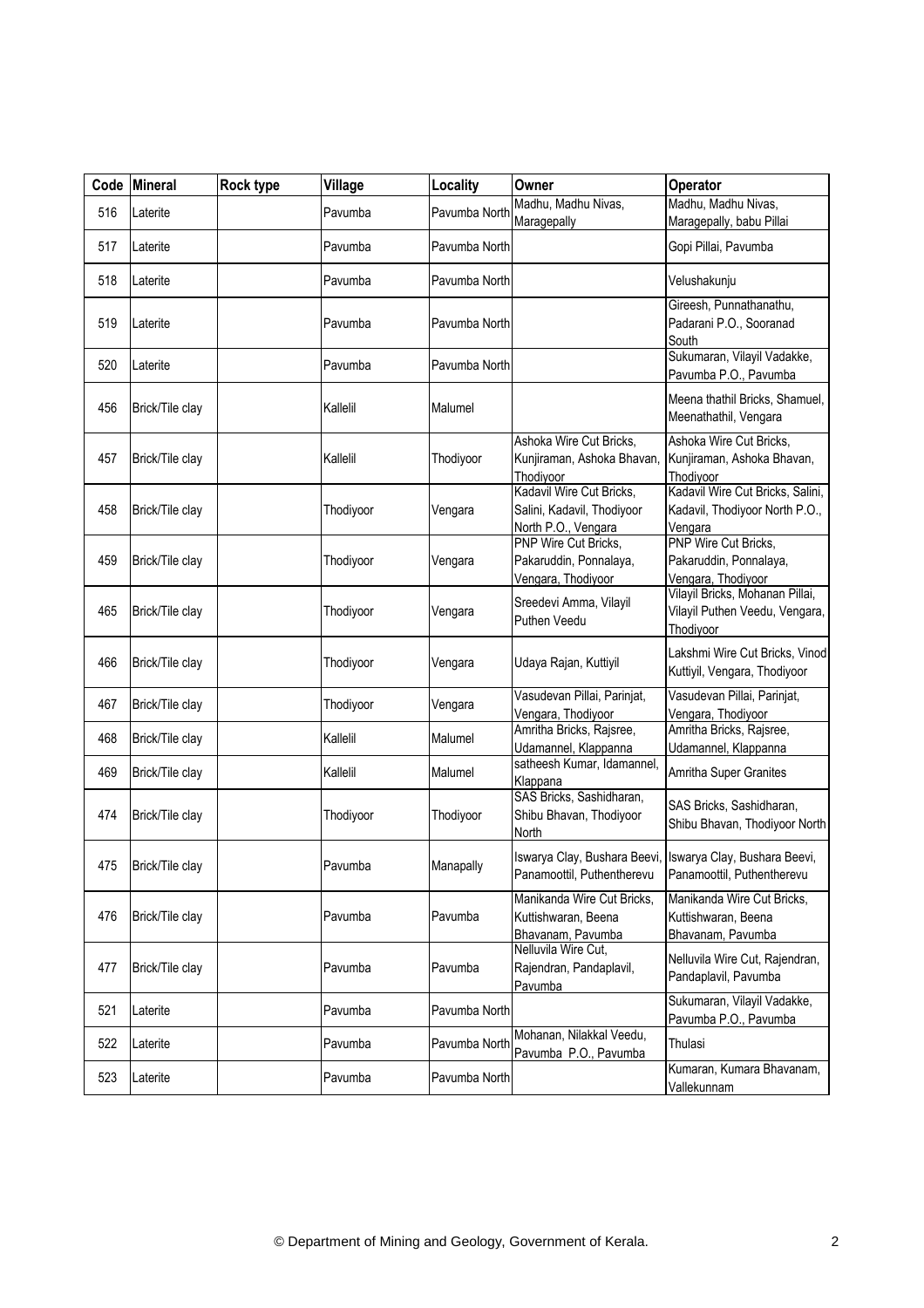|     | Code Mineral         | Rock type | Village            | Locality              | Owner                                                                      | Operator                                                   |  |  |  |
|-----|----------------------|-----------|--------------------|-----------------------|----------------------------------------------------------------------------|------------------------------------------------------------|--|--|--|
| 524 | Laterite             |           | Pavumba            |                       | Shaji & Prabha, Shaji<br>Pavumba North Bhavanam, Pavumba North,<br>Pavumba |                                                            |  |  |  |
| 531 | Brick/Tile clay      |           | Pavumba            | Pavumba               | Satheesh, Akash Bricks,<br>Pavumba                                         |                                                            |  |  |  |
| 528 | Brick/Tile clay      |           | Pavumba            | Pavumba               | Soman, Mulaimootil,<br>Pavumba P.O., Pavumba                               |                                                            |  |  |  |
| 529 | Brick/Tile clay      |           | Pavumba            | Pulikunam             | SS Bricks, Koottuparambil,<br>Pavumba P.O., Pavumba                        |                                                            |  |  |  |
| 530 | Brick/Tile clay      |           | Pavumba            | Pulikulam             | Thankaran, Roy Bricks,<br>Valith, Pavumba P.O.,<br>Pavumba                 | Thankaran, Roy Bricks, Valith,<br>Pavumba P.O., Pavumba    |  |  |  |
| 575 | Laterite             |           | Kallalibhagom      | Patharam              |                                                                            | Rajan V, Sarang, Patharam,<br>KarunagaPalli                |  |  |  |
| 651 | Brick/Tile clay      |           | Clappana           | Charankuxhy<br>Kadavu |                                                                            |                                                            |  |  |  |
| 653 | Ordinary Sand        |           | Clappana           | Ayiramthengu          |                                                                            |                                                            |  |  |  |
| 654 | <b>Ordinary Sand</b> |           | Ayanivelikulangara | Tharayinkunnu         |                                                                            |                                                            |  |  |  |
| 655 | <b>Ordinary Sand</b> |           | Ayanivelikulangara | Alumkadavu            |                                                                            |                                                            |  |  |  |
| 656 | Brick/Tile clay      |           | Thodiyoor          | Aramathu<br>madoni    | Azis, Jameela Manzil,<br>Thodiyur P.O., Aramath<br>madoni                  | Jameela Wire Cut Bricks                                    |  |  |  |
|     | <b>Kollam Taluk</b>  |           |                    |                       |                                                                            |                                                            |  |  |  |
| 658 | Brick/Tile clay      |           | Thazhuthala        | Thazhuthala           |                                                                            |                                                            |  |  |  |
| 659 | Brick/Tile clay      |           | Thrikkovilvattom   | Mylapur               | Salim                                                                      | Salim, EKB Bricks,<br>Umayanallur P.O., Mylapur,<br>Kollam |  |  |  |
| 660 | Brick/Tile clay      |           | Thazhuthala        | Vadakke<br>Mylakkad   | Brose Joseph, Mylakkad P.O                                                 | Matha Bricks, Brose Joseph,<br>Mylakkad P.O.               |  |  |  |
| 661 | Brick/Tile clay      |           | Thazhuthala        | Vadakke<br>Mylakkad   | Nepolean, Kodeyil (H), North<br>Mylakkad, Kannanallur P.O.                 | Kodeyil Bricks, North Mylakkad,<br>Kannanallur P.O.        |  |  |  |
| 662 | Brick/Tile clay      |           | Thazhuthala        | Vadakke<br>Myalkkad   | Sudhakaran, Udagiri,<br>Thattamala P.O.                                    | Udaya Mineral Bricks, Vadakke<br>Mylakkad, Kunnanallur     |  |  |  |
| 663 | Brick/Tile clay      |           | Thazhuthala        | Vadakke<br>Mylakkad   | Das, Arageute Azhikam,<br>Vadakke Mylakkad,<br>Kunnanallur                 | Manju Wire Cut Bricks                                      |  |  |  |
| 664 | Brick/Tile clay      |           | Meenad             | Chathanur             | Unnikrishnan                                                               | O K Bricks, Chathanoor                                     |  |  |  |
| 665 | Brick/Tile clay      |           | Meenad             |                       | Rajan Muthalali                                                            | R B Bricks, Chathanoor P.O.                                |  |  |  |
| 666 | Brick/Tile clay      |           | Meenad             | Ithikkara             | Unnikrishnan, Chathanoor                                                   | O K Bricks, Chathanoor                                     |  |  |  |
| 667 | Brick/Tile clay      |           | Nedumpana          | Muttakavu             | Aliyar Kunju, Ayoob Manzil,<br>Nedumpana                                   | A A B Bricks, Aliyar Kunju,<br>Ayoob Manzil, Nedumpana     |  |  |  |
| 668 | Brick/Tile clay      |           | Nedumpana          | Muttakavu             | M S Kunju, PVS (H),<br>Nedumpana                                           | P V S Bricks                                               |  |  |  |
| 669 | Brick/Tile clay      |           | Nedumpana          | Muttakavu             | Abdul Azis, Parayaru vila,<br>Nedumpana P.O., Muttakavu                    | M K B, Muttakavu                                           |  |  |  |
| 670 | Brick/Tile clay      |           | Nedumpana          | Muttakavu             | Ummerkutty, Noushad<br>Manzil, Nedumpana                                   | A M N Bricks, Ummerkutty,<br>Noushad Manzil, Nedumpana     |  |  |  |
| 671 | Brick/Tile clay      |           | Nedumpana          | Muttakavu             |                                                                            |                                                            |  |  |  |
| 672 | Brick/Tile clay      |           | Nedumpana          | Muttakavu             | Sajeena (Salam), Kanam vila, Shahana Wire Cut,<br>Nedumpana                | Nedumpana                                                  |  |  |  |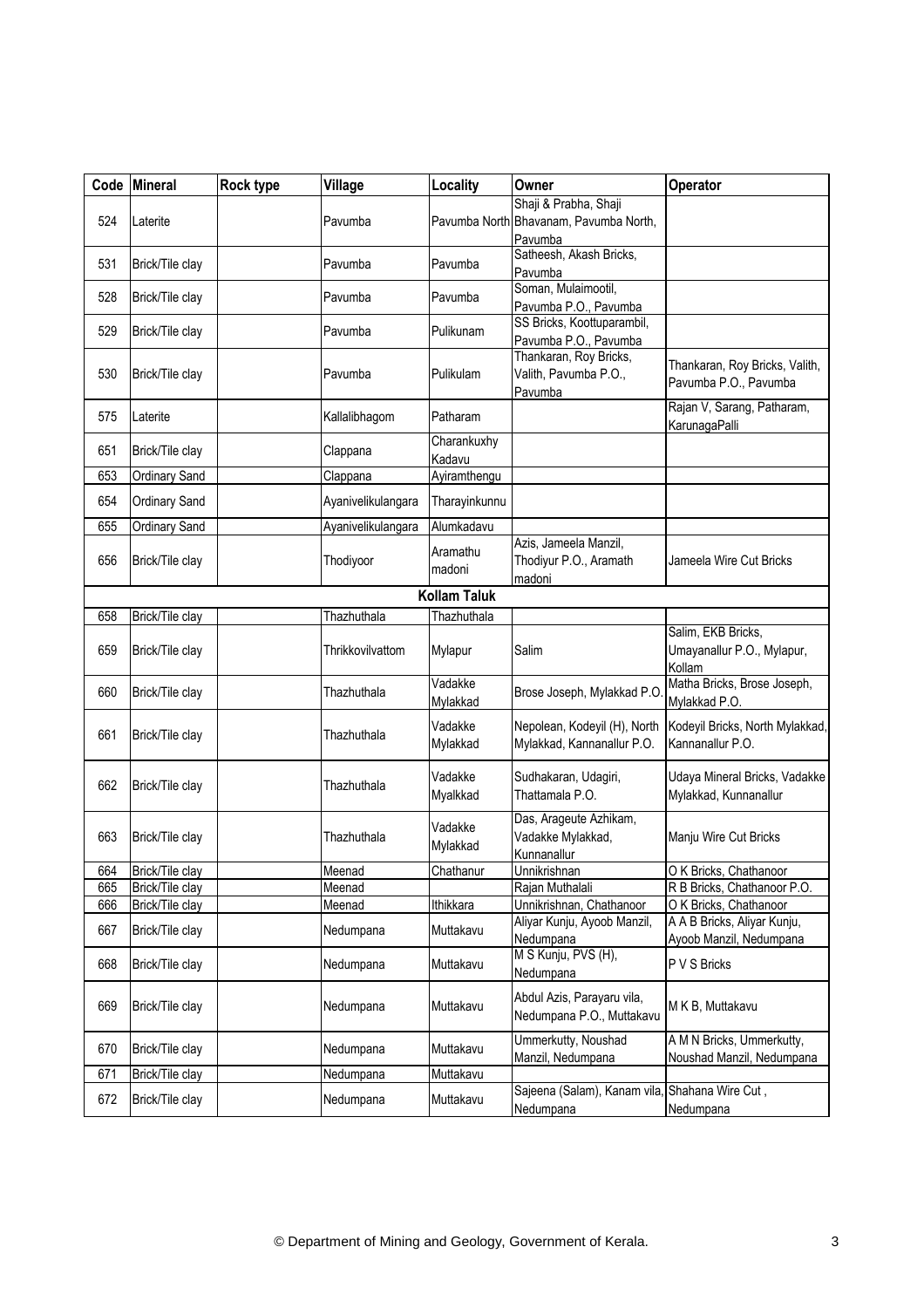| Code | <b>Mineral</b>       | Rock type | Village   | Locality     | Owner                                                 | Operator                                                              |
|------|----------------------|-----------|-----------|--------------|-------------------------------------------------------|-----------------------------------------------------------------------|
| 673  | Brick/Tile clay      |           | Nedumpana | Muttakavu    | Omana, Shaji Mandiram,<br>Nedumpana                   | Rani Bricks                                                           |
| 674  | Brick/Tile clay      |           | Nedumpana | Muttakavu    | Nizzar, Thekkeveetil,<br>Nedumpana                    | <b>Brothers Wire Cut</b>                                              |
| 676  | Brick/Tile clay      |           | Nedumpana | Kundumen     | A M Shihab, Shahu Manzil,                             | A S Wire Cut Bricks,                                                  |
|      |                      |           |           |              | Kannanalloor P.O.                                     | Muttakavu, Nedumpana P.O.<br>K K B Bricks, Abdul Rasheed,             |
| 678  | Brick/Tile clay      |           | Nedumpana | Muttakavu    | Shajahan                                              | Shameer Manzil, Muttakavu                                             |
| 679  | Brick/Tile clay      |           | Nedumpana | Kundumen     | Ebrahimkutty, Kuzhilarikathu<br>veedu, Nedumpana P.O. | M I Bricks, Muttakavu,<br>Nedumpana                                   |
| 680  | Brick/Tile clay      |           | Nedumpana | Muttakavu    | Subair, Shahu Manzil,<br>Kannanllur                   | A M S wire Cut Bricks,<br>Muttakavu, Nedumpana P.O.                   |
| 681  | Ordinary Sand        |           | Nedumpana | Muttakavu    |                                                       |                                                                       |
| 682  | Brick/Tile clay      |           | Nedumpana | Muttakavu    | Biju, Mundakal, Nedumpana                             | P M B Wire Cut Bricks,<br>Nedumpana                                   |
| 683  | Ordinary Sand        |           | Nedumpana | Muttakavu    |                                                       | P M B Bricks                                                          |
| 684  | Brick/Tile clay      |           | Nedumpana | Muttakavu    | Jamaludheen, Mannarayam,<br>Nedumpana                 | M M Bricks, Muttakavu,<br>Nedumpana                                   |
| 685  | Brick/Tile clay      |           | Nedumpana | Muttakavu    | Abdulla, Vadakkeveedu,<br>Nedumpana                   | Hajarali Bricks, Muttakavu                                            |
| 686  | Brick/Tile clay      |           | Nedumpana | Muttakavu    | Ali Kunju, Kadampattuvila,<br>Nedumpana               | M F Bricks, Muttakvu,<br>Nedumpana P.O., Nedumpana                    |
| 687  | Brick/Tile clay      |           | Nedumpana | Muttakavu    | Basheer, Thodiyil Veedu,<br>Nedumpana                 | V A B Wire Cut Bricks,<br>Muttakavu                                   |
| 689  | Ordinary Sand        |           | Nedumpana | Muttakavu    |                                                       |                                                                       |
| 691  | Brick/Tile clay      |           | Nedumpana | Muttakavu    | Sudhakaran, Sreehari,<br>Nedumpana                    | Thykattu Bricks, Muttakavi,<br>Nedumpana                              |
| 692  | Brick/Tile clay      |           | Nedumpana | Muttakavu    | Rajesh, Muttakavu                                     |                                                                       |
| 693  | Brick/Tile clay      |           | Palimon   | Pallimon     | Rajeevan Nair, Karingottu<br>veedu, Pallimon          |                                                                       |
| 694  | Brick/Tile clay      |           | Palimon   | Meyannur     | Muneer, Muttakavu                                     | Gayathri Bricks, Meyannur                                             |
| 695  | Brick/Tile clay      |           | Palimon   | Meyannur     | Nizzar, Velum<br>thundupuredam, Meyannur<br>P.O.      | V V Brivks, Meyannur                                                  |
| 697  | Brick/Tile clay      |           | Meenad    | Kummalloor   | A V George, Aluvila veedu,<br>Kummalloor P.O.         | A V Bricks, Kummalloor                                                |
| 698  | Brick/Tile clay      |           | Palimon   | Pallimon     | Jammaluddin, Noushad<br>Manzil, Pallimon P.O.         | M S Bricks, Pallimon                                                  |
| 699  | Brick/Tile clay      |           | Palimon   | Pallimon     | Abdul Rasheed, Shaiji Manzil,<br>Pattathanam          | Reji Bricks, Pallimon                                                 |
| 700  | Ordinary Sand        |           | Palimon   | Pallimoo     |                                                       |                                                                       |
| 701  | <b>Ordinary Sand</b> |           | Palimon   | Pallimon     |                                                       |                                                                       |
| 702  | Brick/Tile clay      |           | Palimon   | Pallimon     | Biju K, Biju Mandiram,<br>Pallimon                    | S S Bricks, Biju K, Biju<br>Mandiram, Pallimon                        |
| 703  | Brick/Tile clay      |           | Nedumpana | Pallimon     | Shamsuddin, Theguvila<br>veedu, Pallimon              | Thenguvila Bricks, Shamsuddin,<br>Theguvila veedu, Pallimon           |
| 704  | <b>Ordinary Sand</b> |           | Palimon   | Pallimon     |                                                       |                                                                       |
| 705  | Brick/Tile clay      |           | Palimon   | Nilamthazhan | Abdul Karim, Nawuma<br>Manzil, Nedumpana              | N S Bricks, Pallimon                                                  |
| 706  | Brick/Tile clay      |           | Nedumpana | Pallimon     | Shahida, Shafeek Manzil,<br>Pallimon P.O.             | Nabeeza Bricks, Abdul Salam,<br>Erathu veedu, Muttakavu,<br>Nedumpana |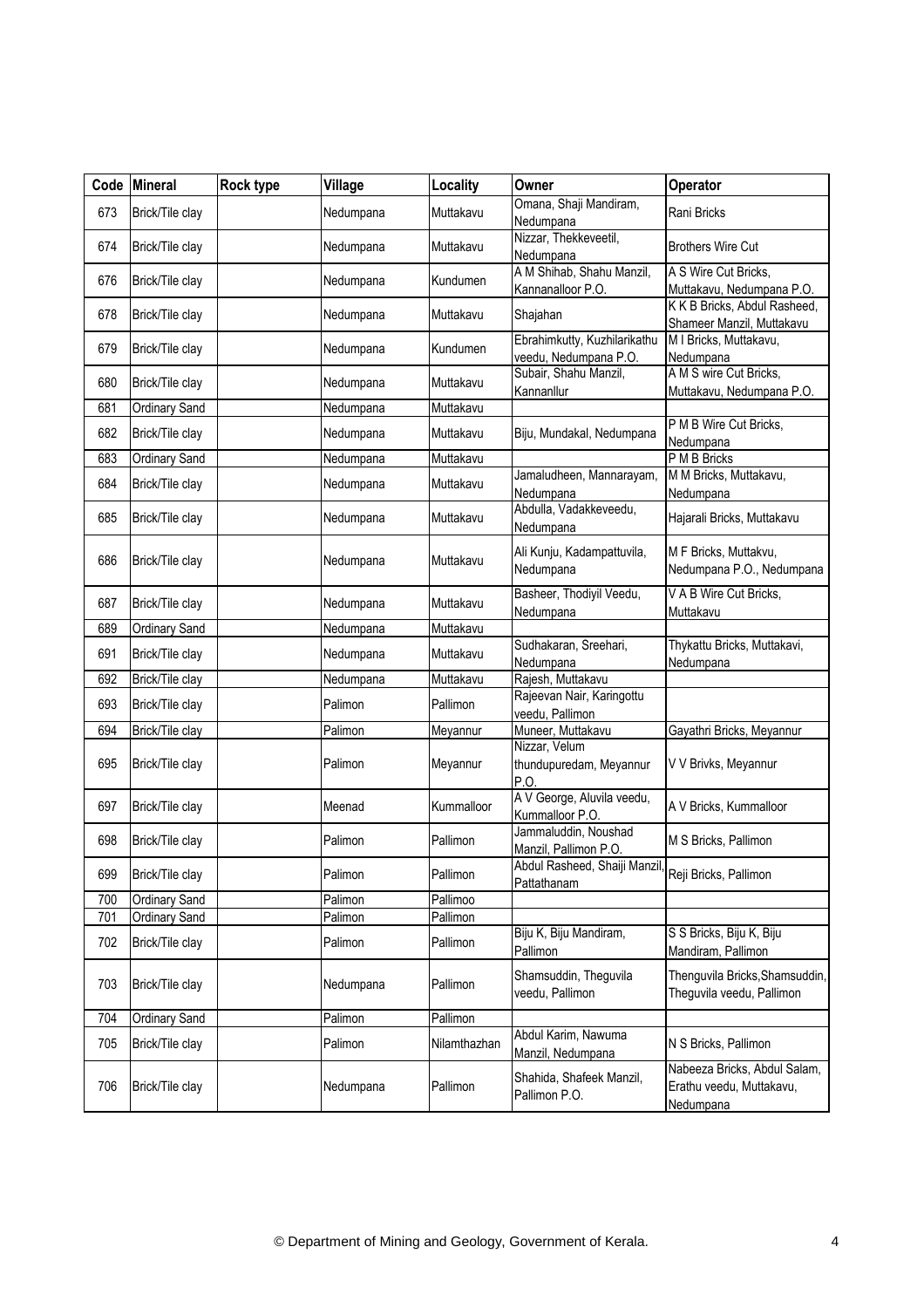| Code | <b>Mineral</b>       | Rock type | Village      | Locality         | Owner                                               | <b>Operator</b>                                           |
|------|----------------------|-----------|--------------|------------------|-----------------------------------------------------|-----------------------------------------------------------|
| 708  | Brick/Tile clay      |           | Nedumpana    | Muttakavu        | M Alai Kunju, Nizzar Nivas,                         | T M K, M Alai Kunju, Nizzar                               |
|      |                      |           |              |                  | Nedumpana<br>Mohammed Shafi,                        | Nivas, Nedumpana                                          |
| 709  | Brick/Tile clay      |           | Nedumpana    | Mudichira        | Kochummaniazhiyam,                                  | <b>M A Bricks</b>                                         |
|      |                      |           |              |                  | Nedumpana                                           |                                                           |
|      |                      |           |              | Mudichira        | Badhisha Beevi,                                     | <b>B J B Wire Cut Bricks,</b>                             |
| 710  | Brick/Tile clay      |           | Nedumpana    | konam            | Chempalathu Thodiyil,<br>Velichikala                | Muttakavu, Nedumpana                                      |
|      |                      |           |              | Mudichira        |                                                     | Meera Sahib, Kuzhiyil Veedu, H N B Wire Cut, Meera Sahib, |
| 711  | Brick/Tile clay      |           | Nedumpana    | konam            | Nedumpana                                           | Kuzhiyil Veedu, Nedumpana                                 |
|      |                      |           |              | Mudichira        | Suhar vardheen, Kinarvila                           |                                                           |
| 713  | Brick/Tile clay      |           | Nedumpana    | koanam           | Kizhakkethil, Nedumpana                             | Badarai Industries Muttakavu                              |
| 714  | Ordinary Sand        |           | Nedumpana    | Pallimon         |                                                     |                                                           |
| 715  | Brick/Tile clay      |           | Nedumpana    | Muttakavu        | Abdul Karim & Shahul<br>Hameed, Puthenpura,         | S S Wire Cut Bricks,                                      |
|      |                      |           |              |                  | Nedumpana P.O.                                      | Mudiyichirakonam                                          |
|      |                      |           |              |                  | Shamsuddin, Puthupallil                             | Saleena Bricks, Shamsuddin,                               |
| 716  | Brick/Tile clay      |           | Nedumpana    | Muttakavu        | veedu, Nedumpana                                    | Puthupallil veedu, Nedumpana                              |
| 718  | Brick/Tile clay      |           | Nedumpana    | Pakisthan        | Abdul Gafoor, Thazhethodiyil,                       | M G B Bricks, Abdul Gafoor,                               |
|      |                      |           |              | mukku            | Nedumpana<br>Basheerkutty, Erathazhikam,            | Thazhethodiyil, Nedumpana<br>T M Bricks, Basheerkutty,    |
| 719  | Brick/Tile clay      |           | Nedumpana    | Muttakavu        | Nedumpana                                           | Erathazhikam, Nedumpana                                   |
|      |                      |           |              |                  | Ibrahimkutty & Shajahan,                            | S & S Wire Cut Bricks,                                    |
| 720  | Brick/Tile clay      |           | Nedumpana    | Muttakavu        | Shameena Manzil,                                    | Ibrahimkutty & Shajahan,                                  |
|      |                      |           |              |                  | Kannathana P.O.                                     | Shameena Manzil, Kannathana<br>P.O                        |
| 721  | Brick/Tile clay      |           | Adichanallur | Ithikkara        | Moitheen kunju, Ithikkara                           | Ithikkara Bricks, Mylakkad P.O.                           |
| 722  | Ordinary Sand        |           | Adichanallur | <b>Ithikkara</b> | Ithikkara River                                     |                                                           |
|      |                      |           |              |                  | Baburaj, Kodikakathu,                               |                                                           |
| 723  | Brick/Tile clay      |           | Adichanallur | Mylakkad         | Mylakkad                                            | N G P, Ithikara, Mylakkad                                 |
| 724  | Brick/Tile clay      |           | Adichanallur | Ithikkara        | Jaleel House, Mylakkad<br>Shaji Kumar, Beena Nivas, | H M Bricks, Ithikkara<br>N V M Bricks, Adichanallur       |
| 725  | Brick/Tile clay      |           | Adichanallur | Adichanallur     | Adichanallur P.O., Kollam                           | P.O., Kollam                                              |
| 726  | Ordinary Sand        |           | Adichanallur | Konathukadavu    |                                                     |                                                           |
|      |                      |           |              |                  | Raju, Shoba Mandiram,                               | Dawn Bricks, Ithikkara,                                   |
| 727  | Brick/Tile clay      |           | Adichanallur | Plakkad          | Adichanalloor                                       | Adichanalloor                                             |
| 728  | Ordinary Sand        |           | Adichanallur | Adichanalloor    |                                                     |                                                           |
|      |                      |           |              |                  | Krishnan Kutty, Ambadi                              |                                                           |
| 729  | Brick/Tile clay      |           | Adichanallur | Madannada        | House, Near Madannada<br>Temble, Mylakkad           | Ambadi Bricks                                             |
| 730  | Brick/Tile clay      |           | Adichanallur | Plakkad          | Peter, Kavipuram                                    | Newtech, Plakkad                                          |
| 731  | Ordinary Sand        |           | Adichanallur | Plakkad          |                                                     |                                                           |
| 732  | <b>Ordinary Sand</b> |           | Adichanallur | Ithikkara        |                                                     |                                                           |
| 734  | Brick/Tile clay      |           | Adichanallur | Plakkad          | Thomas, Thirumukku,<br>Chathanoor                   | VMG                                                       |
| 735  | <b>Ordinary Sand</b> |           | Adichanallur | Soceitymukku     |                                                     |                                                           |
| 736  | Brick/Tile clay      |           | Adichanallur | Adichanallur     | Shaji, Prabhavu Vilasam,                            | Pranavam Bricks, Nilamel,                                 |
| 737  | Ordinary Sand        |           | Adichanallur | Ithikkara        | Adichanallur P.O.                                   | Adichanallur                                              |
|      |                      |           |              |                  |                                                     |                                                           |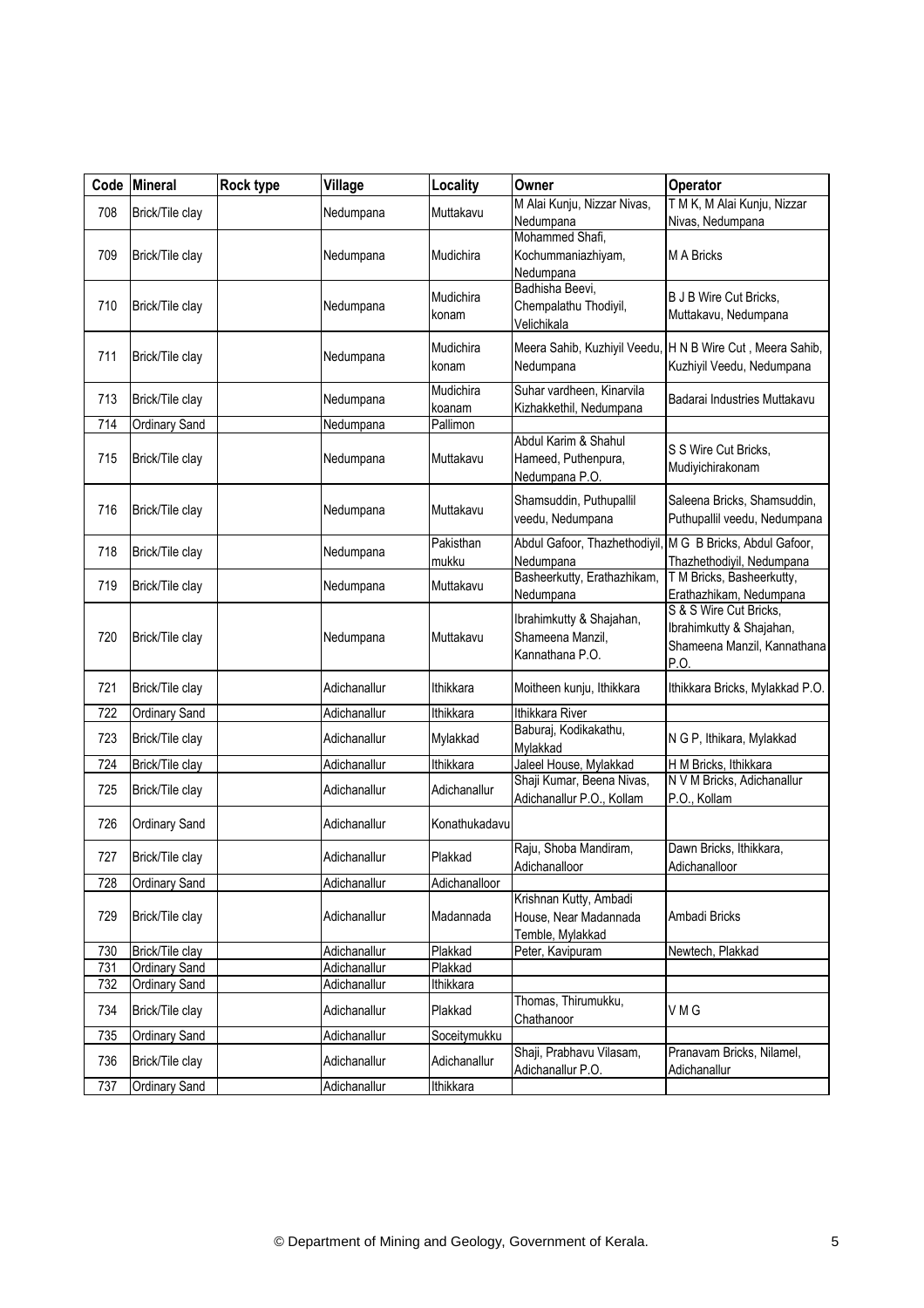| Code | Mineral                    | Rock type                       | Village        | Locality          | Owner                                                                      | Operator                                                               |
|------|----------------------------|---------------------------------|----------------|-------------------|----------------------------------------------------------------------------|------------------------------------------------------------------------|
| 738  | Brick/Tile clay            |                                 | Adichanallur   | Adichanallur      | Shamsuddin, Thekketodiyil,<br>Mylakkad                                     | A M Wire Cut Bricks,<br>Adichanallur                                   |
| 739  | Brick/Tile clay            |                                 | Adichanallur   | Kaithakuzhy       | P M Varghese, Sunil Bhavan,<br>Kummalloor                                  | R V Wire Cut, Kaithakuzhy                                              |
| 744  | Granite(Building<br>Stone) | <b>Garnet Biotite</b><br>Gneiss | Kalluvathukkal | Kattupuram        | Shihabuddin, Shamanam,<br>Thazhuthala, Kottiyam                            |                                                                        |
| 745  | Ordinary Sand              |                                 | Kalluvathukkal | Kattupuram        | Jayan, Poikavila,<br>Vilavoorkonam                                         |                                                                        |
| 746  | Ordinary Sand              |                                 | Kalluvathukkal | Kattupuram        | Shihabuddin M, Shibin Nivas,<br>Mylakkad                                   |                                                                        |
| 748  | Granite(Building<br>Stone) | <b>Garnet Biotite</b><br>Gneiss | Kalluvathukkal | Kattupuram        | Govt.Land                                                                  | Suji Kumar, Suji Vilasam,<br>Vilavoor Konam, Kalluvathukkal            |
| 749  | Granite(Building<br>Stone) | <b>Garnet Biotite</b><br>Gneiss | Kalluvathukkal | Kattupuram        | Govt.Land                                                                  | Ajaya Kumar, Janardhana<br>Vialasam, Vilavoor Konam,<br>Kalluvathukkal |
| 750  | Granite(Building<br>Stone) | <b>Garnet Biotite</b><br>Gneiss | Kalluvathukkal | Kattupuram        | Govt.Land                                                                  | Rajendran Pillai, Rajendra<br>Vilasam, Kalluvathukkal                  |
| 751  | Granite(Building<br>Stone) | Charnockite                     | Kalluvathukkal | Kattupuram        | Gopalakrishnakurup,<br>Ramakrishna Vihar,<br>Kalluvathukkal P.O.           |                                                                        |
| 756  | Ordinary Sand              |                                 | Meenad         | Mannadi<br>kadavu | Govt.Land                                                                  |                                                                        |
| 757  | Brick/Tile clay            |                                 | Meenad         | Thottavaram       | Haridas, Ananthapuri,<br>Chathannoor P.O.,<br>Thottavaram                  | Ananthapuri bricks,<br>Thottavaram                                     |
| 758  | Brick/Tile clay            |                                 | Adichanallur   | Kumalloor         | Sailendran, Thundazhikathu<br>veedu, Meend, Chathannoor                    | Legin Bricks, Chathannoor                                              |
| 759  | Brick/Tile clay            |                                 | Meenad         | Edanad            | Binoy Chacko,<br>Pushpasadanam, Edanad,<br>Karamcode                       | R B Bricks, Edanad                                                     |
| 760  | Ordinary Sand              |                                 | Meenad         | Edanad            | Govt.Land                                                                  |                                                                        |
| 761  | Granite(Building<br>Stone) | <b>Garnet Biotite</b><br>Gneiss | Meenad         | Seematti Jn       | Govt.Land                                                                  |                                                                        |
| 779  | Brick/Tile clay            |                                 | Meenad         | Meenad            | Gopalakrishnan, Sindhu<br>Nivas, Nedungolam                                | Sindhu Bricks, Meenad                                                  |
| 784  | Ordinary Sand              |                                 | Adichanallur   | Ottaplamood       | Govt.Land                                                                  |                                                                        |
| 785  | Laterite                   |                                 | Adichanallur   | Ottaplamood       | Udayakumar, Vandivlaveedu, Raj Mohan, Kottiyam<br>Karamcode P.O., Kottiyam |                                                                        |
| 786  | Ordinary Sand              |                                 | Adichanallur   | Kakkakadavu       | Govt.Land                                                                  |                                                                        |
| 787  | Brick/Tile clay            |                                 | Mayyanad       | Kakkakadavu       | Rameshan, Kakkakadavu                                                      | <b>RRB Bricks</b>                                                      |
| 788  | Ordinary Sand              |                                 | Mayyanad       | Kakkakadavu       | Shajan Pushpamade,<br>Thesary Manzil, Pulichira<br>P.O., Mayyanad          |                                                                        |
| 789  | Ordinary Sand              |                                 | Mayyanad       | Dhavalakuzhi      | Govt.Land                                                                  |                                                                        |
| 790  | Ordinary Sand              |                                 | Mayyanad       | Sasthamkadav<br>u | Govt.Land                                                                  |                                                                        |
| 791  | Brick/Tile clay            |                                 | Eravipuram     | Eravipuram        | Chandran, Eravipuram                                                       | <b>Brothers Union Tile Works</b>                                       |
| 793  | Laterite                   |                                 | Chirakkara     | Ozhukupara        | Sandeep, Padma building,<br>Paripally                                      | Muraleedharan, Poikail veedu,<br>Chathanoor                            |
| 796  | Brick/Tile clay            |                                 | Chirakkara     | Meenad            | Rajan, Gurujyothi,<br>Chathanoor                                           | S N B Bricks, Meenad                                                   |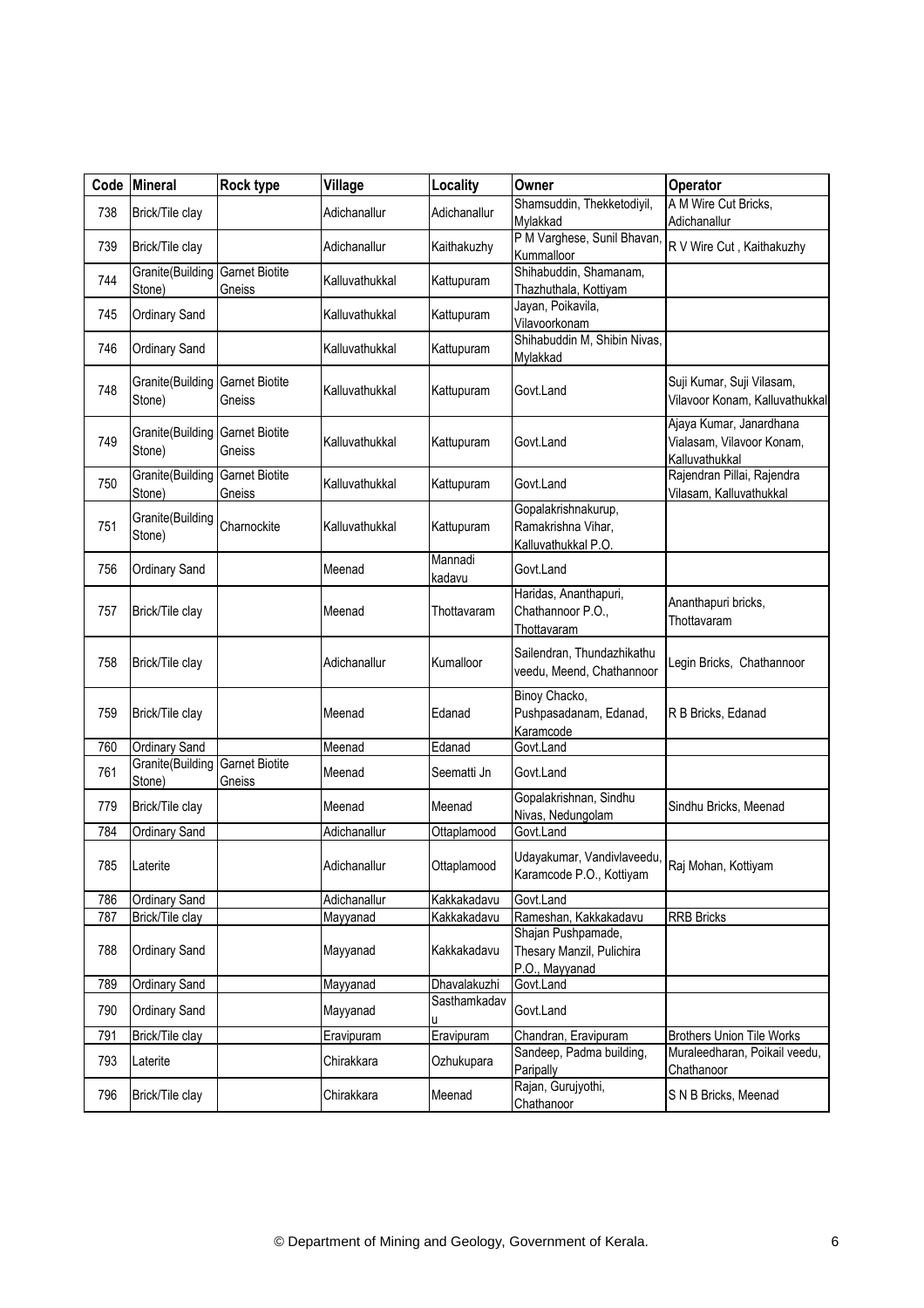|     | Code Mineral         | <b>Rock type</b> | Village      | Locality              | Owner                                                           | Operator                                    |
|-----|----------------------|------------------|--------------|-----------------------|-----------------------------------------------------------------|---------------------------------------------|
| 797 | Brick/Tile clay      |                  | Chirakkara   | Meenad                | S N B Bricks, Rajan,<br>Gurujyothi, Chathanoor                  |                                             |
| 798 | Ordinary Sand        |                  | Meenad       | Meenad                | Gopalakrishnan, Nedungolam                                      |                                             |
| 800 | Brick/Tile clay      |                  | Meenad       | Meenad                | G Mohan Kumar, Shobha<br>Mandiram, Nedugolam                    | M S R Bricks, Meenad                        |
| 801 | Brick/Tile clay      |                  | Meenad       | Meenad                | Dileep kumar, Jaivilasam,<br>Nedungolam                         | Sreekrishna Brick Meenad                    |
| 806 | Brick/Tile clay      |                  | Meenad       | Meenad                | Chitness Ravi, Baby Land,<br>Kottapuram                         |                                             |
| 807 | Ordinary Sand        |                  | Meenad       | Meenad                | Rohini, Niza Manzil,<br>Parakunnu P.O                           |                                             |
| 809 | Ordinary Sand        |                  | Meenad       | Meenad                | Govt.Land                                                       |                                             |
| 810 | Brick/Tile clay      |                  | Meenad       | Meenad                | Padmarajan, Rajesh Bhavan,<br>Nedungolam                        | J P Bricks                                  |
| 811 | Brick/Tile clay      |                  | Meenad       | Meenad                | Ashokan, Kottarathil,<br>Nedungolam                             | Vinu Wire Cut Bricks, Meenad                |
| 812 | Brick/Tile clay      |                  | Meenad       | Meenad                | Vijayan Pillai, Vineetha<br>Bhavan, Nedungolam P.O.             | V & V Bricks, Meenad                        |
| 813 | Brick/Tile clay      |                  | Meenad       | Meenad                | Gopalakrishna Pillai,<br>Sandhya Nivas                          | G K Bricks, Palamukku                       |
| 815 | Laterite             |                  | Chirakkara   | Chathanoor            | Chandrasenan, Paravila<br>veedu, Chathanoor                     | Chandrasenan, Paravila veedu,<br>Chathanoor |
| 816 | Laterite             |                  | Chirakkara   | Vilapura              | Mini, Thazham, Chirakkara,<br>Near Ananda Vilasam<br>Bhagavathy |                                             |
| 817 | Laterite             |                  | Chirakkara   | Chirakkara<br>Thazham | Jaya Prakash, Velamanoor                                        | Jaya Prakash, Velamanoor                    |
| 818 | Laterite             |                  | Chirakkara   | Chirakkara<br>Thazham | Ashokan, Baglavil veedu,<br>Chirakkara Thazham                  |                                             |
| 819 | Laterite             |                  | Chirakkara   | Chirakkara<br>Thazham | Mohanan, Binu Bhavan,<br>Thazham Chathanoor                     | Mohanan, Binu Bhavan,<br>Thazham Chathanoor |
| 820 | <b>Ordinary Sand</b> |                  | Paravoor     | Mukkam pozhi          | Govt.Land                                                       |                                             |
| 821 | Ordinary Sand        |                  | Poothakulam  | Pithamukku<br>kadavu  | Govt.Land                                                       |                                             |
| 822 | Ordinary Sand        |                  | Meenad       | Malakayal             | Babu, Binu Sadanam,<br>Perumpuzha                               |                                             |
| 823 | Brick/Tile clay      |                  | Meenad       | Nedungolam            | Devarajan, Kavarazhikam,<br>Nedungolam                          | Vasu Bricks, Nedungolam                     |
| 824 | <b>Ordinary Sand</b> |                  | Meenad       | Perumpuzha            | Govt.Land                                                       |                                             |
| 825 | Ordinary Sand        |                  | Paravoor     | Aloovila              | Govt.Land                                                       |                                             |
| 826 | Ordinary Sand        |                  | Meenad       | Nedungolam            |                                                                 |                                             |
| 828 | Brick/Tile clay      |                  | Paravoor     | Nedungolam            | Dharmarajan, Sreedharmam,<br>Paravoor                           | Sreelakshmi Bricks                          |
| 831 | Ordinary Sand        |                  | Adichanallur | Kanjiram<br>Kadavu    |                                                                 |                                             |
| 832 | Brick/Tile clay      |                  | Adichanallur | Kanjiram<br>kadavu    | Mohanan, Vadakkadathu,<br>Mylakkad                              | A V Bricks                                  |
| 833 | Brick/Tile clay      |                  | Adichanallur | Kanjiram<br>kadavu    | Prasad, Kadayil veedu,<br>Varkala P.O., Marakada<br>mukku       | Sneha Bricks, Kanjiram kadavu               |
| 834 | Brick/Tile clay      |                  | Adichanallur | Kanjiram<br>kadavu    | Mohammad Shah, Vayilil<br>Banglavu, Mylakkad                    | A R Bricks                                  |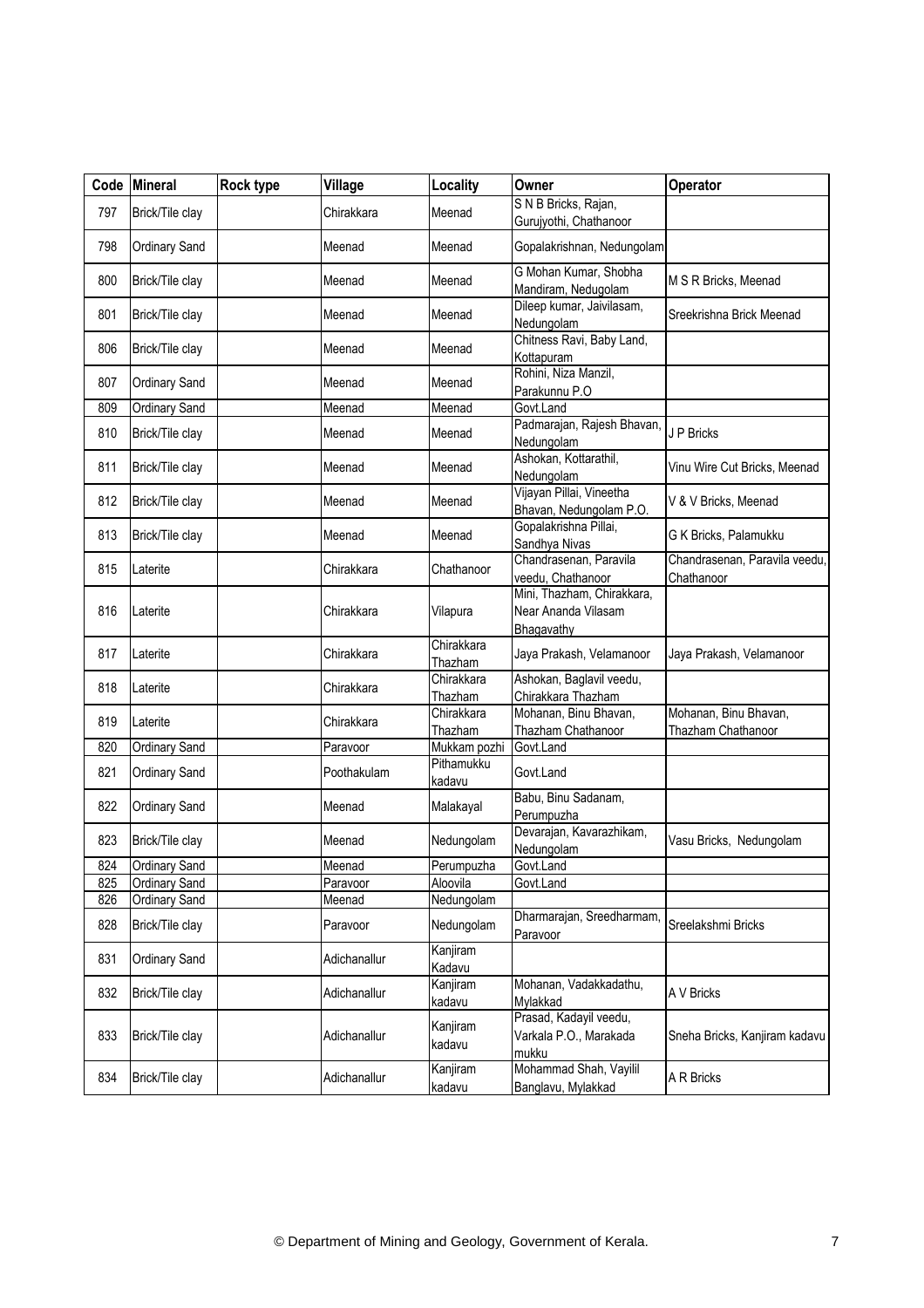| Code           | <b>Mineral</b>                          | Rock type                       | Village      | Locality             | Owner                                          | Operator |
|----------------|-----------------------------------------|---------------------------------|--------------|----------------------|------------------------------------------------|----------|
| 835            | <b>Ordinary Sand</b>                    |                                 | Adichanallur | Kanjiram             |                                                |          |
|                |                                         |                                 |              | kadavu               |                                                |          |
| 836            | Ordinary Sand                           |                                 | Adichanallur | South                |                                                |          |
| 837            | <b>Ordinary Sand</b>                    |                                 | Adichanallur | Mylakkad<br>Mylakkad |                                                |          |
|                |                                         |                                 |              | Kottarakkara Taluk   |                                                |          |
|                | Granite(Building                        |                                 |              |                      | Sulochanam, Dorakkulathil,                     |          |
| 1              | Stone)                                  | Charnockite                     | Neduvathur   | Vallom               | Melathil, Kottarakkara P.O.                    |          |
| $\overline{2}$ | Granite(Building                        | Charnockite                     | Neduvathur   | Vallom               | Omana Amma, Pallikkal                          |          |
|                | Stone)                                  |                                 |              |                      | house, Kottarakkara                            |          |
| 3              | Granite(Building                        | Charnockite                     | Neduvathur   | Vallom               | Radhakrishnan Pillai,<br>Kunnilerikarum veedu, |          |
|                | Stone)                                  |                                 |              |                      | Nediyavila, Kunnathur                          |          |
|                | Granite(Building                        |                                 |              |                      | R Radhakrishnsn, Lalitha                       |          |
| 4              | Stone)                                  | Charnockite                     | Neduvathur   | Vallom               | Bhavan, Kottarakkara                           |          |
| 5              | Granite(Building<br>Stone)              | Charnockite                     | Neduvathur   | Vallom               |                                                |          |
| 6              | Granite(Building<br>Stone)              | Charnockite                     | Puthur       | Muzhikkode           |                                                |          |
|                | Granite(Building                        |                                 |              |                      | Ravindran B, Nediyakala                        |          |
| $\overline{7}$ | Stone)                                  | Charnockite                     | Puthur       | Pongumpara           | veedu, Kottathala P.O.,                        |          |
|                |                                         |                                 |              |                      | Kottarakkara                                   |          |
| 8              | Granite(Building                        | Charnockite                     | Puthur       |                      | Mohanan, S/o Kumaran,<br>Chamakkala kuzhi,     |          |
|                | Stone)                                  |                                 |              | Pongumpara           | Peringulam                                     |          |
|                | Granite(Building                        |                                 |              |                      |                                                |          |
| 9              | Stone)                                  | Charnockite                     | Puthur       | Pongumpara           |                                                |          |
| 10             | Granite(Building                        | <b>Garnet Biotite</b>           | Odanavattom  | Muttara              | Govt. Land                                     |          |
|                | Stone)<br>Granite(Building              | Gneiss<br><b>Garnet Biotite</b> |              |                      |                                                |          |
| 12             | Stone)                                  | Gneiss                          | Odanavattom  | Muttara              | Govt. Land                                     |          |
|                | Granite(Building                        | <b>Garnet Biotite</b>           |              |                      |                                                |          |
| 13             | Stone)                                  | Gneiss                          | Odanavattom  | Muttara              |                                                |          |
| 14             | Granite(Building                        | Charnockite                     | Odanavattom  | Muttara              |                                                |          |
|                | Stone)                                  |                                 |              |                      |                                                |          |
| 15             | Granite(Building<br>Stone)              | <b>Garnet Biotite</b>           | Odanavattom  | Muttara              | Govt. Land                                     |          |
|                | Granite(Building                        | Gneiss<br><b>Garnet Biotite</b> |              |                      |                                                |          |
| 16             | Stone)                                  | Gneiss                          | Odanavattom  | Muttara              | Govt. Land                                     |          |
|                | <b>Granite</b> (Building Garnet Biotite |                                 | Veliyam      |                      |                                                |          |
| 17             | Stone)                                  | Gneiss                          |              | Kudavattoor          | Govt. Land                                     |          |
| 18             | Granite(Building                        | <b>Garnet Biotite</b>           | Veliyam      | Kudavattoor          |                                                |          |
|                | Stone)<br>Granite(Building              | Gneiss<br><b>Garnet Biotite</b> |              |                      |                                                |          |
| 19             | Stone)                                  | Gneiss                          | Veliyam      | Kudavattoor          | Govt. Land                                     |          |
|                | Granite(Building                        | <b>Garnet Biotite</b>           |              |                      |                                                |          |
| 20             | Stone)                                  | Gneiss                          | Veliyam      | Kudavattoor          |                                                |          |
| 21             | Granite(Building                        | <b>Garnet Biotite</b>           | Veliyam      | Kudavattoor          |                                                |          |
|                | Stone)                                  | Gneiss                          |              |                      |                                                |          |
| 22             | Granite(Building                        | <b>Garnet Biotite</b>           | Veliyam      | Kudavattoor          |                                                |          |
|                | Stone)<br>Granite(Building              | Gneiss<br><b>Garnet Biotite</b> |              |                      |                                                |          |
| 23             | Stone)                                  | Gneiss                          | Veliyam      | Kudavattoor          |                                                |          |
|                |                                         |                                 |              |                      |                                                |          |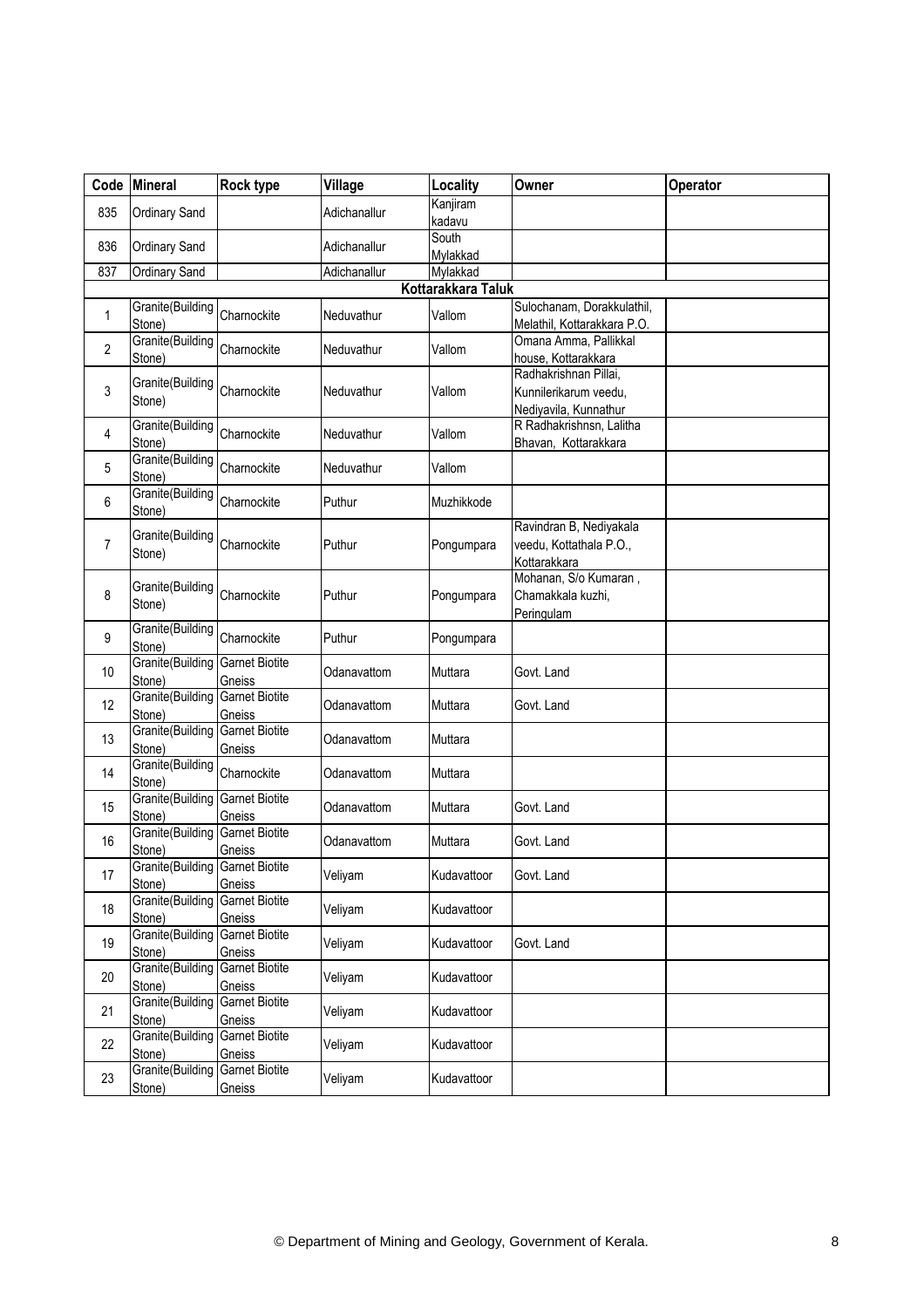| Code | <b>Mineral</b>             | <b>Rock type</b>                | Village   | Locality           | Owner                                                                                   | Operator |
|------|----------------------------|---------------------------------|-----------|--------------------|-----------------------------------------------------------------------------------------|----------|
| 24   | Granite(Building<br>Stone) | <b>Garnet Biotite</b><br>Gneiss | Veliyam   | Kudavattoor        |                                                                                         |          |
| 25   | Granite(Building<br>Stone) | Charnockite                     | Veliyam   | Kudavattoor        | M Aliyarukutty, MS House,<br>P.OVakkanad<br>P.O., Kattarakkara                          |          |
| 26   | Granite(Building<br>Stone) | Charnockite                     | Veliyam   | Kudavattoor        | M Vijayan, Harish Bhavan,<br>Perinthalmanna P.O.,<br>Malappuram                         |          |
| 27   | Granite(Building<br>Stone) | Charnockite                     | Veliyam   | Kudavattoor        | Govt. Land                                                                              |          |
| 28   | Granite(Building<br>Stone) | <b>Garnet Biotite</b><br>Gneiss | Veliyam   | Kudavattoor        | Govt. Land                                                                              |          |
| 29   | Granite(Building<br>Stone) | <b>Garnet Biotite</b><br>Gneiss | Veliyam   | Kudavattoor        | Govt. Land                                                                              |          |
| 30   | Granite(Building<br>Stone) | <b>Garnet Biotite</b><br>Gneiss | Veliyam   | Kudavattor         |                                                                                         |          |
| 31   | Granite(Building<br>Stone) | Charnockite                     | Veliyam   | Kudavattoor        |                                                                                         |          |
| 32   | Granite(Building<br>Stone) | Charnockite                     | Veliyam   | Kudavattoor        | Govt. Land                                                                              |          |
| 33   | Granite(Building<br>Stone) | Charnockite                     | Veliyam   | Kudavattoor        |                                                                                         |          |
| 34   | Granite(Building<br>Stone) | Charnockite                     | Veliyam   | Kudavattoor        |                                                                                         |          |
| 35   | Granite(Building<br>Stone) | <b>Garnet Biotite</b><br>Gneiss | Veliyam   | Kudavattoor        |                                                                                         |          |
| 36   | Granite(Building<br>Stone) | <b>Garnet Biotite</b><br>Gneiss | Veliyam   | Kudavattoor        |                                                                                         |          |
| 37   | Granite(Building<br>Stone) | <b>Garnet Biotite</b><br>Gneiss | Veliyam   | Kudavattoor        |                                                                                         |          |
| 38   | Granite(Building<br>Stone) | <b>Garnet Biotite</b><br>Gneiss | Veliyam   | Kudavattoor        |                                                                                         |          |
| 39   | Granite(Building<br>Stone) | <b>Garnet Biotite</b><br>Gneiss | Veliyam   | Kudavattoor        |                                                                                         |          |
| 40   | Granite(Building<br>Stone) | <b>Garnet Biotite</b><br>Gneiss | Veliyam   | Kudavattoor        |                                                                                         |          |
| 41   | Granite(Building<br>Stone) | <b>Garnet Biotite</b><br>Gneiss | Kulakkada | Poovathoor<br>West | Govt. Land                                                                              |          |
| 42   | Laterite                   | Laterite                        | Ummannur  | Chungathara        | Chacko, Mangattu House,<br>Nellikkunnam, Kottarakkara                                   |          |
| 43   | Granite(Building<br>Stone) | <b>Garnet Biotite</b><br>Gneiss | Kareepra  | Ulakode            | Govt. Land                                                                              |          |
| 44   | Granite(Building<br>Stone) | Charnockite                     | Kareepra  | Ulakode            | Shahul Hameed, Pallikkotu<br>Charuvila puthen veedu,<br>Vakkanadu P.O.,<br>Kottarakkara |          |
| 45   | Granite(Building<br>Stone) | <b>Garnet Biotite</b><br>Gneiss | Veliyam   | Mullapara          | Santhosh<br>Kumar, Ajaya Vilasam,<br>Kudavattoor, Kottarakkara                          |          |
| 46   | Granite(Building<br>Stone) | <b>Garnet Biotite</b><br>Gneiss | Veliyam   | Mullanpara         | Thankappan, Honey Nivas,<br>Kadavattoor P.O                                             |          |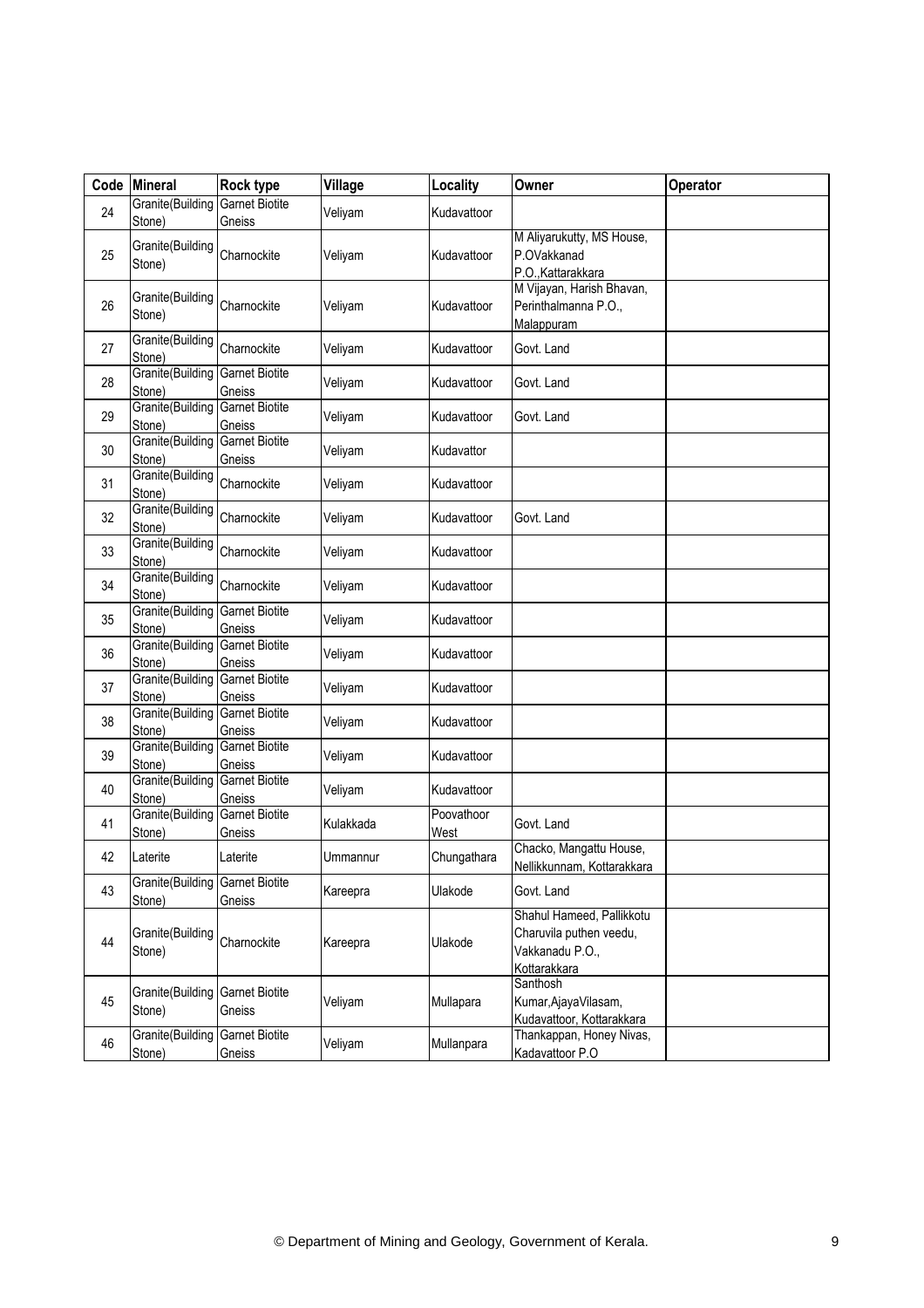| Code | <b>Mineral</b>                             | Rock type                              | Village  | Locality                       | Owner                                                                           | Operator |
|------|--------------------------------------------|----------------------------------------|----------|--------------------------------|---------------------------------------------------------------------------------|----------|
| 47   | Granite(Building<br>Stone)                 | Charnockite                            | Veliyam  | Mollanpara                     | G Mohankumar, Govinda<br>mangalam, Ulakode,<br>Uakkanada P.O, Kottarakkara      |          |
| 48   | Granite(Building<br>Stone)                 | Charnockite                            | Veliyam  | Mullanpara                     | Sivasankara Pillai, Plavila<br>veedu, Karikkal,<br>Karimpinpuzha P.O., Puthoor  |          |
| 49   | Granite(Building<br>Stone)                 | Charnockite                            | Veliyam  | Ulakode                        | Sunil kumar, Sheela,<br>Charuvila puthen veedu,<br>P.O.Alummoodu,<br>Mukhathodu |          |
| 50   | Granite(Building<br>Stone)                 | Charnockite                            | Veliyam  | Ulakode                        | V Pushpachandran, Revathy<br>Bhavan, Vakkanadu,<br>Kottarakkara                 |          |
| 51   | Granite (Building Garnet Biotite<br>Stone) | Gneiss                                 | Veliyam  | Ulakode                        | Devakumar P,<br>Puthenppurakkal veedu,<br>Chandanathoppa P.O.,<br>Kollam        |          |
| 52   | Granite(Building<br>Stone)                 | Charnockite                            | Veliyam  | Mullanpara                     |                                                                                 |          |
| 53   | Granite(Building<br>Stone)                 | Charnockite                            | Veliyam  | Ulakode                        |                                                                                 |          |
| 54   | Granite(Building<br>Stone)                 | <b>Garnet Biotite</b><br>Gneiss        | Veliyam  | Singaporemala                  | R Santhosh, Santhosh<br>Bhavan, Chirakkara<br>Thazhom, Kollam                   |          |
| 55   | Granite(Building<br>Stone)                 | <b>Garnet Biotite</b><br>Gneiss        | Veliyam  | Singaporemala                  |                                                                                 |          |
| 56   | Granite(Building<br>Stone)                 | Charnockite                            | Veliyam  | Ulakode                        | Lalithabhai Amma, Sanbu<br>Bhavan, Kudavattoor P.O.                             |          |
| 57   | Granite(Building<br>Stone)                 | Charnockite                            | Kareepra | Elamkode                       | Abdul Azeez,<br>Attuvarathputhen veedu,<br>Ukkanad, Kottarakkara                |          |
| 58   | Granite(Building<br>Stone)                 | Charnockite                            | Kareepra | Ulakode                        | Abdul Azeez,<br>Attuvarathputhen,<br>Veedu, Vakkanad,<br>Kottarakkara           |          |
| 59   | Granite(Building<br>Stone)                 | Charnockite                            | Kareepra | Elamkode                       | Raveendran, Kochira<br>melathil, Vakkanad P.O.,<br>Ulakode                      |          |
| 60   | Granite(Building<br>Stone)                 | <b>Garnet Biotite</b><br>Gneiss        | Veliyam  | Veliyam<br>Padinjattumkar<br>а | Govt.Land                                                                       |          |
| 61   | Granite(Building<br>Stone)                 | Charnockite                            | Veliyam  | Veliyam<br>Padinjattukavu      | Vasudevan K, Kodilazhikathu<br>veedu, Veliyam West<br>P.O,Kollam                |          |
| 62   | Granite(Building<br>Stone)                 | <b>Garnet Biotite</b><br>Gneiss        | Veliyam  | Veliyam<br>Padinjattinkara     |                                                                                 |          |
| 63   | Granite(Building<br>Stone)                 | <b>Garnet Biotite</b><br>Gneiss        | Veliyam  | Veliyam West                   | Somarajan R, Sree Vilasam,<br>P.O.Veliyam West                                  |          |
| 64   | Granite(Building<br>Stone)                 | <b>Garnet Biotite</b><br><b>Gneiss</b> | Veliyam  | Padinjattumkar<br>а            | Govt. Land                                                                      |          |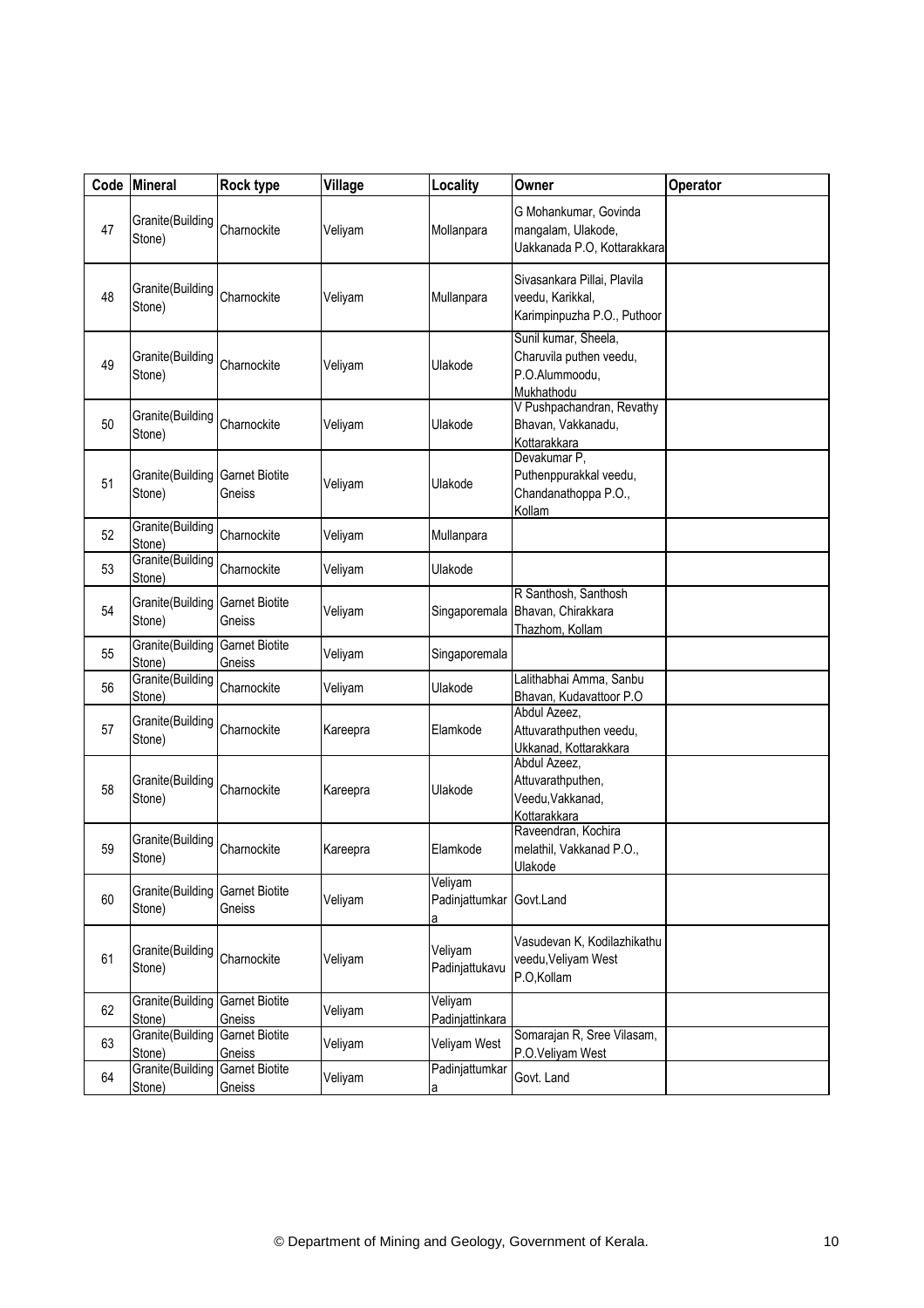| Code | Mineral                                   | <b>Rock type</b>                | Village      | Locality                  | Owner                                                          | Operator |
|------|-------------------------------------------|---------------------------------|--------------|---------------------------|----------------------------------------------------------------|----------|
| 65   | Granite(Building<br>Stone)                | Charnockite                     | Veliyam      | Veliyam<br>Padinjattukara | Raghavan, Malekalikathu<br>veedu, P.O.Veliyam                  |          |
| 66   | Granite(Building<br>Stone)                | Charnockite                     | Veliyam      | Mundukonam                | Abraham                                                        |          |
| 67   | Granite(Building<br>Stone)                | Charnockite                     | Veliyam      | Paruthiyara               | Bhargavi, Poykayil veedu,<br>P.O.Odanavattom                   |          |
| 68   | Granite(Building<br>Stone)                | Charnockite                     | Veliyam      | Paruthiyara               | J Rena Devan, Revathi<br>Nivas, Paruthiyara                    |          |
| 69   | Laterite                                  | Laterite                        | Veliyam      | Odanavattom               | M Radhamani Amma,<br>Radhalayam, Odanavattom                   |          |
| 70   | Brick/Tile clay                           |                                 | Ummannur     | Vilangara                 | Suresh Babu T, Valiya<br>panayil, Odanavattom,<br>Kottarakkara |          |
| 71   | Granite(Building<br>Stone)                | Charnockite                     | Pooyappally  | Thannimukku               | Kamalasanan S,<br>Kaleezhakathu, house,<br>Veliyam P.O.        |          |
| 72   | Granite(Building<br>Stone)                | Charnockite                     | Pooyappally  | Thannimukku               |                                                                |          |
| 73   | Granite(Building<br>Stone)                | Charnockite                     | Veliyam      | Thettikkunnu              | Govt. Land                                                     |          |
| 74   | Granite(Building<br>Stone)                | Charnockite                     | Veliyam      | Thettikkunnu              | Govt. Land                                                     |          |
| 75   | Granite(Building<br>Stone)                | Charnockite                     | Veliyam      | Thettikkunnu              | Govt. Land                                                     |          |
| 76   | Granite(Building<br>Stone)                | Charnockite                     | Veliyam      | Thettikkunnu              | Govt. Land                                                     |          |
| 77   | Granite(Building<br>Stone)                | Charnockite                     | Veliyam      | Thettikkunnu              | Govt. Land                                                     |          |
| 78   | Granite(Building<br>Stone)                | Charnockite                     | Veliyam      | Thettikkunnu              | Raju, Nedumpana, Kollam                                        |          |
| 79   | Granite(Building<br>Stone)                | <b>Garnet Biotite</b><br>Gneiss | Veliyam      | Kayila                    | Salim kumar, Yoonus<br>Mandiram, P.O.Veliyam                   |          |
| 80   | Granite(Building<br>Stone)                | Charnockite                     | Veliyam      | Kayila                    | Pankajakshi, Kavunkal<br>Veedu, P.O.Veliyam                    |          |
| 81   | Granite(Building<br>Stone)                | <b>Garnet Biotite</b><br>Gneiss | Veliyam      | Kayila                    | Sivadasan, Dileep Bhavan,<br>Ambalamkunnu P.O                  |          |
| 82   | Granite(Building<br>Stone)                | Charnockite                     | Veliyam      | Kayila                    | Pankajakshi, Kavunkal<br>house, Veliyam                        |          |
| 83   | Granite(Building<br>Stone)                | Charnockite                     | Veliyam      | Kayila                    | N Kavirajan, Kavitha Nivas,<br>Kayila, Veliyam                 |          |
| 84   | Granite(Building Garnet Biotite<br>Stone) | Gneiss                          | Veliyam      | Kayila                    | Sabu, Veliyam                                                  |          |
| 85   | Granite(Building<br>Stone)                | <b>Garnet Biotite</b><br>Gneiss | Veliyam      | Kayila                    | Natarajan, Pazhavara veedu,<br>Veliyam P.O.                    |          |
| 86   | Granite(Building<br>Stone)                | <b>Garnet Biotite</b><br>Gneiss | Veliyam      | Veliyam                   | Govt. Land                                                     |          |
| 88   | Granite(Building<br>Stone)                | <b>Garnet Biotite</b><br>Gneiss | Odanavattom  | Ambalapuram               | Sinu, Sindhu Bhavan,<br>Neeleswaram<br>P.O., Kottarakkara      |          |
| 89   | Granite(Building<br>Stone)                | <b>Garnet Biotite</b><br>Gneiss | Kottarakkara | Ambalapuram               |                                                                |          |
| 90   | Granite(Building<br>Stone)                | <b>Garnet Biotite</b><br>Gneiss | Odanavattom  | Muttara                   |                                                                |          |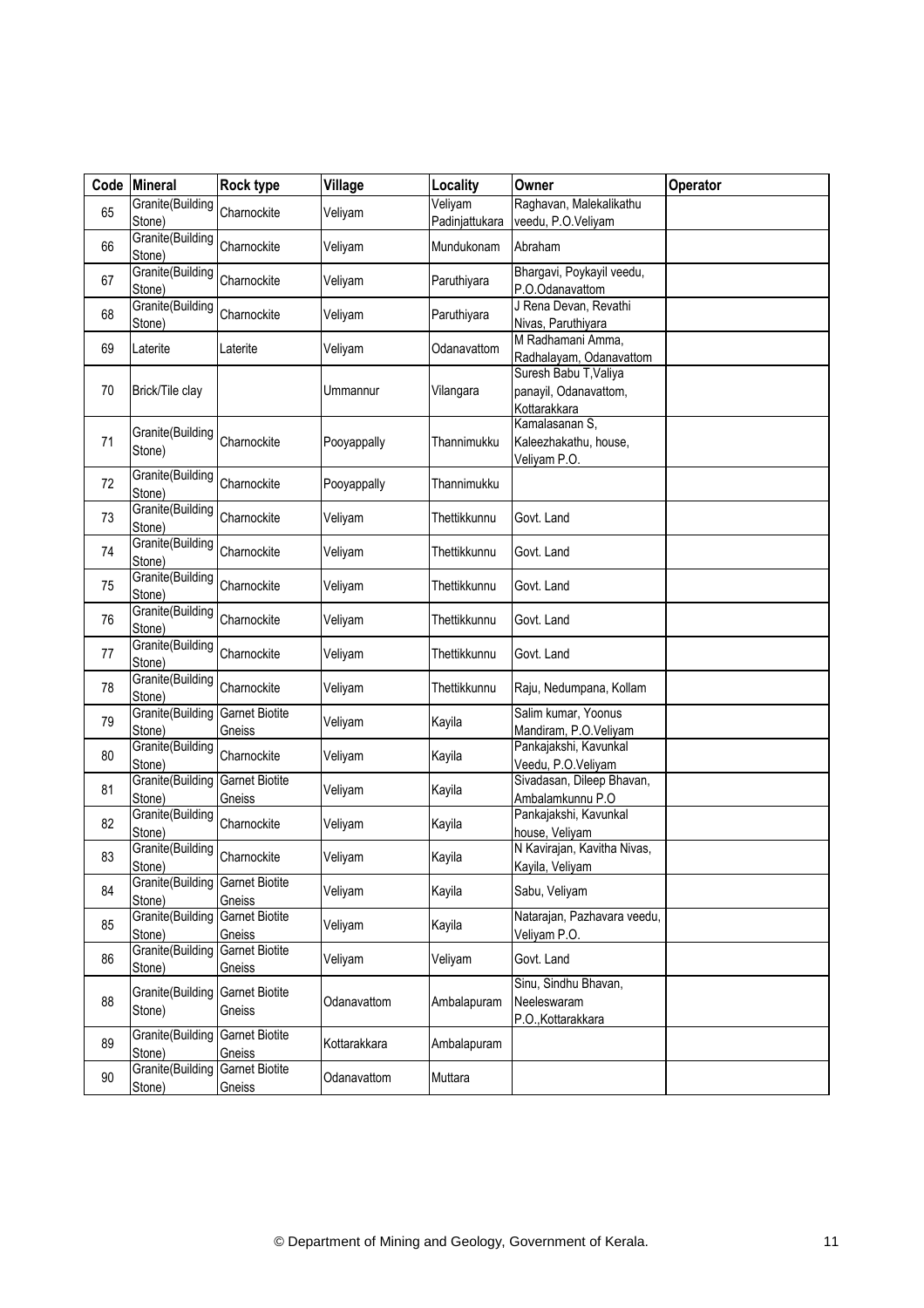| Code | <b>Mineral</b>                                    | <b>Rock type</b>                | Village    | Locality                   | Owner                                                                  | Operator |
|------|---------------------------------------------------|---------------------------------|------------|----------------------------|------------------------------------------------------------------------|----------|
| 91   | Granite(Building<br>Stone)                        | <b>Garnet Biotite</b><br>Gneiss | Ummannur   | Vilangara                  | Vijayamma, Ozhikupara,<br>P.O.Cheppra, Kottarakkara                    |          |
| 92   | Granite(Building<br>Stone)                        | <b>Garnet Biotite</b><br>Gneiss | Ummannur   | Vilangara                  | Sasi, Koottarvilayil, Cheppra<br>P.O., Kottarakkara                    |          |
| 93   | Laterite                                          | Laterite                        | Neduvathur | Vennamannoor               | Devaki, Moorthivilayil,<br>Anakkottoor                                 |          |
| 94   | Granite(Building<br>Stone)                        | <b>Garnet Biotite</b><br>Gneiss | Neduvathur | Anayam                     | Govt. Land                                                             |          |
| 95   | Granite(Building<br>Stone)                        | <b>Garnet Biotite</b><br>Gneiss | Neduvathur | Anayam                     | Devarajan, Sudha Bhavan,<br>Edavattom, Karuvelil P.O.                  |          |
| 96   | Granite(Building<br>Stone)                        | <b>Garnet Biotite</b><br>Gneiss | Neduvathur | Anayathumala               | Govt. Land                                                             |          |
| 97   | Granite(Building<br>Stone)                        | <b>Garnet Biotite</b><br>Gneiss | Neduvathur | Vemmannoor                 |                                                                        |          |
| 98   | Granite(Building<br>Stone)                        | <b>Garnet Biotite</b><br>Gneiss | Ehukone    | Irumpanangad               | Ravindran, Koypallil House,<br>Ezhukone P.O., Kollam                   |          |
| 99   | Granite(Building<br>Stone)                        | <b>Garnet Biotite</b><br>Gneiss | Ehukone    | Irumpanangad               | Ravindran, Koyapallil House,<br>Ezhukone, Kottarakkara                 |          |
| 100  | Granite(Building<br>Stone)                        | Charnockite                     | Ehukone    | Irumpanangad               | Mini, Puthumangalam House,<br>Irumpanankod<br>P.O., Kottarakkara       |          |
| 101  | Granite(Building<br>Stone)                        | <b>Garnet Biotite</b><br>Gneiss | Ehukone    | Irumpanankode Irumpanangad | Prasannan, Suma Bhavan,<br>P.O, Kottarakkara                           |          |
| 102  | Granite(Building<br>Stone)                        | <b>Garnet Biotite</b><br>Gneiss | Ehukone    | Ehukone                    | Raghavan, Varoor House,<br>Ezhukone                                    |          |
| 103  | Granite(Building<br>Stone)                        | <b>Garnet Biotite</b><br>Gneiss | Kareepra   | Idakkidom                  | Vasanth, Vilayilazhiyam,<br>Ezhukone, Kottarakkara                     |          |
| 104  | Granite(Building<br>Stone)                        | <b>Garnet Biotite</b><br>Gneiss | Ehukone    | Idakkidom<br>North         | P.Prakash, Thottumkara<br>Puthen, veedu, Ezhukone,<br>Kottarakkara     |          |
| 105  | Granite(Building<br>Stone)                        | <b>Garnet Biotite</b><br>Gneiss | Ehukone    | Idakkidom<br>North         | Thankarajan,<br>Payattuvila, Ezhukone,<br>Kottarakkara                 |          |
| 106  | Granite(Building<br>Stone)                        | <b>Garnet Biotite</b><br>Gneiss | Kareepra   | Idakkidom                  | Pramod, Velipoika,<br>,Idakkidom P.O.,<br>Kottarakkara                 |          |
| 107  | <b>Granite</b> (Building Garnet Biotite<br>Stone) | Gneiss                          | Ehukone    | Idakkidom                  | R.Dharmapalan, Aluvila<br>veedu, P.O. Edakkidom,<br>Ezhukone           |          |
| 108  | Laterite                                          | Laterite                        | Ehukone    | Eleeyode                   | Gopalakrishnan, Gokulam,<br>Edakkidom P.O.,<br>Kottarakkara            |          |
| 109  | Granite(Building<br>Stone)                        | <b>Garnet Biotite</b><br>Gneiss | Kareepra   | Idakkidom                  | Somarajan G, Ambili<br>Sadanam, Idakkidom P.O.,<br>Kottarakkara        |          |
| 110  | Granite(Building<br>Stone)                        | <b>Garnet Biotite</b><br>Gneiss | Kareepra   | Idakkidom                  | N Ponnappan<br>Pillai, Mavilaveedu,<br>Edakkidom P.O.,<br>Kottarakkara |          |
| 111  | Granite(Building<br>Stone)                        | <b>Garnet Biotite</b><br>Gneiss | Kareepra   | Madanthakode               | Govt. Land                                                             |          |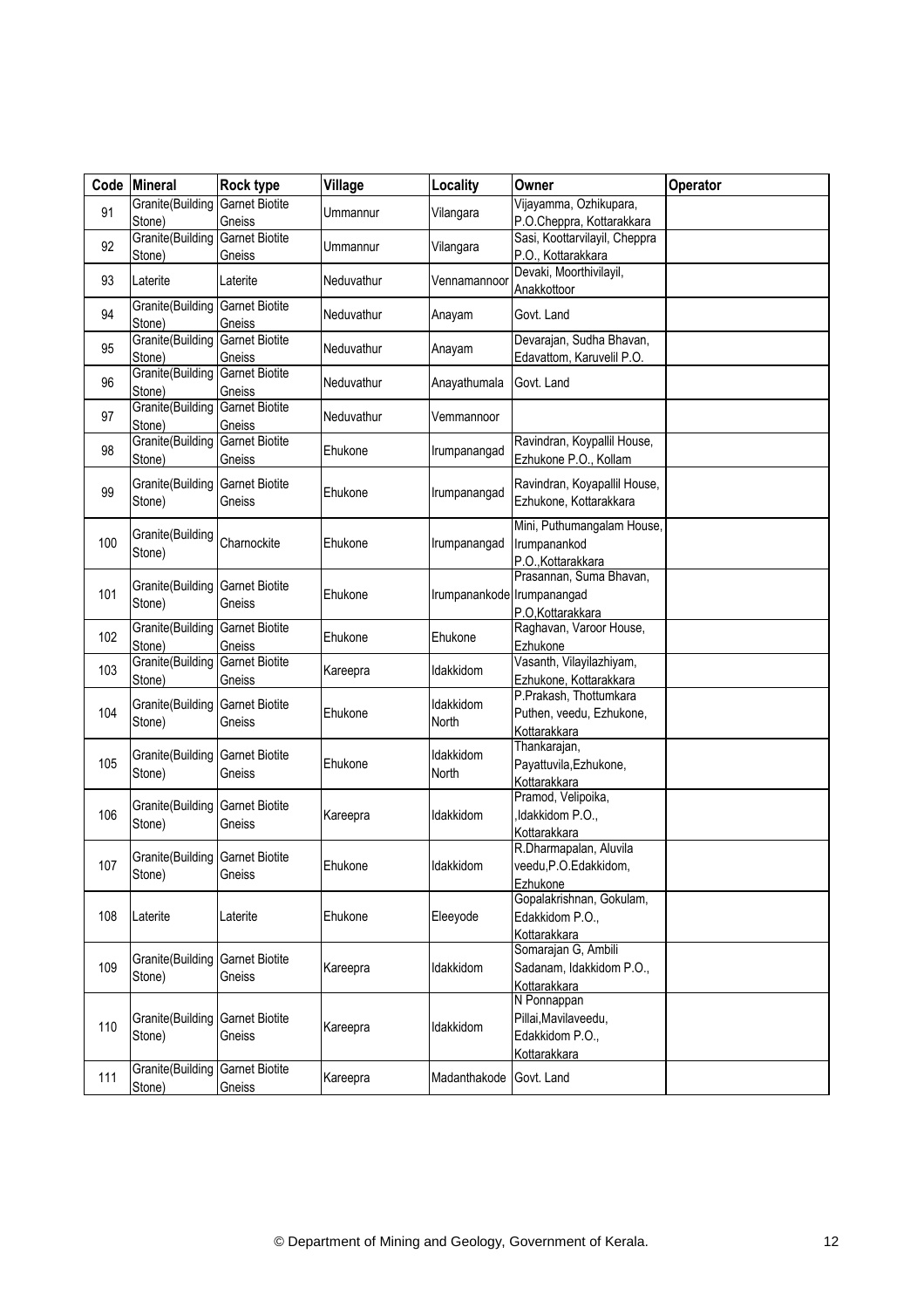|     | Code Mineral                                      | Rock type                       | Village      | Locality    | Owner                                                                                     | Operator |
|-----|---------------------------------------------------|---------------------------------|--------------|-------------|-------------------------------------------------------------------------------------------|----------|
| 112 | Laterite                                          | Laterite                        | Kareepra     | Kudikkode   | Biju Kumar, Biju<br>Bhavanam, Kudikkode,<br>Kottarakkara                                  |          |
| 113 | Granite(Building<br>Stone)                        | <b>Garnet Biotite</b><br>Gneiss | Kareepra     | Plakkode    |                                                                                           |          |
| 114 | Granite(Building<br>Stone)                        | Charnockite                     | Kareepra     | Plakkode    | Chandran Pillai,<br>Charippurathu<br>veedu, Kadakkode P.O.,<br>Kottarakkara               |          |
| 115 | Granite(Building<br>Stone)                        | Charnockite                     | Neduvathur   | Anakottoor  | Bashir, Salim Manzil,<br>Neeleswaram, Kottarakkara                                        |          |
| 116 | Granite(Building<br>Stone)                        | <b>Garnet Biotite</b><br>Gneiss | Vettikkavala | Kannamkode  | Devan, Keeppalliyil House,<br>Vettikkavala P.O.                                           |          |
| 117 | Granite(Building<br>Stone)                        | <b>Garnet Biotite</b><br>Gneiss | Valakam      | Ambalakara  | Dharman (Jayadevan),<br>Pournami, Ambalakara P.o.                                         |          |
| 118 | Granite(Building<br>Stone)                        | <b>Garnet Biotite</b><br>Gneiss | Ummannur     | Kannamkulam | Govt. Land                                                                                |          |
| 120 | Granite(Building<br>Stone)                        | <b>Garnet Biotite</b><br>Gneiss | Ummannur     | Chepra      | Johny, Karikkathil veedu,<br>Chepra P.O., Kottarakkara                                    |          |
| 121 | Granite(Building<br>Stone)                        | <b>Garnet Biotite</b><br>Gneiss | Ummannur     | Chepra      | Babu Pilla (Radhakrishna<br>kurup), Plavila veedu,<br>Thevanoor P.O                       |          |
| 122 | <b>Granite</b> (Building Garnet Biotite<br>Stone) | Gneiss                          | Ummannur     | Chepra      | Kochupodiyan, Payingal (H),<br>Vilangara, Chepra P.O.                                     |          |
| 123 | Granite(Building<br>Stone)                        | <b>Garnet Biotite</b><br>Gneiss | Ummannur     | Chepra      | Baby, Kandakathu veedu,<br>Chepra P.O.                                                    |          |
| 124 | Granite(Building<br>Stone)                        | <b>Garnet Biotite</b><br>Gneiss | Ummannur     | Chepra      | George, Jose Vilasam,<br>Chepra P.O.                                                      |          |
| 125 | Granite(Building<br>Stone)                        | <b>Garnet Biotite</b><br>Gneiss | Ummannur     | Chepra      | Philip, Kizhakkekkara veedu,<br>Chepra P.O.                                               |          |
| 132 | Granite(Building<br>Stone)                        | <b>Garnet Biotite</b><br>Gneiss | Valakam      | Andoor      | Govt. Land                                                                                |          |
| 133 | <b>Granite</b> (Building Garnet Biotite<br>Stone) | Gneiss                          | Valakam      | Ummannur    | Govt. Land, Thomas Samuval<br>& Yohanan Thomas,<br>Manimala Puthen Veedu,<br>Ummannur P.O |          |
| 134 | <b>Granite</b> (Building Garnet Biotite<br>Stone) | Gneiss                          | Ummannur     | Perumba     | Thannikutty, Pazhinjam                                                                    |          |
| 135 | Granite(Building<br>Stone)                        | Charnockite                     | Valakam      | Thevannoor  | Syamala, Shymalayam                                                                       |          |
| 136 | Granite(Building<br>Stone)                        | <b>Garnet Biotite</b><br>Gneiss | Valakam      | Thevannoor  | Syamala, Shymalayam                                                                       |          |
| 137 | Granite(Building<br>Stone)                        | Charnockite                     | Valakam      |             | Sabu Abraham, Charuvila<br>puthen veedu, Neerayikkod,<br>Ayur P.O.                        |          |
| 139 | Granite(Building<br>Stone)                        | Charnockite                     | Elamad       | Elamad      | <b>Bhageerathi Energy Controls</b><br>Ltd., Elamanad, Arakannur<br>P.O.                   |          |
| 140 | Granite(Building<br>Stone)                        | Charnockite                     | Elamad       | Arkannur    | Samuel, Paravila veedu,<br>Elavammottil, Arakkannur<br>P.O                                |          |
| 141 | Granite(Building<br>Stone)                        | Charnockite                     | Elamad       | Arkannoor   | Muhammad Yousaf<br>(Engineer)                                                             |          |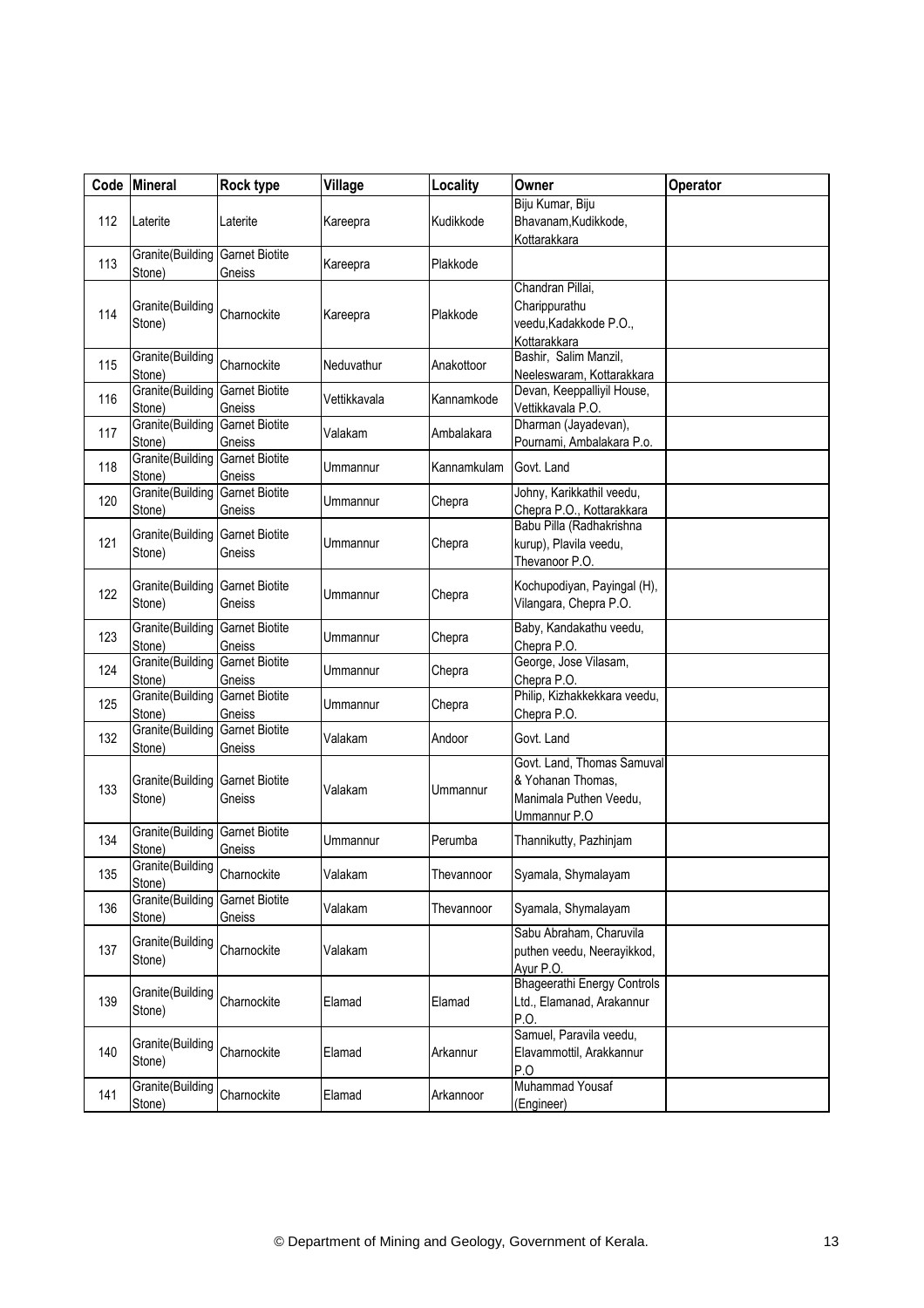| Code | <b>Mineral</b>             | <b>Rock type</b>                | Village | Locality               | Owner                                                                                     | Operator |
|------|----------------------------|---------------------------------|---------|------------------------|-------------------------------------------------------------------------------------------|----------|
| 142  | Granite(Building<br>Stone) | Charnockite                     | Elamad  | Arkannoor              | Muhammad Yousaf<br>(Engineer)                                                             |          |
| 143  | Granite(Building<br>Stone) | Charnockite                     | Elamad  | Arkannoor              |                                                                                           |          |
| 144  | Granite(Building<br>Stone) | Charnockite                     | Elamad  | Arkkannoor             | Bindhu, W/o Suresh                                                                        |          |
| 145  | Granite(Building<br>Stone) | Charnockite                     | Elamad  | Arkkannoor             | N Ashokan, Edakkal veedu,<br>Karingannur P.O                                              |          |
| 146  | Granite(Building<br>Stone) | Charnockite                     | Elamad  | Arkkannor              | Mohammad Yousaf                                                                           |          |
| 147  | Granite(Building<br>Stone) | Charnockite                     | Elamad  | Arkkannooor            | Mohammad Yousaf                                                                           |          |
| 148  | Granite(Building<br>Stone) | Charnockite                     | Elamad  | Arakkannoor            | Ebrahim kunju M,<br>Kurundhara Charuvila puthen<br>veedu, Karalikonam,<br>Arkkannoor P.O. |          |
| 149  | Granite(Building<br>Stone) | Charnockite                     | Elamad  | Arkkannoor             | Ebrahim kunju, Kurandhara,<br>Charuvila puthen veedu<br>Karalikonam, Arkkannoor P.O.      |          |
| 150  | Granite(Building<br>Stone) | Charnockite                     | Elamad  | Arkkannoor             | Ebrahim Kunju                                                                             |          |
| 151  | Granite(Building<br>Stone) | <b>Garnet Biotite</b><br>Gneiss | Elamad  | Arkkannoor             | Govt. Land                                                                                |          |
| 152  | Granite(Building<br>Stone) | <b>Garnet Biotite</b><br>Gneiss | Elamad  | Arkkannoor             | Reghunandhan,<br>Marangattuparayadiyil veedu,<br>Arkkannoor                               |          |
| 153  | Granite(Building<br>Stone) | Charnockite                     | Elamad  | Cheriya<br>velinellur  | R Krishns pilla, RK Metal<br>Crusher, Cheriya velinellur,<br>Akkal P.O., Koottarakkara    |          |
| 154  | Granite(Building<br>Stone) | Charnockite                     | Elamad  |                        | R Vasanthakumar, KR<br>Gardens, Kattuputhusseri,<br>Navayikkulam P.O                      |          |
| 155  | Granite(Building<br>Stone) | Charnockite                     | Elamad  |                        | Govt. Land                                                                                |          |
| 156  | Granite(Building<br>Stone) | Charnockite                     | Elamad  | Cheriya<br>vilanellur  | Govt. Land                                                                                |          |
| 157  | Granite(Building<br>Stone) | Charnockite                     | Elamad  | Cheriya<br>vilanellur  | Govt. Land                                                                                |          |
| 158  | Granite(Building<br>Stone) | Charnockite                     | Elamad  | Cheriya<br>vilanellur  | Govt. Land                                                                                |          |
| 159  | Granite(Building<br>Stone) | Charnockite                     | Elamad  | Chirayan<br>vilanellur |                                                                                           |          |
| 160  | Granite(Building<br>Stone) | Charnockite                     | Elamad  | Chirayan<br>vilanellur | Govt. Land                                                                                |          |
| 161  | Granite(Building<br>Stone) | Charnockite                     | Elamad  | Cheriya<br>vilanellur  | Govt. Land                                                                                |          |
| 162  | Granite(Building<br>Stone) | Charnockite                     | Elamad  | Cheriya<br>vilanellur  | Govt. Land                                                                                |          |
| 163  | Granite(Building<br>Stone) | Charnockite                     | Elamad  | Cheriya<br>velinellur  |                                                                                           |          |
| 164  | Granite(Building<br>Stone) | <b>Garnet Biotite</b><br>Gneiss | Elamad  | Pathirapoyya           | Govt. Land                                                                                |          |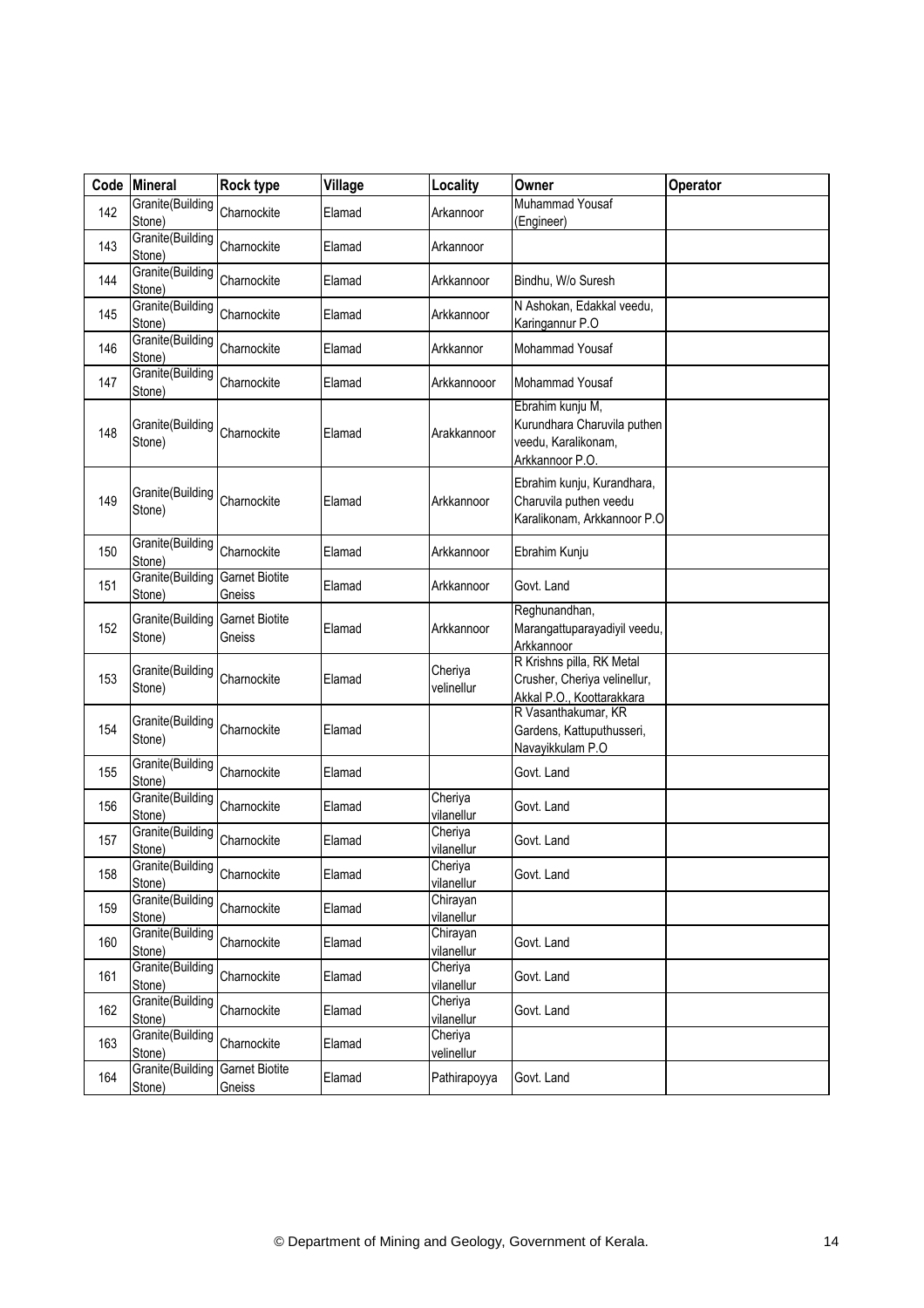| Code | <b>Mineral</b>             | Rock type                       | Village         | Locality              | Owner                                                                           | Operator |
|------|----------------------------|---------------------------------|-----------------|-----------------------|---------------------------------------------------------------------------------|----------|
| 165  | Granite(Building<br>Stone) | Charnockite                     | Elamad          | Pathirapoyya          | Govt. Land                                                                      |          |
| 166  | Granite(Building<br>Stone) | Charnockite                     | Elamad          | Pathirapoyya          |                                                                                 |          |
| 167  | Granite(Building<br>Stone) | Charnockite                     | Elamad          | Pathirapoyya          |                                                                                 |          |
| 168  | Granite(Building<br>Stone) | Charnockite                     | Elamad          | Pathirapoyya          |                                                                                 |          |
| 169  | Granite(Building<br>Stone) | <b>Garnet Biotite</b><br>Gneiss | Velinallur      | Kottakkal             | Pooyappallikkaran                                                               |          |
| 170  | Granite(Building<br>Stone) | <b>Garnet Biotite</b><br>Gneiss | Velinallur      | Kottakkal             | Pooyappallikkaran                                                               |          |
| 171  | Granite(Building<br>Stone) | <b>Garnet Biotite</b><br>Gneiss | Velinallur      | Kottakkal             | Pooyyappallikkaran                                                              |          |
| 172  | Granite(Building<br>Stone) | <b>Garnet Biotite</b><br>Gneiss | Velinallur      | Kottakkal             | Sharafudheen, Kollam                                                            |          |
| 173  | Granite(Building<br>Stone) | <b>Garnet Biotite</b><br>Gneiss | Velinallur      | Kottakkal             | Sharafudheen, Kollam                                                            |          |
| 174  | Granite(Building<br>Stone) | <b>Garnet Biotite</b><br>Gneiss | Velinallur      | Kottakkavila          | K Anirudhan, Vazhappalli (H),<br>Nagaroor P.O., TVM                             |          |
| 175  | Granite(Building<br>Stone) | <b>Garnet Biotite</b><br>Gneiss | Velinallur      | Cheriya<br>velinellur | Abdul Hakkim, Thengum<br>Thoppil, Thoppuvila,<br>Chenkoor, Cheruvakkara<br>P.O. |          |
| 176  | Granite(Building<br>Stone) | <b>Garnet Biotite</b><br>Gneiss | Nilamel         | Thevayil              | Ali Akbar, Kunnumpurath<br>veedu, Vakkal, Kaithode P.O.                         |          |
| 177  | Granite(Building<br>Stone) | <b>Garnet Biotite</b><br>Gneiss | Chadayamangalam | Kooriyode             | Salim, Kaithode, Nilamel P.O.                                                   |          |
| 178  | Granite(Building<br>Stone) | <b>Garnet Biotite</b><br>Gneiss | Chadayamangalam | Kuriyod               | Shamsudheen, Enjappurayil<br>(H), Kuriyod P.O.                                  |          |
| 179  | Granite(Building<br>Stone) | <b>Garnet Biotite</b><br>Gneiss | Chadayamangalam | Kuriyod               | Yousaf Ravuthar, Anaku,<br>Govt. Land                                           |          |
| 180  | Granite(Building<br>Stone) | <b>Garnet Biotite</b><br>Gneiss | Chadayamangalam | Akkonam               | Savithri, Baiju Mandiram,<br>Akkonam,<br>Chadayamangalam                        |          |
| 181  | Granite(Building<br>Stone) | <b>Garnet Biotite</b><br>Gneiss | Chadayamangalam | Akkonam               | M Ismail Pilla, Sajina Manzil,<br>Akkonam,<br>Chadayamangalam                   |          |
| 182  | Granite(Building<br>Stone) | <b>Garnet Biotite</b><br>Gneiss | Chadayamangalam | Akkonam               | Pushpaghathan, Kunnin<br>Purakkal veedu, Akkonam,<br>Chadayamangalam            |          |
| 183  | Granite(Building<br>Stone) | <b>Garnet Biotite</b><br>Gneiss | Chadayamangalam | Akkonam               | M Shareef, Seena Manzil,<br>Akkonam,<br>Chadayamangalam                         |          |
| 184  | Granite(Building<br>Stone) | <b>Garnet Biotite</b><br>Gneiss | Chadayamangalam | Edukkupara            | Asharaf, Jasna Manzil,<br>Edukkupara,<br>Chadayamangalam                        |          |
| 185  | Granite(Building<br>Stone) | <b>Garnet Biotite</b><br>Gneiss | Kottukkal       | Manjapara             | Govt. Land                                                                      |          |
| 186  | Granite(Building<br>Stone) | Charnockite                     | Ittiva          | Kalyanimukku          | Govt. Land                                                                      |          |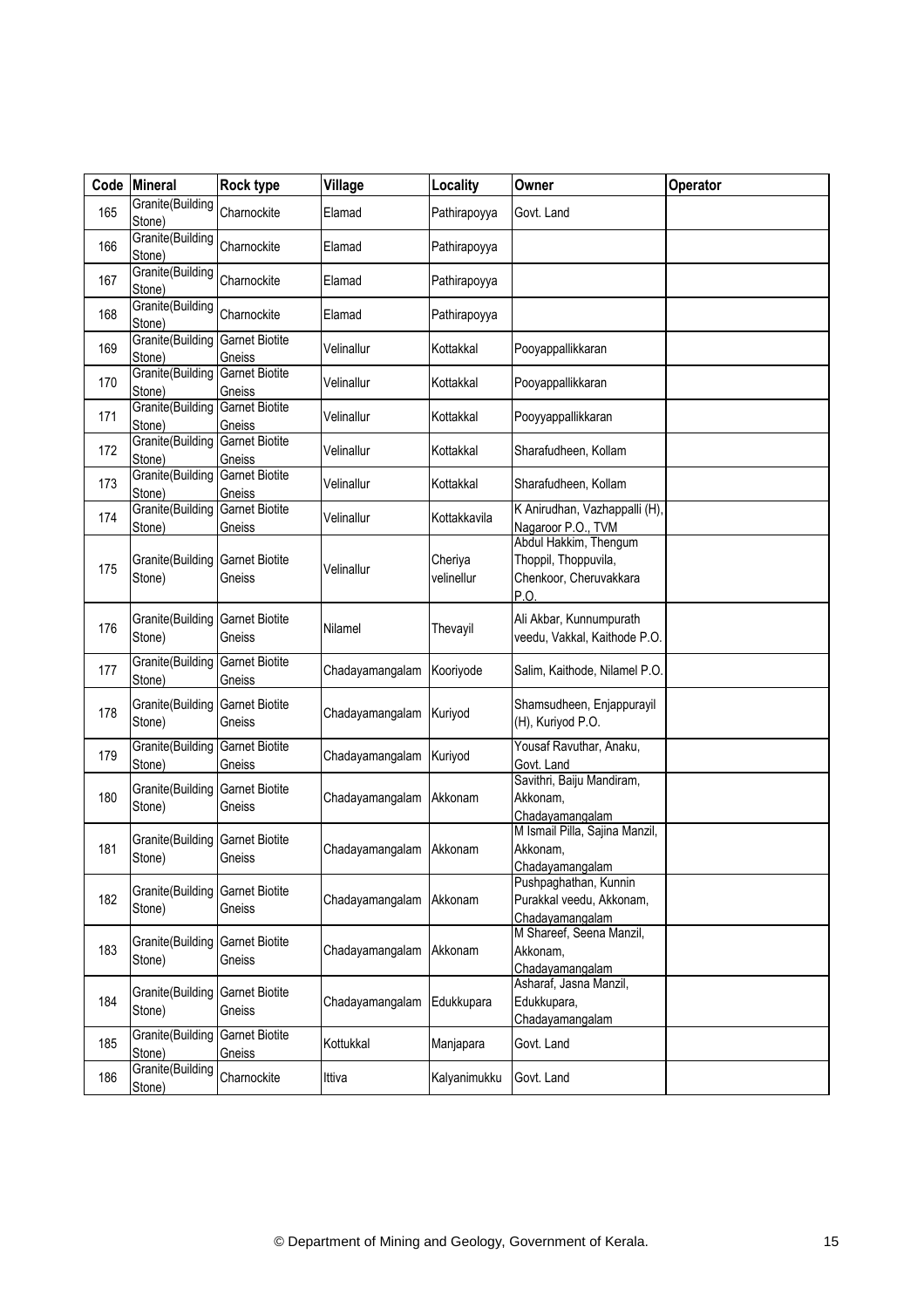| Code | Mineral                                           | <b>Rock type</b>                | Village  | Locality     | Owner                                                                            | Operator |
|------|---------------------------------------------------|---------------------------------|----------|--------------|----------------------------------------------------------------------------------|----------|
| 187  | Granite(Building<br>Stone)                        | <b>Garnet Biotite</b><br>Gneiss | Ittiva   | Vayyanam     | Govt. Land                                                                       |          |
| 188  | Granite(Building<br>Stone)                        | Charnockite                     | Ittiva   | Vayyanam     |                                                                                  |          |
| 189  | Granite(Building<br>Stone)                        | Charnockite                     | Ittiva   | Vayyanam     | Anidas, Vellaravattam                                                            |          |
| 190  | Granite(Building<br>Stone)                        | Charnockite                     | Ittiva   | Vayyanam     | Anidas, Payattu vilayil veedu,<br>Vellaravattam, Kattadimukku,<br>Ph.0474 424722 |          |
| 191  | Granite(Building<br>Stone)                        | Charnockite                     | Ittiva   | Vayanam      | Anidas                                                                           |          |
| 192  | Granite(Building<br>Stone)                        | Charnockite                     | Ittiva   | Vayanam      | Govt. Land                                                                       |          |
| 193  | Granite(Building<br>Stone)                        | Charnockite                     | Ittiva   | Vayanam      | Govt. land                                                                       |          |
| 194  | Granite(Building<br>Stone)                        | Charnockite                     | Ittiva   | Kalyanimukku | MK Biju, Karthika, Kuttikkad<br>P.O., Kadakkal                                   |          |
| 195  | Granite(Building<br>Stone)                        | Charnockite                     | Ittiva   | Kalyanimukku | Govt. Land                                                                       |          |
| 197  | Granite(Building<br>Stone)                        | <b>Garnet Biotite</b><br>Gneiss | Kadakkal | Kadakkal     | Govt. Land                                                                       |          |
| 198  | Granite (Building Garnet Biotite<br>Stone)        | Gneiss                          | Kadakkal | Ettukadavu   | Pankajakshi Amma,<br>Plavilaputhen veedu,<br>Ettukadavu, Kadakkal                |          |
| 199  | Granite(Building<br>Stone)                        | <b>Garnet Biotite</b><br>Gneiss | Kadakkal | Kadakkal     | Shihabudheen, Shamnad<br>Manzil Ettukadavu, Kadakkal<br>P.O                      |          |
| 200  | Granite(Building<br>Stone)                        | <b>Garnet Biotite</b><br>Gneiss | Kadakkal | Alatharamala | Sobhana P, Gireesh Bhavan,<br>Alatharamala, Edathara P.O,<br>Kadakkal            |          |
| 201  | Granite(Building<br>Stone)                        | Charnockite                     | Mankode  | Karichira    | Kumari Thankam, Kummil<br>veedu Kummil P.O., Kadakkal                            |          |
| 202  | <b>Granite</b> (Building Garnet Biotite<br>Stone) | Gneiss                          | Mankode  | Karichira    | Sathyapalan, Mangalath<br>veedu, Karichira, Mankode<br>P.O., Chithara            |          |
| 203  | <b>Granite</b> (Building Garnet Biotite<br>Stone) | Gneiss                          | Mankode  | Karichira    | Sharaf, Karichira, Mankode<br>P.O.                                               |          |
| 204  | <b>Granite</b> (Building Garnet Biotite<br>Stone) | Gneiss                          | Mankode  | Karichira    | Mashiya Beebi, Mankode<br>P.O.                                                   |          |
| 205  | Granite (Building Garnet Biotite<br>Stone)        | Gneiss                          | Mankode  | Karichira    | Jaghadamma, W/o<br>Surendran, Neelima Bhavan,<br>Kummil                          |          |
| 206  | Granite(Building<br>Stone)                        | <b>Garnet Biotite</b><br>Gneiss | Mankode  | Mankode      | Chellappakuruppu,<br>Mullannipacha, Mathira P.O.                                 |          |
| 207  | Granite(Building<br>Stone)                        | <b>Garnet Biotite</b><br>Gneiss | Mankode  | Nadapara     | Shamsudheen, Vayalkkara<br>veedu, Kummil P.O.                                    |          |
| 208  | Granite(Building<br>Stone)                        | <b>Garnet Biotite</b><br>Gneiss | Mankode  | Kondodi      | Rajeswari, W/o Sasidharan<br>Pilla Thiruvonam, Kodumon,<br>Attingal              |          |
| 209  | Granite(Building<br>Stone)                        | <b>Garnet Biotite</b><br>Gneiss | Mankode  | Mankode      | Avudheen Ravuthar,<br>Konathur veedu                                             |          |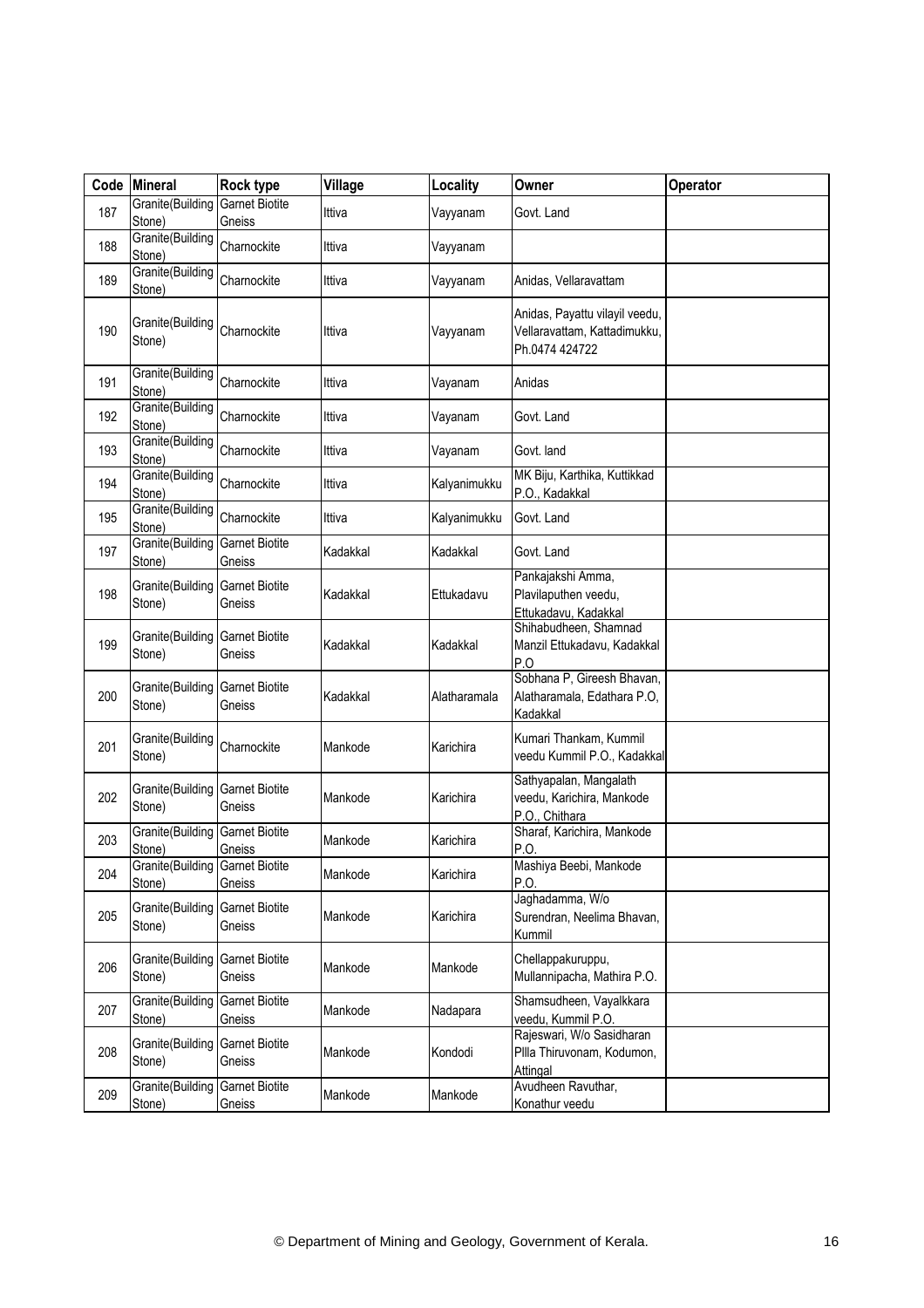| Code | <b>Mineral</b>                                    | Rock type                       | Village        | Locality             | Owner                                                                                                                | Operator |
|------|---------------------------------------------------|---------------------------------|----------------|----------------------|----------------------------------------------------------------------------------------------------------------------|----------|
| 211  | Granite(Building<br>Stone)                        | <b>Garnet Biotite</b><br>Gneiss | Kummil         | Kondodi              | Sakeer Hussain, Edinjiravila<br>veedu, Kondodi, Kummil P.O.                                                          |          |
| 212  | Granite(Building<br>Stone)                        | Khondalite                      | Kummil         |                      | Gopalakrishna pilla,<br>Dhwaraka Mandiram,<br>Thonikkapoyka, Kondodi,<br>Kummil P.O.                                 |          |
| 213  | Granite(Building<br>Stone)                        | <b>Garnet Biotite</b><br>Gneiss | Kummil         | Kondodi              | Gopalakrishnan Nair,<br>Dhwaraka Mandiram, Kummil<br>P.O., Kadakkal                                                  |          |
| 214  | Granite(Building<br>Stone)                        | <b>Garnet Biotite</b><br>Gneiss | Kummil         | Kondodi              | Gopalakrishnan Nair,<br>Dhwaraka Mandiram                                                                            |          |
| 215  | Granite(Building<br>Stone)                        | Khondalite                      | Kummil         | Kondodi              | Madhavan, Narichipara<br>Puthen veedu, Kondodi,<br>Kummil P.O.                                                       |          |
| 216  | Granite(Building<br>Stone)                        | <b>Garnet Biotite</b><br>Gneiss | Kummil         | Kondodi              | Madhavan, Narichipara<br>puthen veedu, Kondodi,<br>Kummil P.O.                                                       |          |
| 217  | Granite(Building<br>Stone)                        | <b>Garnet Biotite</b><br>Gneiss | Mankode        | Kondodi              | Abdul Rasheed, Edinjira<br>veedu, Kondodi, Kummil P.O.                                                               |          |
| 218  | Granite(Building<br>Stone)                        | <b>Garnet Biotite</b><br>Gneiss | Mankode        | Kondodi              | Jalaludheen, Kizhunil,<br>Kummil P.O                                                                                 |          |
| 219  | Granite(Building<br>Stone)                        | <b>Garnet Biotite</b><br>Gneiss | Mankode        | Kondodi              | Vahid, Maravukonam,<br>Karichira                                                                                     |          |
| 220  | Granite(Building<br>Stone)                        | <b>Garnet Biotite</b><br>Gneiss | Kummil         | Mangad               | Safieer bongsi, Nadhin<br>TC/2/453/3, PT Chacko<br>Nagar, Ulloor                                                     |          |
| 221  | Granite(Building<br>Stone)                        | <b>Garnet Biotite</b><br>Gneiss | Kummil         | Mangad               | Muthali Moosakunju<br>(Ravuthar), Madathivila,<br>Cherukara, Kadakkal P.O.                                           |          |
| 222  | <b>Granite</b> (Building Garnet Biotite<br>Stone) | Gneiss                          | Kummil         | Mangad               | Govt. Land                                                                                                           |          |
| 223  | Granite(Building<br>Stone)                        | <b>Garnet Biotite</b><br>Gneiss | Kummil         | Mangad               | Govt. Land                                                                                                           |          |
| 224  | Granite(Building<br>Stone)                        | <b>Garnet Biotite</b><br>Gneiss | Kadakkal       | Govindhamang<br>alam | Rajan, Radhamandiram,<br>Govindhamangalam,<br>Kadakkal P.O                                                           |          |
| 242  | Granite(Building<br>Stone)                        | Charnockite                     | Chakkuvarakkal | Kottavattom          | R.C.Babu, Vattakkaitha<br>Benglavu, Narikkal,<br>Vattakkitha Granites,<br>Kottavattom, Punalur                       |          |
| 251  | Granite(Building<br>Stone)                        | <b>Garnet Biotite</b><br>Gneiss | Pavithreswaram | Kaithakodu           | Soman Pillai, Charuvila<br>puthen veedu, Kaithakodu<br>(PO), Kollam                                                  |          |
| 252  | Granite(Building<br>Stone)                        | <b>Garnet Biotite</b><br>Gneiss | Pavithreswaram | Kaithakkodu          | Mallika, W/o Mohanan Pillai,<br>Manju Bhavan, Kaithakkodu<br>P.O                                                     |          |
| 256  | Granite(Building<br>Stone)                        | <b>Garnet Biotite</b><br>Gneiss | Pavithreswaram | Kaithakkodu          | Jayachandran, Planthondil<br>veedu, P.O.Katihakkodu,<br>Kundara, Kollam, Sudha,<br>Thenguvilathottom,<br>Kaithakkodu |          |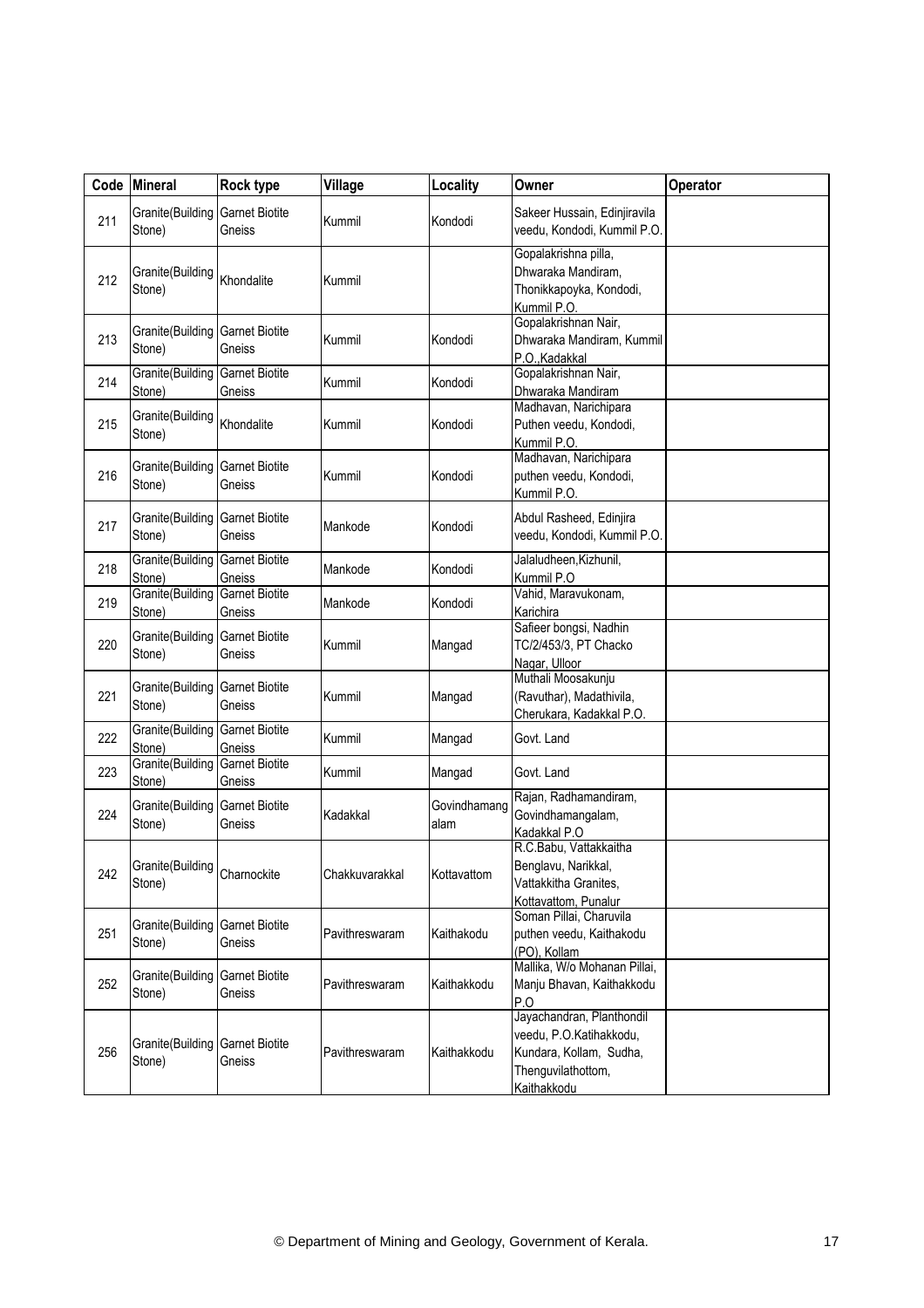| Code | <b>Mineral</b>             | Rock type                       | Village     | Locality              | Owner                                                                              | Operator |
|------|----------------------------|---------------------------------|-------------|-----------------------|------------------------------------------------------------------------------------|----------|
| 257  | Granite(Building<br>Stone) | <b>Garnet Biotite</b><br>Gneiss | Mylam       | Akkavila              | Revanue land                                                                       |          |
| 258  | Granite(Building<br>Stone) | <b>Garnet Biotite</b><br>Gneiss | Mylam       | Thettikkuzhi          | Y Thambi,<br>Kayarazhichanpara,<br>P.O.Thamarakkudy, Kottarakk<br>ara              |          |
| 259  | Granite(Building<br>Stone) | <b>Garnet Biotite</b><br>Gneiss | Mylam       | Kayarazhichan<br>para | Sarama, Kayarazhichampara,<br>Thamarakkudi P.O,<br>Kottarakkara                    |          |
| 260  | Granite(Building<br>Stone) | <b>Garnet Biotite</b><br>Gneiss | Mylam       | Thettikkuzhi          | John, Nedumpara,<br>Thamarakkudy P.O.                                              |          |
| 261  | Granite(Building<br>Stone) | <b>Garnet Biotite</b><br>Gneiss | Mylam       | Akkavila              | Siva Prasad, Shiba Bhavan,<br>P.O.Mylam, Kottarakkara                              |          |
| 262  | Granite(Building<br>Stone) | <b>Garnet Biotite</b><br>Gneiss | Mylam       | Kura                  | Revanue land                                                                       |          |
| 270  | Brick/Tile clay            | Charnockite                     | Kalayapuram | Kalayapuram           | Janani, W/o Vijayan, C/o<br>Athira Bricks, Kalayapuram                             |          |
| 271  | Granite(Building<br>Stone) | <b>Garnet Biotite</b><br>Gneiss | Kalayapuram | Anthamon              | CThomas, Thenguvila veedu,<br>P.O.Kalayapuram,<br>Kottarakkara                     |          |
| 272  | Granite(Building<br>Stone) | <b>Garnet Biotite</b><br>Gneiss | Kalayapuram | Kalayapuram           | Chellappan Pillai,<br>Kalayapuram                                                  |          |
| 286  | Brick/Tile clay            |                                 | Kalayapuram | Mylam                 | Santhakumari, W/o Appu,<br>Karoor Valiya puthen veedu,<br>P.O.Mylam                |          |
| 287  | Brick/Tile clay            |                                 | Mylam       | Mylam                 | K Mohanan, Karthika, C/o<br>Ambika Bricks, Mylam                                   |          |
| 288  | Brick/Tile clay            |                                 | Mylam       | Mylam                 | KM.Babu, C/o KDI Bricks,<br>Mylam                                                  |          |
| 289  | Brick/Tile clay            |                                 | Mylam       | Mylam                 | Binu Lukose, C/o GL Bricks,<br>Kannamkottu, P.O.Mylam                              |          |
| 290  | Brick/Tile clay            |                                 | Kalayapuram | Inchakkadu            | Shankar Bricks, Inchakkadu,<br>P.O.Mylam                                           |          |
| 291  | Brick/Tile clay            |                                 | Kalayapuram | Pattambalam           | Nanda Kumar, S/o Narayana<br>Pillai, Nandanan, Arya<br>Bricks, Kalayapuram         |          |
| 292  | Brick/Tile clay            |                                 | Kalayapuram | Puthoor               | Shabulal, Sundaran,<br>Sudhakaran, C/o Devan<br>Bricks, Puthoor, Kulakkada<br>P.O. |          |
| 293  | Brick/Tile clay            |                                 | Kalayapuram | Anthamon              | Narayana Pillai,<br>Cherumannazhikathu, C/o<br>Saradhi Bricks, Kalayapuram<br>P.O. |          |
| 294  | Brick/Tile clay            |                                 | Kalayapuram | Anthamon              | Ullas K, Sharan Bhavan,<br>Karoor Bricks, Mylam P.O.                               |          |
| 295  | Brick/Tile clay            |                                 | Kalayapuram | Anthamon              | Thomas, TNK Bricks, Nellivila<br>veedu, Kulakkada                                  |          |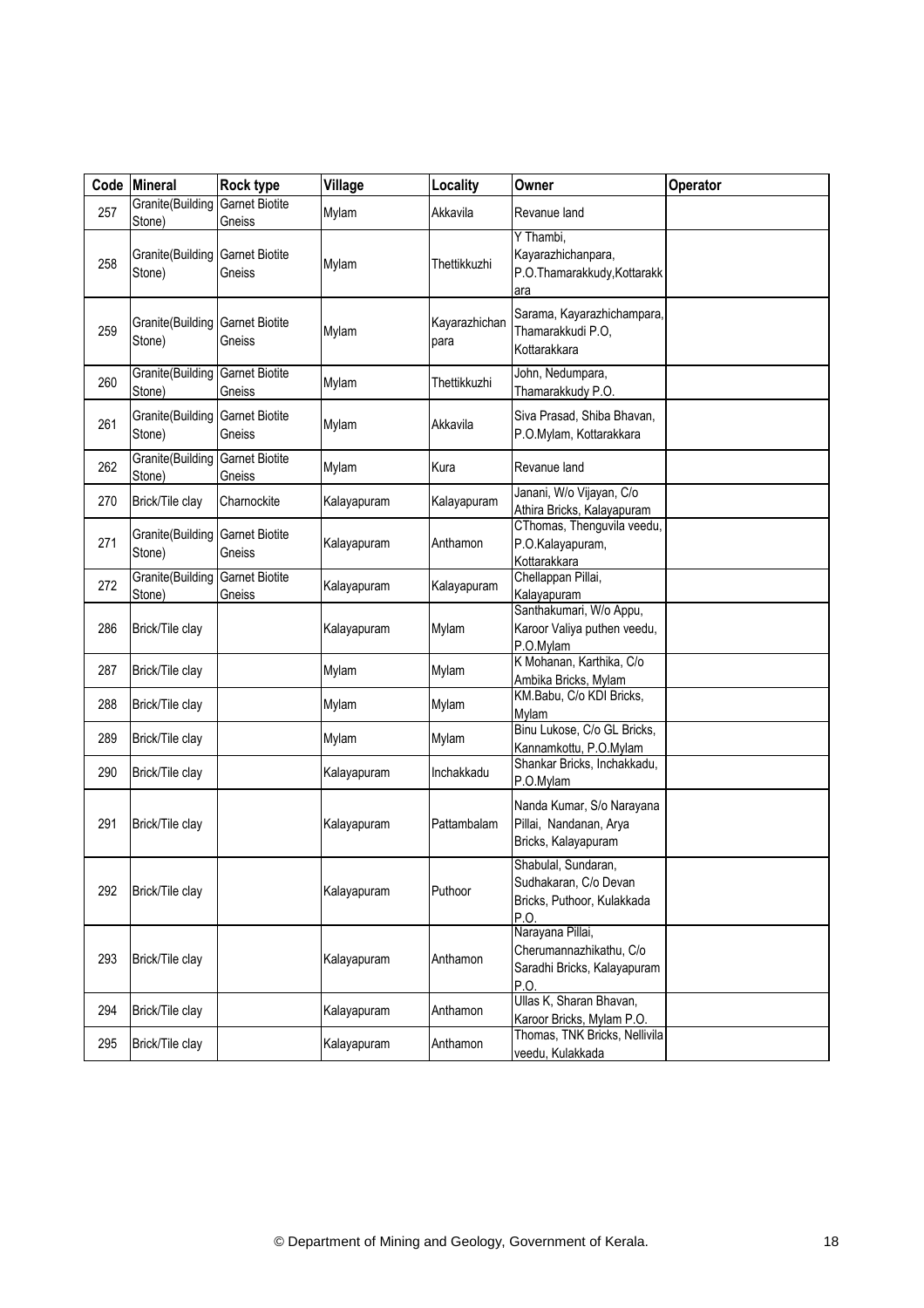| Code | Mineral                                 | Rock type                       | Village     | Locality                  | Owner                                                                                                                              | Operator |
|------|-----------------------------------------|---------------------------------|-------------|---------------------------|------------------------------------------------------------------------------------------------------------------------------------|----------|
| 296  | Brick/Tile clay                         |                                 | Kalayapuram | Anthamon                  | S Sreekala, W/o K<br>Chandramohan, Sreyas, C/o<br>MS Bricks, Anthamon,<br>Kalayapuram P.O.                                         |          |
| 300  | Granite(Building Charnockitic<br>Stone) | Gneiss                          | Mylam       | Myladumpara               | Revenue land                                                                                                                       |          |
| 301  | Granite(Building<br>Stone)              | <b>Garnet Biotite</b><br>Gneiss | Kulakkada   | Plamala                   | Revenue land                                                                                                                       |          |
| 302  | Granite(Building<br>Stone)              | <b>Garnet Biotite</b><br>Gneiss | Kulakkada   | Plamala                   | Kaikkara Construction Co,<br>Kollam                                                                                                |          |
| 303  | Granite(Building<br>Stone)              | <b>Garnet Biotite</b><br>Gneiss | Kulakkada   | Plamala                   | Revanue land                                                                                                                       |          |
| 305  | Granite(Building<br>Stone)              | <b>Garnet Biotite</b><br>Gneiss | Kulakkada   | Plamala                   | Revanue land                                                                                                                       |          |
| 307  | Granite(Building<br>Stone)              | <b>Garnet Biotite</b><br>Gneiss | Puthur      | Mylamkulam                | Uikraman Unnithan,<br>Kizhakkevila, Mylamkulam,<br>Puthur P.O., Kottrakkara                                                        |          |
| 309  | Granite(Building<br>Stone)              | <b>Garnet Biotite</b><br>Gneiss | Puthur      | Mylamkulam                | Mohanan, Vadakkekkara<br>veedu, Puthur                                                                                             |          |
| 312  | Brick/Tile clay                         |                                 | Kalayapuram | a                         | thulasidharan K (Niza Bricks),<br>Erathukulakkad Mattavila padinjattathil,<br>Kulakkada Thazhathu P.O.,<br>Kulakkada, Kottarakkara |          |
| 313  | Brick/Tile clay                         |                                 | Kalayapuram | Kulakkada                 | Varghese, Bekel Bhvan,<br>Kulakkada P.O., Kulakkada                                                                                |          |
| 314  | Brick/Tile clay                         |                                 | Kalayapuram | Kulakkada                 | Sadasivan & Anithakumari,<br>Palliyil (H), Kulakkada P.O.,<br>Kottarakkara                                                         |          |
| 315  | Brick/Tile clay                         |                                 | Kulakkada   | Kulakkada                 | Janardhanan Pillai, Vilayil<br>Azhikathu (H), Kulakkada,<br>Kulakkada P.O.                                                         |          |
| 316  | Brick/Tile clay                         |                                 | Kulakkada   | Kulakkada                 | Ravindran Pillai,<br>Kizhakkedathu (H),<br>Kulakkada, Kulakkada East<br>P.O                                                        |          |
| 317  | Brick/Tile clay                         |                                 | Kulakkada   | Thengampuzha              | Thulaseedharan Pillai,<br>Vialayilazhikathu Kizhakkathil,<br>Kulakkada East P.O.,<br>Kottarakkara                                  |          |
| 319  | Ordinary Sand                           |                                 | Kulakkada   | Kulakkada<br>Kizhakkathil | Jcob. O, Thenguvila veedu                                                                                                          |          |
| 320  | Brick/Tile clay                         |                                 | Kulakkada   | Kulakkada<br>Kizhakkathil | Jacob, C/o Juel Bricks,<br>Kulakkada East P.O.,<br>Kulakkada                                                                       |          |
| 321  | Brick/Tile clay                         |                                 | Kulakkada   | Kulakkada<br>Kizhakkathil | Gopinadhan Pillai, Dileep<br>Nivas, Kulakkada, Kulakkada<br>East P.O.                                                              |          |
| 322  | Brick/Tile clay                         |                                 | Kulakkada   | Thazhathukula<br>kkada    | P Radhakrishnan Pillai,<br>Karippaman kunnathu veedu,<br>Thazhathu kulakkada P.O.,<br>Kottarakkara                                 |          |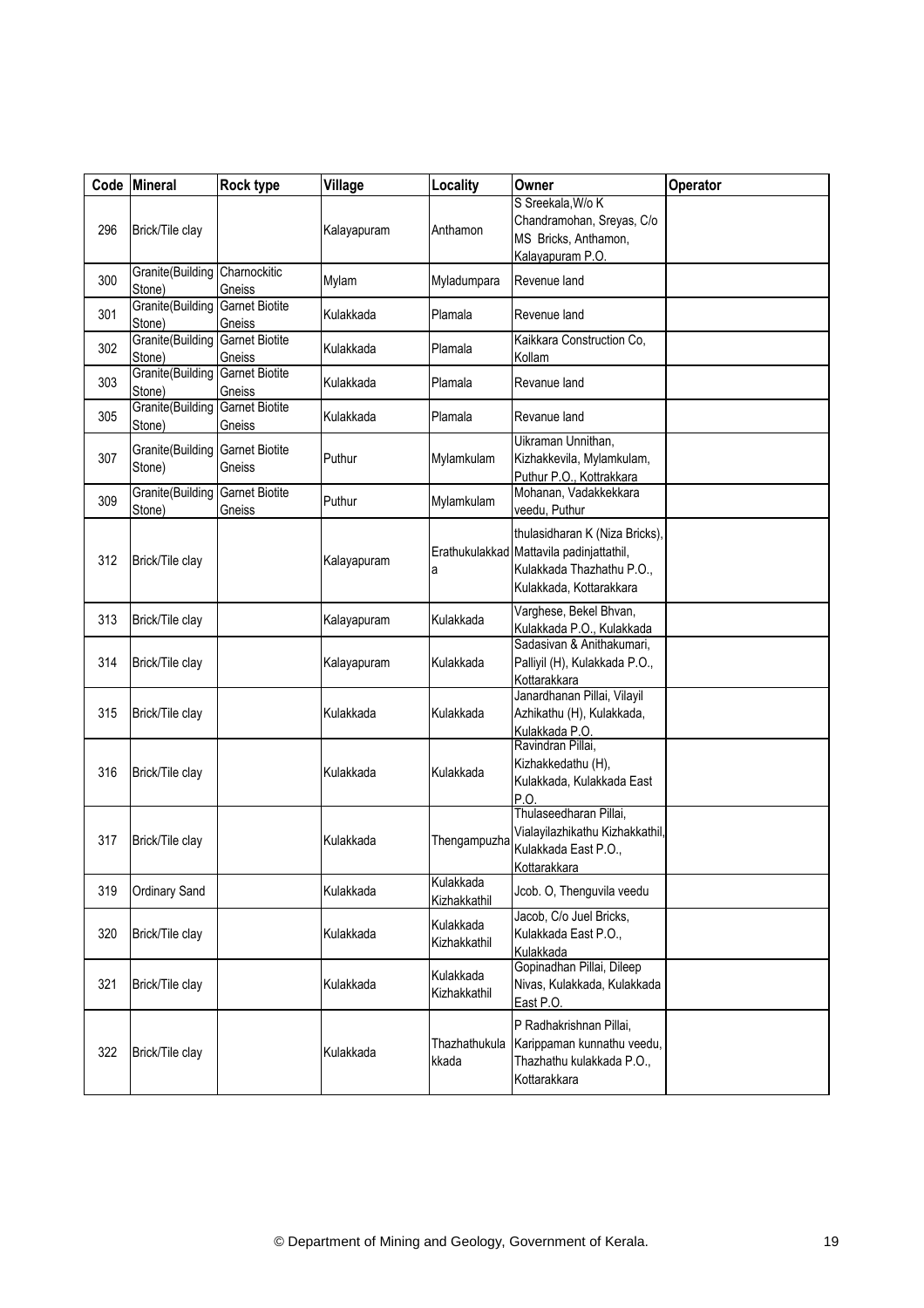| Code | Mineral         | Rock type | Village        | Locality               | Owner                                                                                                                                       | Operator |
|------|-----------------|-----------|----------------|------------------------|---------------------------------------------------------------------------------------------------------------------------------------------|----------|
| 323  | Ordinary Sand   |           | Kulakkada      | Thazhathu<br>kulakkada | P Radhakrishnan Pillai,<br>Karippaman kunnathu veedu,<br>Thazhathu kulakkada P.O.,<br>Kottarakkara                                          |          |
| 324  | Brick/Tile clay |           | Kulakkada      | Thazhathu<br>kulakkada | P Surendran, Sandeep<br>Bhavan, Thazhathu<br>Kulakkada P.O., Kottarakkara                                                                   |          |
| 327  | Brick/Tile clay |           | Mylam          | Mullamukkku            | Rajan Varghese, C/o Bava<br>Bricks, P.O.Mylam,<br>Kottarakkara                                                                              |          |
| 328  | Brick/Tile clay |           | Kalayapuram    | Puthoormukku           | Rachal John, C/o Giya Bricks,<br>Kalayapuram                                                                                                |          |
| 329  | Brick/Tile clay |           | Kulakkada      | Attuvassery            | Santhakumari Amma, karal<br>veedu, P.O.Mavadi,<br>Attuvassery, Kottarakkara                                                                 |          |
| 330  | Brick/Tile clay |           | Kulakkada      | Attuvassery            | Vijayananth, C/o Achu Bricks,<br>P.O.Mavadi, Attuvassery                                                                                    |          |
| 331  | Brick/Tile clay |           | Kulakkada      | Attuvassery            | Ramakrishna Pillai,<br>Mangalasseri (H), C/o<br>P.D.Bricks, P.O.Mavadi                                                                      |          |
| 352  | Brick/Tile clay |           | Ittiva         |                        | Lalitha G, D/o Gopinadha<br>pilla, Akkara vila veedu,<br>Thazhameenkulam,<br>Chennappetta P.O.                                              |          |
| 357  | Brick/Tile clay |           | Kottukkal      | Mannur                 | Radhakrishna Pilla, Rakesh<br>Bhavan, Mannur P.O.,<br>Chennappetta,-<br>Gopalakrishnan Nair, Plavila<br>veedu, Mannur P.O.,<br>Chennappetta |          |
| 358  | Brick/Tile clay |           | Kottukkal      | Mannur                 | Ponnappan, Bindu Vilasam,<br>Pullanjod, Kavukon P.O.                                                                                        |          |
| 377  | Brick/Tile clay |           | Chakkuvarakkal | Talachira              | Badharudheen, C/o N.B.R.<br>Wire cut Bricks, Talachira<br>P.O.                                                                              |          |
| 381  | Brick/Tile clay |           | Kottukkal      | Puthayam               | Musthaffa, C/o A.M.Bricks,<br>Karukon P.O., Puthayam                                                                                        |          |
| 382  | Brick/Tile clay |           | Kottukkal      | Vayala                 | Rajagopal, Kodiyath puthen<br>veedu, Vayala P.O.                                                                                            |          |
| 383  | Brick/Tile clay |           | Kottukkal      | Vayala                 | Asokan L, Asha Bhavan,<br>Kottukkal P.O.                                                                                                    |          |
| 386  | Brick/Tile clay |           | Kottukkal      | Vayala                 | Mohanan Pilla G, S/o<br>Gopalan Pilla, Preetha<br>Bhavan, W.Vayala, Vayala<br>P.O., Anchel                                                  |          |
| 388  | Brick/Tile clay |           | Puthur         | Karickal               | Sujitha Wire cut Bricks,<br>Karickal, Karimpath P.O.,<br>Puthur                                                                             |          |
| 389  | Brick/Tile clay |           | Puthur         | Thazhem                | Thusharam Wire cut Bricks,<br>C/o Sudheshan, Thushara,<br>Karimpinpuzha P.O.                                                                |          |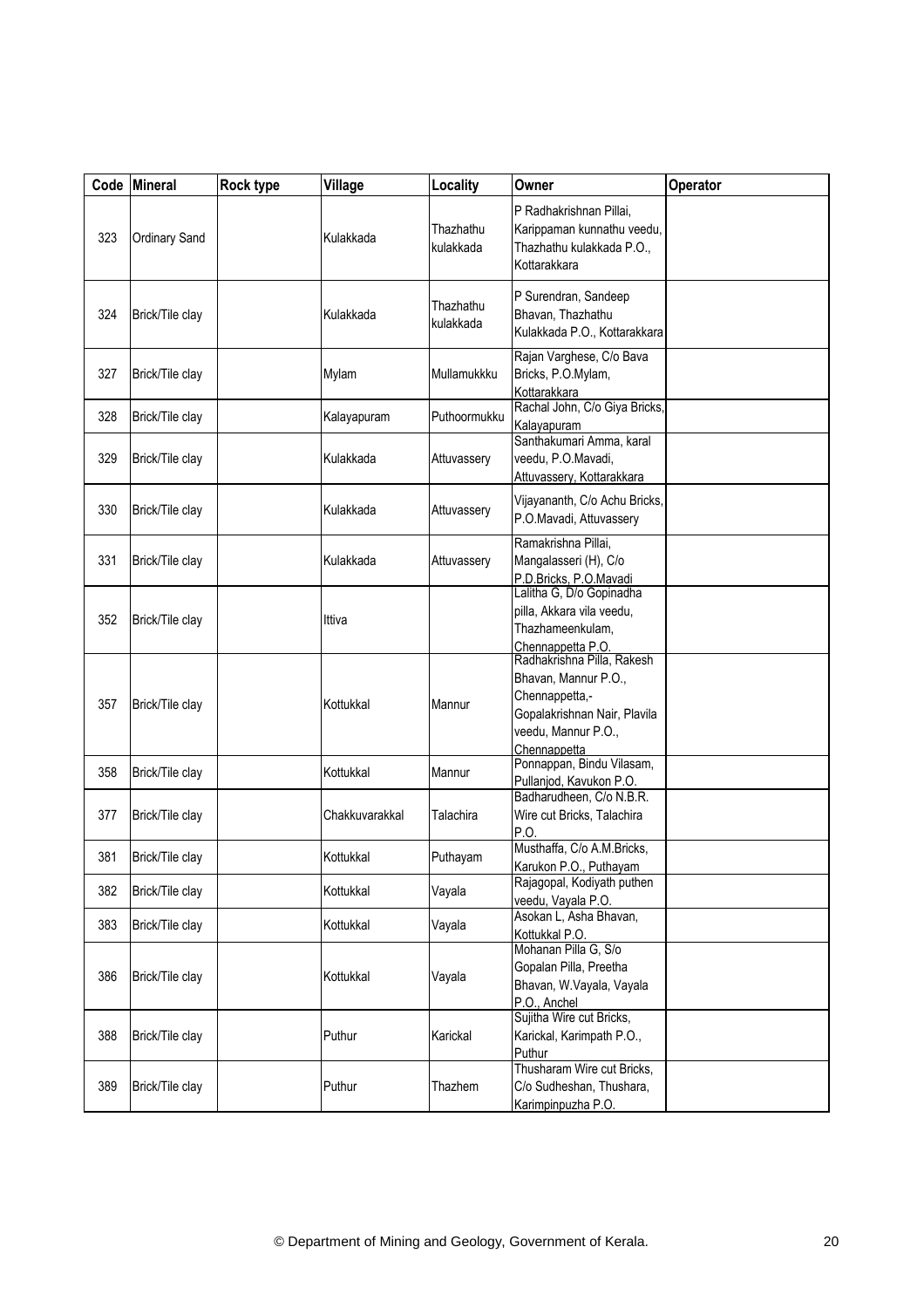|     | Code Mineral               | Rock type | Village        | Locality          | Owner                                                                              | Operator |
|-----|----------------------------|-----------|----------------|-------------------|------------------------------------------------------------------------------------|----------|
| 390 | Brick/Tile clay            |           | Pavithreswaram | Thazham           | Sree Krishna Bricks                                                                |          |
| 391 | Brick/Tile clay            |           | Pavithreswaram | Thazham           | Ratna Bricks (Wire cut),<br>Thazham                                                |          |
| 392 | Brick/Tile clay            |           | Pavithreswaram |                   | Ve-Chembil Bricks                                                                  |          |
| 393 | Brick/Tile clay            |           | Pavithreswaram |                   | Matha Bricks                                                                       |          |
| 395 | Brick/Tile clay            |           | Pavithreswaram | Thazham           | Appu Bricks, Thazham,<br>Karimbinpuzha P.O.                                        |          |
| 396 | Brick/Tile clay            |           | Pavithreswaram | Thazham           | Shyma Bricks, Thazham,<br>Karimpiri Puzha, Puthur                                  |          |
| 397 | Brick/Tile clay            |           | Puthur         | Thazham           | Thamburan Bricks, Puthoor                                                          |          |
| 398 | Brick/Tile clay            |           | Pavithreswaram |                   | Azad Bricks, Thazham                                                               |          |
| 399 | Brick/Tile clay            |           | Puthur         |                   | Kaliyilvila Bricks, Thazham<br>Puthur                                              |          |
| 400 | Brick/Tile clay            |           | Puthur         | Thekkum<br>Cherry | Babukuttan Pillai, Mullapallil<br>Veedu, Thekkumcherry,<br>Puthur, C/o Good Bricks |          |
| 401 | Laterite                   | Laterite  | Kulakkada      | Vender            | Vijayan (Kuttappan), Vendar<br>P.O., Kottarakkara                                  |          |
| 402 | Brick/Tile clay            |           | Puthur         | Thekkumcherry     | Raveendran Nair, Durga<br>Vihar, Thekkumcherry, Puthur                             |          |
| 403 | Brick/Tile clay            |           | Puthur         | Thekkumcherry     | P. Sundaran, Lakshmi<br>Prabha, Kudappakada,<br>Kollam                             |          |
| 488 | Granite(Building<br>Stone) |           | Neduvathur     | Vallam            | Govt.Land                                                                          |          |
| 489 | Granite(Building<br>Stone) |           | Neduvathur     | Nallam            | Rajan, Sreyas, Vallam                                                              |          |
| 490 | Granite(Building<br>Stone) |           | Neduvathur     | Vallam            | Krishnankutty and Vasantha<br>Kumari                                               |          |
| 491 | Granite(Building<br>Stone) |           | Neduvathur     | Vallam            | Bhaskara Pilllai, Usha Bhvan,<br>Kurumafalloor, Kottathala P.O                     |          |
| 492 | Granite(Building<br>Stone) |           | Puthur         | Vendar            | Radhakrishna Pillai,<br>Avannoor                                                   |          |
| 493 | Granite(Building<br>Stone) |           | Puthur         | Kottathala        | Radhakrishna Pillai                                                                |          |
| 494 | Granite(Building<br>Stone) |           | Mavadi         | Pathala           | Govt.Land                                                                          |          |
| 495 | Granite(Building<br>Stone) |           | Mavadi         | Plamala           | Govt.Land                                                                          |          |
| 496 | Granite(Building<br>Stone) |           | Mavadi         | Pathala           |                                                                                    |          |
| 497 | Granite(Building<br>Stone) |           | Puthur         | Mailamkulam       | Mohanan, Vadakkekara,<br>Mailamkulam, Puthur P.O.                                  |          |
| 498 | Granite(Building<br>Stone) |           | Puthur         | Mailamkulam       | Lalu, Chipys, Poanganpara                                                          |          |
| 499 | Granite(Building<br>Stone) |           | Puthur         | Mailamkulam       |                                                                                    |          |
| 500 | Granite(Building<br>Stone) |           | Puthur         | Mailamkulam       | Sathya Bhama,<br>Thadathilazhikam,<br>Mailamkulam, Puthur P.O.                     |          |
| 501 | Granite(Building<br>Stone) |           | Puthur         | Mailamkulam       | Govt.land                                                                          |          |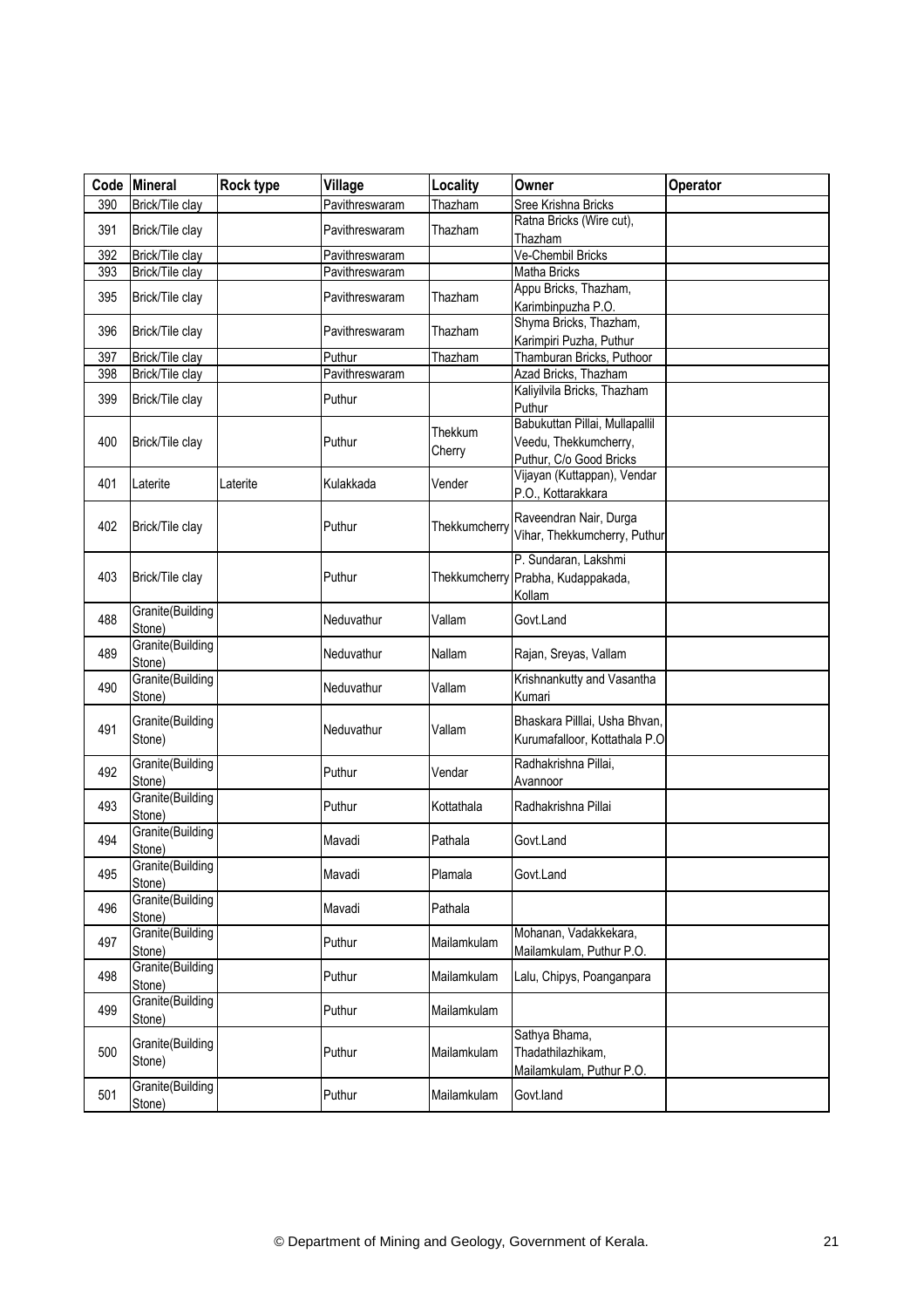| Code | <b>Mineral</b>             | <b>Rock type</b>                | Village     | Locality               | Owner                                                                          | Operator                                                                            |
|------|----------------------------|---------------------------------|-------------|------------------------|--------------------------------------------------------------------------------|-------------------------------------------------------------------------------------|
| 502  | Granite(Building<br>Stone) |                                 | Puthur      | Mailamkulam            | Saji, Kizhakkevila,<br>Mailamkulam, Puthur P.O.                                |                                                                                     |
| 503  | Granite(Building<br>Stone) |                                 | Puthur      | Mailamkulam            | Govt.Land                                                                      |                                                                                     |
| 504  | Granite(Building<br>Stone) |                                 | Puthur      | Mailamkulam            | Govt.Land                                                                      |                                                                                     |
| 505  | Granite(Building<br>Stone) |                                 | Kulakkada   | Mailamkulam            | Annama Daniel, Safu Nivas,<br>Mailamkulam, Kuriapara                           |                                                                                     |
| 740  | Brick/Tile clay            |                                 | Pooyappally | Chengalam              | Renjith, Palickal, Chengalam                                                   |                                                                                     |
| 752  | Granite(Building<br>Stone) | Charnockite                     | Velinallur  | Ottumala               | K Nagappan Pillai, Kuzhikkal<br>Puthenveedu, Meyannoor,<br>Oyur                |                                                                                     |
| 753  | Granite(Building<br>Stone) | <b>Garnet Biotite</b><br>Gneiss | Velinallur  | Ottumala               | Kunjunni,<br>Poovaramvilaveedu,<br>Ottumala, Kattadi P.O.                      |                                                                                     |
| 754  | Granite(Building<br>Stone) | <b>Garnet Biotite</b><br>Gneiss | Velinallur  | Ottumala               | Prasad, Vellilazhigham, Anjal                                                  |                                                                                     |
| 755  | Granite(Building<br>Stone) | <b>Garnet Biotite</b><br>Gneiss | Velinallur  | Ottumala               | Ratanakaran Pillai, Reshma<br>Bhavan, Meyannoor, Oyoor                         |                                                                                     |
| 762  | Granite(Building<br>Stone) | Charnockite                     | Elamad      | Arakannoor             | M Sajeev, Goduvila veedu,<br>Ottumala, Kattadi                                 |                                                                                     |
| 777  | Granite(Building<br>Stone) | <b>Garnet Biotite</b><br>Gneiss | Ittiva      | Vayyanam               | Anil Das, Payattuvila veedu,<br>Vellarvattam                                   |                                                                                     |
| 783  | Granite(Building<br>Stone) | <b>Garnet Biotite</b><br>Gneiss | Velinallur  | Miyanna                | Roy Jacob, Koodampally                                                         |                                                                                     |
|      |                            |                                 |             | <b>Kunnathur Taluk</b> |                                                                                |                                                                                     |
| 404  | Brick/Tile clay            |                                 | Kunnathur   | Ivarkala               | Gopinathan Pillai, Rajesh<br>Vihar, Jvarkala East P.O.,<br>Niakadavu           | Rajesh Bricks, Gopinathan<br>Pillai, Rajesh Vihar, Jvarkala<br>East P.O., Njakadavu |
| 405  | Brick/Tile clay            |                                 | Kunnathur   | Ivarkala               | Remaniamma, Ayinipalli<br>Padinjattathil, Jvarkala East<br>P.O.                | Siva Bricks, Remaniamma,<br>Ayinipalli Padinjattathil,<br>Jvarkala East P.O.        |
| 406  | Brick/Tile clay            |                                 | Kunnathur   | Ivarkala               | Vasumathy Amma,<br>Pattarazhikathi veedu                                       | Sreedevi Wire Cut Bricks, Ajith<br>Pattarazhikathi veedu                            |
| 407  | Brick/Tile clay            |                                 | Kunnathur   | Ivarkala               | Rasheed, Meenathethil                                                          | Rasheed, Meenathethil Bricks,<br>Meenathethil, Venga P.O.                           |
| 408  | Brick/Tile clay            |                                 | Kunnathur   | Ivarkala               | Jameela Beevi, W/o<br>Shajahan, Sherina Manzil,<br>Chanthanathope, Ivarvarkala | Shajahan, Sherina Manzil,<br>Maveli Wire cut Bricks,<br>Chanthanathope, Ivarvarkala |
| 409  | Brick/Tile clay            |                                 | Kunnathur   | Ivarkala               | Madhu Pillai, Karakkartu,<br>Ivarkala, Pathenambalam                           | Karakkattu Wire Cut Bricks,<br>Madhu Pillai, Karakkartu,<br>Ivarkala, Pathenambalam |
| 410  | Brick/Tile clay            |                                 | Kunnathur   | Ivarkala               | Sudha, Pushpamangalam,<br>Kunathur East                                        | Smitha Wire Cut<br>Bricks, Sadasivan K, Adharsh<br>Bhavan, Kunathur East            |
| 411  | Brick/Tile clay            |                                 | Kunnathur   | Puthenambala<br>m      | Sreekumar P, Edasseril<br>Padinjattathil, Ivarkala,<br>Padinjattekara Thekku   | Sreekumar P, Edasseril<br>Padinjattathil, Ivarkala,<br>Padinjattekara Thekku        |
| 412  | Brick/Tile clay            |                                 | Kunnathur   | Puthenambala<br>m      | Rasheed, Ivarkala,<br>Puthenambalam                                            | Babu Bricks, Rasheed,<br>Thevalkara, 9447860261                                     |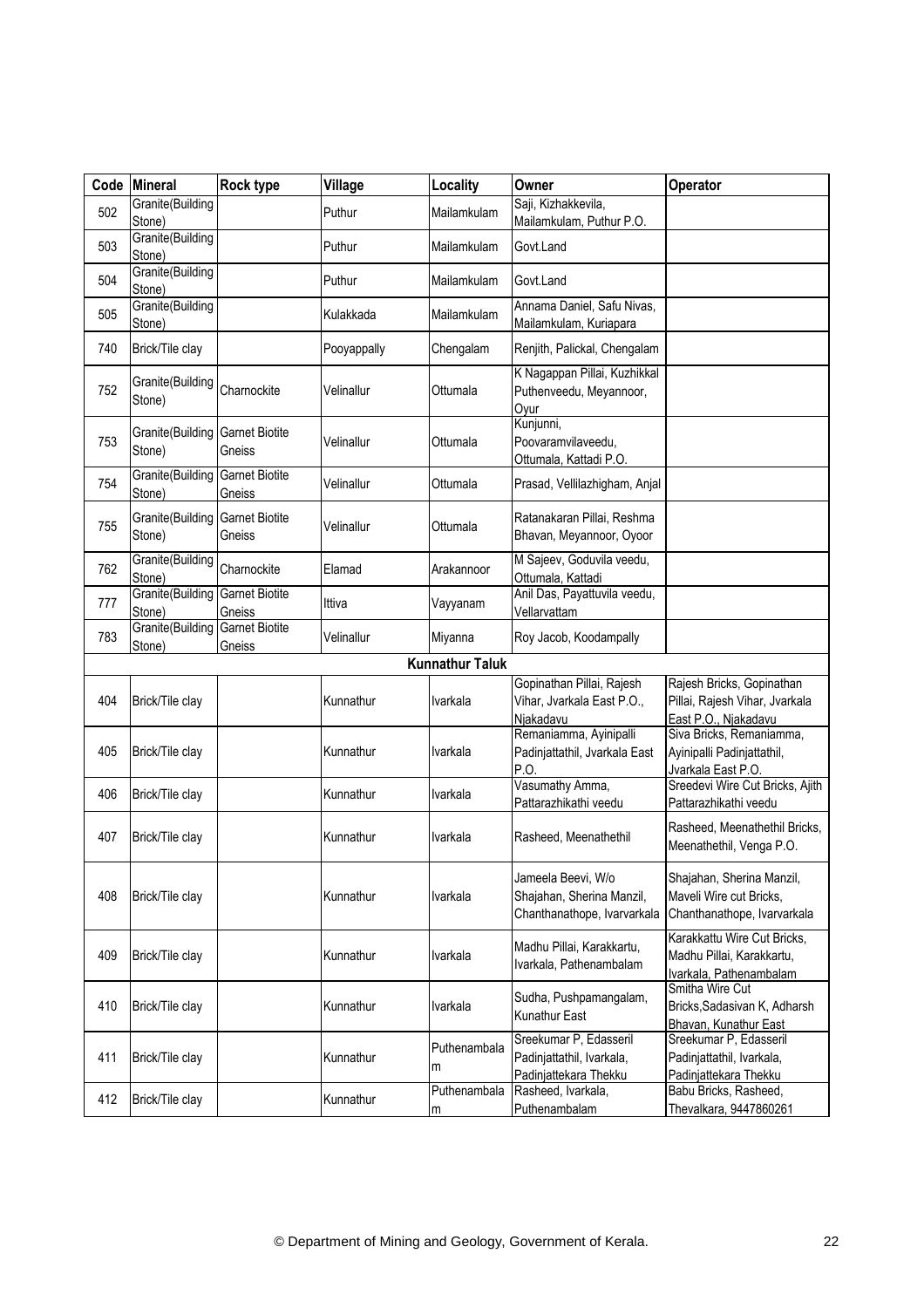|     | Code Mineral                           | Rock type   | Village   | Locality              | Owner                                                                                                                                                    | Operator                                                                                                                                                  |
|-----|----------------------------------------|-------------|-----------|-----------------------|----------------------------------------------------------------------------------------------------------------------------------------------------------|-----------------------------------------------------------------------------------------------------------------------------------------------------------|
| 413 | Brick/Tile clay                        |             | Kunnathur | Puthenambala<br>m     | Siva Prasad,<br>Kalathuvadakkethil<br>Kizhakkethil, Ivarkala West<br>South, Puthenambalam                                                                | P.V.K. Company, Siva Prasad,<br>Kalathuvadakkethil<br>Kizhakkethil, Ivarkala West<br>South, Puthenambalam                                                 |
| 414 | Brick/Tile clay                        |             | Kunnathur | Manampuzha            | raja Bricks, Babu Raj,<br>Thekkumcherry, Thazhathil,<br>Manampuzha, Manampuzha<br>P.O.                                                                   | raja Bricks, Babu Raj,<br>Thekkumcherry, Thazhathil,<br>Manampuzha, Manampuzha<br>P.O.                                                                    |
| 415 | Brick/Tile clay                        |             | Kunnathur | Manampuzha            | Aswathi Bricks, Ramesh<br>Melethil, Plavila,<br>Manampuzha P.O.                                                                                          | Aswathi Bricks, Ramesh<br>Melethil, Plavila, Manampuzha<br>P.O.                                                                                           |
| 416 | Brick/Tile clay                        |             | Kunnathur | Manampuzha            | C B M Company, N<br>Remanan, Kandachira veedu,<br>Manampuzha                                                                                             | C B M Company, N Remanan,<br>Kandachira veedu,<br>Manampuzha                                                                                              |
| 417 | Brick/Tile clay                        |             | Kunnathur | Manampuzha            |                                                                                                                                                          | Aswathi Bricks, Ramesh<br>Melethil, Plavila, Manampuzha<br>P.O.                                                                                           |
| 418 | Brick/Tile clay                        |             | Kunnathur |                       | Keerthi Bricks, Mohanan<br>Kunnathur East Pillai, Pannamannil,<br>Kariampumpuzha P.O.                                                                    | Keerthi Bricks, Mohanan Pillai,<br>Pannamannil.<br>Kariampumpuzha P.O.                                                                                    |
| 419 | Brick/Tile clay                        |             | Kunnathur |                       |                                                                                                                                                          | Sakthi Bricks (Near Kadavu),<br>Sathyan, Vijayan, Kattarakkara                                                                                            |
| 420 | Brick/Tile clay                        |             | Kunnathur | <b>Kunnathur East</b> | Dharmarajan, Pazhavila<br>veedu, Kunnathur                                                                                                               | P.N.Bricks, Dharmarajan,<br>Pazhavila veedu, Kunnathur                                                                                                    |
| 421 | Brick/Tile clay                        |             | Kunnathur |                       |                                                                                                                                                          | J.P Bricks, Jayaprakash,<br>Parappallil, Kunnathur                                                                                                        |
| 423 | Brick/Tile clay                        |             | Kunnathur |                       | Prathapa Sinhan, Aramam,<br>Kunnathur East                                                                                                               | Prathapa Sinhan, Aramam,<br>Kunnathur East                                                                                                                |
| 424 | Brick/Tile clay                        |             | Kunnathur | Manampuzha            | Udayabhanu, Kellamparathu,<br>Sreejith Bhavan,<br>Manampuzha P.O.                                                                                        | Udayabhanu, Kellamparathu,<br>Sreejith Bhavan, Manampuzha<br>P.O., Yohanan, Babu                                                                          |
| 425 | Granite(Building<br>Stone)             | Charnockite | Kunnathur | Manampuzha            | 1.K Thankachan, Mukalam<br>Parambil, Puthen veedu,<br>Manampuzha P.O.,<br>Kunnathur, 2. Shibu K, S/o<br>Kunjappu, Puthen veetil,<br>hekkethu. Manampuzha | 1.K Thankachan, Mukalam<br>Parambil, Puthen veedu,<br>Manampuzha P.O., Kunnathur,<br>2. Shibu K, S/o Kunjappu,<br>Puthen veetil, Thekkethu,<br>Manampuzha |
| 426 | Granite(Building Charnockite<br>Stone) |             | Kunnathur | Kunnathur             | Babu, S/o Kunjappee,<br>Parambil Padinjattethil,<br>Manampuzha                                                                                           | Babu, S/o Kunjappee, Parambil<br>Padinjattethil, Manampuzha                                                                                               |
| 427 | Granite(Building<br>Stone)             | Charnockite | Kunnathur | Kunnathur             | Sunny, S/o Issac, Kallur<br>Kizhakkethil, Manampuzha<br>P.O.                                                                                             | Sunny, S/o Issac, Kallur<br>Kizhakkethil, Manampuzha<br>P.O.                                                                                              |
| 428 | Brick/Tile clay                        |             | Kunnathur | Thuruthikara          | B Geetha & Satheesan,<br>Sruthi                                                                                                                          | Sruthi Wire Cut Bricks, B<br>Geetha, Sruthi, Thuruthikara                                                                                                 |
| 429 | Brick/Tile clay                        |             | Kunnathur | Thuruthikara          |                                                                                                                                                          | Ezherethu Bricks, T.Sasi<br>Kumar, Ezherethu House,<br>Thuruthikara                                                                                       |
| 430 | Brick/Tile clay                        |             | Kunnathur | Thuruthikara          | Devi Bricks, Sasidharan Pillai,<br>Anil Bhavan, Thuruthikara,<br>Poruvazhi                                                                               | Devi Bricks, Sasidharan Pillai,<br>Anil Bhavan, Thuruthikara,<br>Poruvazhi                                                                                |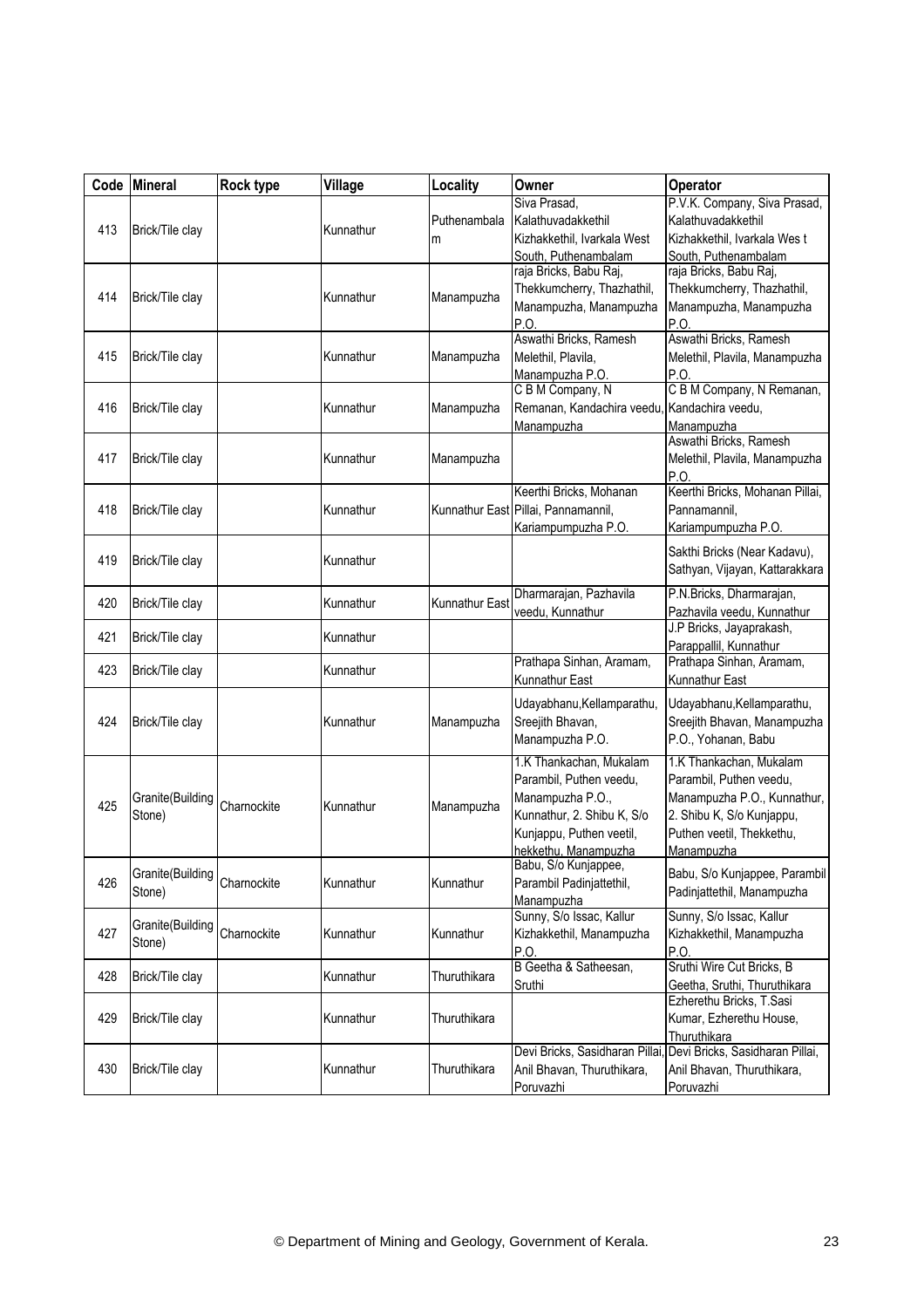|     | Code Mineral    | Rock type | Village      | Locality      | Owner                                                                                          | Operator                                                                                    |
|-----|-----------------|-----------|--------------|---------------|------------------------------------------------------------------------------------------------|---------------------------------------------------------------------------------------------|
| 431 | Laterite        | Laterite  | Kunnathur    |               | Surya Das, Devsadanam,<br>Thuruthikara P.O., Kunnathur                                         | Surya Das, Devsadanam,<br>Thuruthikara P.O., Kunnathur                                      |
| 432 | Brick/Tile clay |           | Kunnathur    | Thuruthikara  | Karuvamala Bricks,<br>K.Narayanan, Thandadathu,<br>Thuruthikara                                | Karuvamala Bricks,<br>K.Narayanan, Thandadathu,<br>Thuruthikara                             |
| 434 | Brick/Tile clay |           | Kunnathur    | Thuruthikara  | Valiyavila Bricks,<br>Aravindashan Pillai,<br>Narayapuram Benglavu,<br>Thuruthikara P.O.       | Valiyavila Bricks, Aravindashan<br>Pillai, Narayapuram Benglavu,<br>Thuruthikara P.O.       |
| 435 | Brick/Tile clay |           | Kunnathur    |               | Kannan Wire Cut Bricks,<br>Madhavan Pillai, Kuttivila,<br>Thuruthikara                         | Kannan Wire Cut Bricks,<br>Madhavan Pillai, Kuttivila,<br>Thuruthikara                      |
| 436 | Brick/Tile clay |           | Kunnathur    | Thuruthikara  | Swathi Wire Cut, Unni Pillai,<br>Thuruthikara                                                  | Swathi Wire Cut, Unni Pillai,<br>Thuruthikara                                               |
| 437 | Brick/Tile clay |           | Kunnathur    | Thuruthikara  | Devaki & Madhavan, Vijaya<br>Bhavanam, Thuruthikara                                            | Vijaya Bricks, Madhavan,<br>Vijaya Bhavanam, Thuruthikara                                   |
| 438 | Brick/Tile clay |           | Kunnathur    | Thottathumuri | Smitha Wire Cut Bricks,<br>Pushpangadan,<br>Pushpamangalam, Kunnathur<br>East                  | Smitha Wire Cut Bricks,<br>Pushpangadan,<br>Pushpamangalam, Kunnathur<br>East               |
| 439 | Brick/Tile clay |           | Kunnathur    | Thottathumuri | Kridharthan, Cheruveedu,<br>Thuruthikara P.O., Kunnathur                                       | Kridharthan, Cheruveedu,<br>Thuruthikara P.O., Kunnathur                                    |
| 440 | Brick/Tile clay |           | Kunnathur    | Kunnathur     | Thannickal Wire Cut Bricks,<br>Kochukrishna Pillai,<br>Thannickal, Thottathumuri,<br>Kunnathur | Thannickal Wire Cut Bricks,<br>Kochukrishna Pillai, Thannickal,<br>Thottathumuri, Kunnathur |
| 441 | Brick/Tile clay |           | Sasthamkotta | Karinthottuva | Sree Balakrishna Bricks,<br>Sreekala Devi,<br>Narayanamandiram,<br>Karinthottuva P.O           | Sree Balakrishna Bricks,<br>Sreekala Devi,<br>Narayanamandiram,<br>Karinthottuva P.O.       |
| 442 | Brick/Tile clay |           | Sasthamkotta | Karinthottuva | Muhurthi Wire Cut BricksJacy<br>Unnikrishnan, Kizhakke<br>Plavilayil, Karinthottuva            | Muhurthi Wire Cut BricksJacy<br>Unnikrishnan, Kizhakke<br>Plavilayil, Karinthottuva         |
| 443 | Brick/Tile clay |           | Sasthamkotta | Karinthottuva | Lakshmi Wire Cut Bricks,<br>K.Rajendra Pillai, Raja<br>Lakshmi Sadanam,<br>Karinthottuva P.O.  | Lakshmi Wire Cut Bricks,<br>K.Rajendra Pillai, Raja Lakshmi<br>Sadanam, Karinthottuva P.O.  |
| 444 | Brick/Tile clay |           | Sasthamkotta | Karinthottuva | Lakshmi Tiles & Bricks,<br>Ramachandran Pillai, Raja<br>Lakshmi Sadanam,<br>Karinthottuva      | Lakshmi Tiles & Bricks.<br>Ramachandran Pillai, Raja<br>Lakshmi Sadanam,<br>Karinthottuva   |
| 445 | Brick/Tile clay |           | Sasthamkotta | Peruvelikara  | Pezhoor Bricks, Sivasankara<br>Pillai, Pezhoor Veedu, East<br>Kallada                          | Pezhoor Bricks, Sivasankara<br>Pillai, Pezhoor Veedu, East<br>Kallada                       |
| 446 | Brick/Tile clay |           | Sasthamkotta | Mudhuvilakad  | Sreekrishna Wire Cut Bricks,<br>Rema Devi, Mannur Puthen<br>veedu, Mudhuvilakkad               | Sreekrishna Wire Cut Bricks,<br>Rema Devi, Mannur Puthen<br>veedu, Mudhuvilakkad            |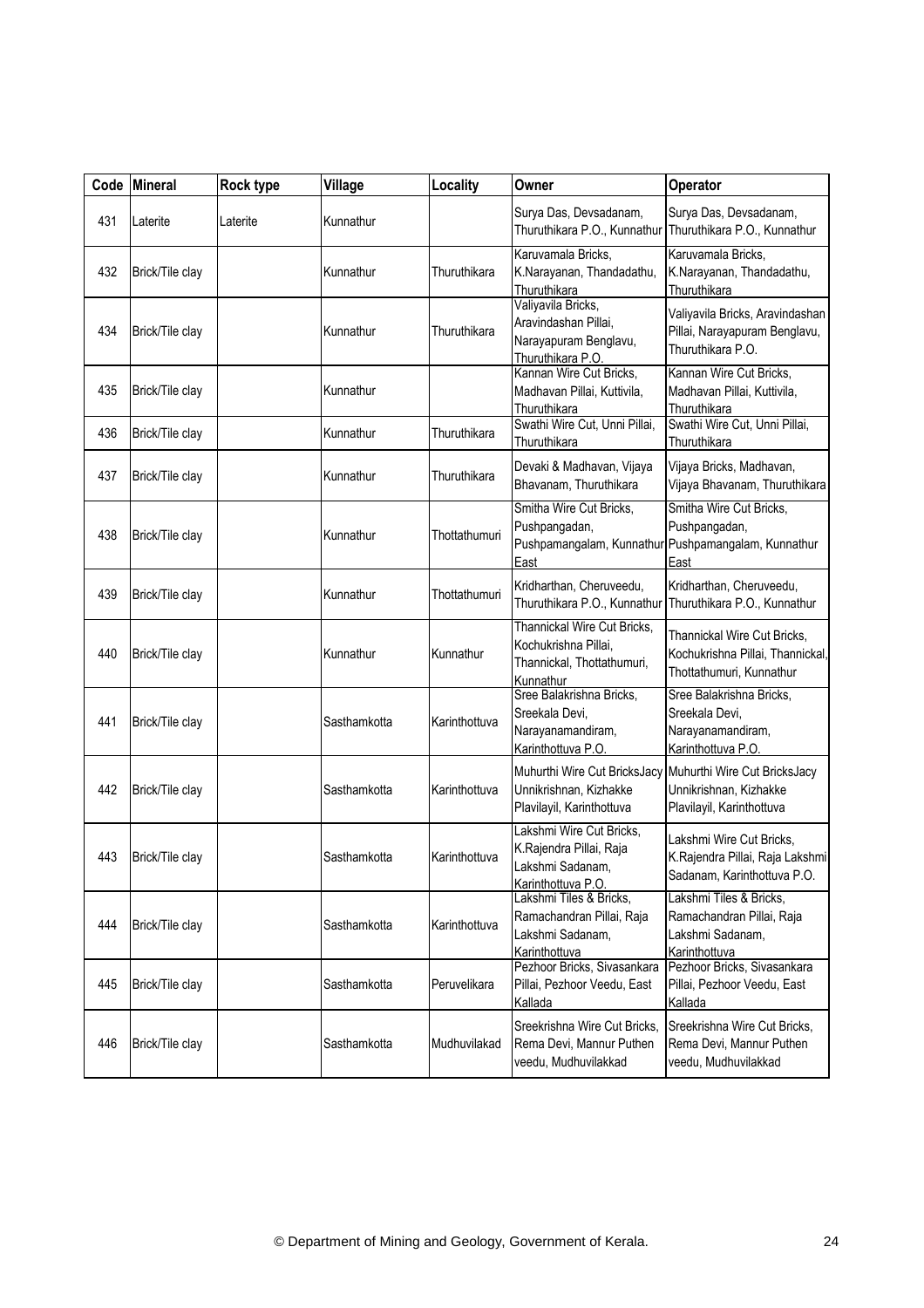| Code | Mineral                    | Rock type | Village        | Locality                 | Owner                                                                                                     | Operator                                                                                                  |
|------|----------------------------|-----------|----------------|--------------------------|-----------------------------------------------------------------------------------------------------------|-----------------------------------------------------------------------------------------------------------|
| 449  | Brick/Tile clay            |           | Poruvazhi      | Chakkuvally              | Vaaruvil Bricks, M Basheer,<br>Vaaruvil (H), Kambalad,<br>Poruvazhi P.O.                                  | Vaaruvil Bricks, M Basheer,<br>Vaaruvil (H), Kambalad,<br>Poruvazhi P.O.                                  |
| 450  | Brick/Tile clay            |           | Sooranad North | Sooranadu                | Lakshmanan                                                                                                | Ambadi Wire Cut Bricks,<br>Anwar, Palapalli, Thodiyur P.O.                                                |
| 452  | Brick/Tile clay            |           | Sooranad South | Sooranad<br>South        | Sree Raj Bricks, Surendran<br>Pillai, Puthenpurayil,<br>Jravichira Naduvil, Patharam<br>P.O               | Sree Raj Bricks, Surendran<br>Pillai, Puthenpurayil, Jravichira<br>Naduvil, Patharam P.O.                 |
| 454  | Brick/Tile clay            |           | Sooranad South | Sooranad<br>South        | Aluvila Bricks, Ebrahimkutty,<br>Aluvila Thekkethil, Iravichira<br>west, Sooranad South,<br>Patharam P.O. | Aluvila Bricks, Ebrahimkutty,<br>Aluvila Thekkethil, Iravichira<br>west, Sooranad South,<br>Patharam P.O. |
| 482  | Brick/Tile clay            |           | Mynagappally   | Mynagappalli             | Kadambattu Wire Cut,<br>Sidhartha Kumar,<br>Kadambattu, Mainagappalli<br>North                            | Kadambattu Wire Cut,<br>Sidhartha Kumar, Kadambattu,<br>Mainagappalli North                               |
| 483  | Brick/Tile clay            |           | Mynagappally   | Vadakkan<br>Mynagappalli | SR Wire Cut Bricks, Deepu,<br>North Mynagappalli                                                          | SR Wire Cut Bricks, Deepu,<br>North Mynagappalli                                                          |
| 484  | Brick/Tile clay            |           | Mynagappally   | North<br>Mynagappalli    |                                                                                                           | Palathara Wire Cut,<br>P.M.Saidh, Palathara, North<br>Mynagappalli                                        |
| 485  | Brick/Tile clay            |           | Mynagappally   | North<br>Mynagappalli    | Abhilash Bricks, Sudhakaran,<br>Sreekulam, Mynagappallli<br>North                                         | Abhilash Bricks, Sudhakaran,<br>Sreekulam, Mynagappallli<br>North                                         |
| 486  | Brick/Tile clay            |           | Sasthamkotta   | Bharanikavu              |                                                                                                           | Thondalil, Salim, Bharanikavu Thondalil, Salim, Bharanikavu                                               |
| 487  | Brick/Tile clay            |           | Sasthamkotta   | Thrikkumpuzha            |                                                                                                           | Zeena Bricks, Jamaluddin,<br>Vayalil Puthen Veede,<br>Thrikunnupuzha South,<br>Kakkakunnu P.O.            |
| 506  | Granite(Building<br>Stone) |           | West Kallada   | Vengara                  | Kaveri Crusher,<br>G.Ramachandran, Kaveri,<br>Starchmukku, Kundara                                        | Kaveri Crusher,<br>G.Ramachandran, Kaveri,<br>Starchmukku, Kundara                                        |
| 508  | Brick/Tile clay            |           | West Kallada   | Erithilimivila           | K W B Wire Cut Bricks,<br>Nizzar, Mullamangalam,<br>Karaly P.O., Sasthamkotta                             | K W B Wire Cut Bricks, Nizzar,<br>Mullamangalam, Karaly P.O.,<br>Sasthamkotta                             |
| 510  | <b>Ordinary Sand</b>       |           | West Kallada   | Valiyapadam              | Sudhakaran, Rohini,<br>Valiyapadam                                                                        |                                                                                                           |
| 511  | Ordinary Sand              |           | West Kallada   | West Kallada             |                                                                                                           |                                                                                                           |
| 512  | Brick/Tile clay            |           | West Kallada   | Valial                   | Sree Dhanya, Natarajan N,<br>Dhanyalayam, Vilanthara<br>P.O., Valiyapadam                                 | Sree Dhanya, Natarajan N,<br>Dhanyalayam, Vilanthara P.O.,<br>Valiyapadam                                 |
| 525  | Brick/Tile clay            |           | Sooranad North | Pulikulam                | S Joshi, Udaya Bhavanam,<br>Sooranad P.O., Kunnathur                                                      | S Joshi, Udaya Bhavanam,<br>Sooranad P.O., Kunnathur                                                      |
| 526  | Brick/Tile clay            |           | Sooranad North | Pulikulam                | Abdul Jaleel, Tharayil Veedu,<br>Pulikulam, Sooranad North                                                | Abdul Jaleel, Tharayil Veedu,<br>Pulikulam, Sooranad North                                                |
| 527  | Brick/Tile clay            |           | Sooranad North | Pulikulam                | Divakaran, Surya Bricks,<br>Pulikulam, Parakadavu,<br>Sooranadu                                           | Divakaran, Surya Bricks,<br>Pulikulam, Parakadavu,<br>Sooranadu                                           |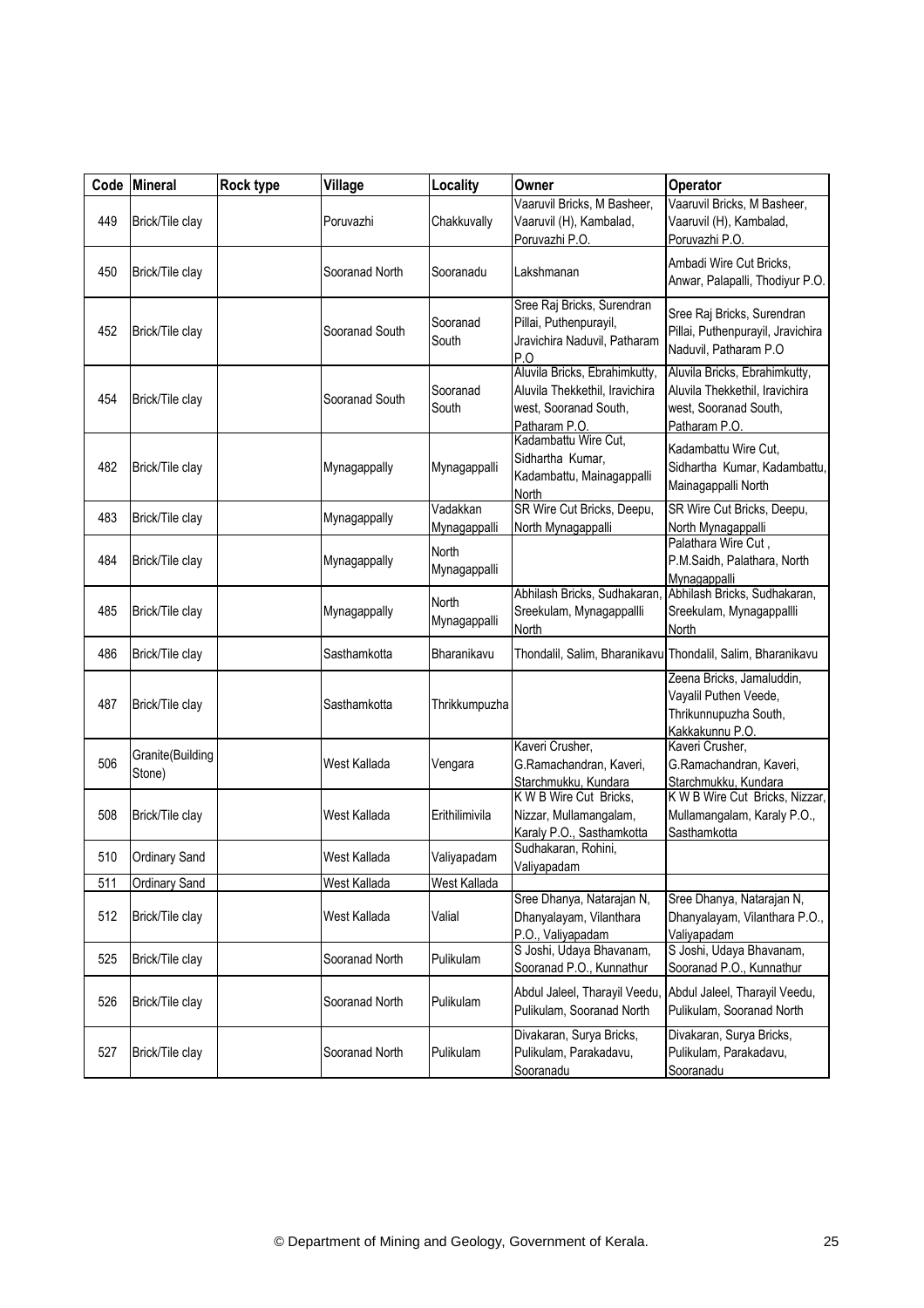| Code | <b>Mineral</b>  | Rock type | Village        | Locality             | Owner                                                                              | <b>Operator</b>                                                              |
|------|-----------------|-----------|----------------|----------------------|------------------------------------------------------------------------------------|------------------------------------------------------------------------------|
| 532  | Brick/Tile clay |           | Sooranad North | Pavumba              | Nooruddin Kunju, NSB<br>Concrete Bricks, Nizar<br>Manzil, Pavumba P.O.,<br>Pavumba |                                                                              |
| 534  | Brick/Tile clay |           | Sooranad North | Pulikulam            | Sadik (Ababil Bricks), M S<br>Cottage, Mainagapalli North,<br>KarunagaPally        | Sadik (Ababil Bricks), M S<br>Cottage, Mainagapalli North,<br>KarunagaPally  |
| 535  | Brick/Tile clay |           | Sooranad North | Pulikulam            | Raji Gopalakrishnan,<br>Trivandrum                                                 | Raji Gopalakrishnan, S B I<br>Bricks, Pulikulam                              |
| 536  | Brick/Tile clay |           | Sooranad North | Pulikulam            | Ibrahim Kutty, Oottuparambil, Ibrahim Kutty, Star Bricks,<br>Pavumba P.O., Pavumba | Pooranad P.O., Pulikulam                                                     |
| 537  | Brick/Tile clay |           | Sooranad North | Pulikulam            | Gopalakrishna Pillai,<br>Ponthapravil, Pavumba P.O.,<br>Pulikulam                  | Gopalakrishna Pillai, P B I<br>Bricks, Pavumba P.O.,<br>Pulikulam            |
| 538  | Brick/Tile clay |           | Sooranad North | Parakkadavu          | Sakeer Hussain, Supreme<br>Cottage, Padavadakku,<br>Karunagapalli                  | Sakeer Hussain, Supreme Wire<br>Cut Bricks, Idappavayam,<br>Sooranad North   |
| 539  | Laterite        |           | Sooranad North | Vyankara             | Vijayan Pillai, Vyankara,<br>Vyankara P.O.                                         | balan Pillai, Vazhavilayil,<br>Chattayara, Thamarakulam                      |
| 540  | Brick/Tile clay |           | Sooranad North | Anayadi              | Kalkandaril, Manapally                                                             | C B I Bricks                                                                 |
| 541  | Brick/Tile clay |           | Sooranad North | Anayadi              | Reghu, Kochu Thayil,<br>Karunagapally,<br>Karunagapally P.O.                       | Reghu (Gopinadha pillai),<br>Classic Wire Cut Bricks,<br>Sooranad North P.O. |
| 542  | Brick/Tile clay |           | Sooranad North | Anayadi              | Rugmini Amma, Kochayath<br>Kizhakka, Thodiyur North,<br>Karunagapally              | Rugmini Amma, Kochayath<br>Kizhakka, Thodiyur North,<br>Karunagapally        |
| 543  | Ordinary Sand   |           | West Kallada   | West Kallad          | Govt.Land                                                                          | Raveendran Pillai, Madhavan<br>Pillai, Sudheer                               |
| 544  | Ordinary Sand   |           | West Kallada   | West Kallad          | Govt.Land                                                                          | Sreekandan Pillai,<br>Sreenilayam, West Kallada                              |
| 545  | Ordinary Sand   |           | West Kallada   | Nelparakunnu         | Govt. Land                                                                         | Suresh, Rohini, West Kallada                                                 |
| 546  | Ordinary Sand   |           | West Kallada   | Muthuraparam<br>bu   |                                                                                    | Surendran, Anjanam, West<br>Kallada                                          |
| 547  | Ordinary Sand   |           | Sooranad South | Mulaikkal            |                                                                                    | Ravi, Ravi Sadanam, West<br>Kallada                                          |
| 548  | Brick/Tile clay |           | West Kallada   | Ayithottuva          | Sheeja, Vijaya Bhavanam,<br>Ayithottuva, West Kallada                              | Sheeja, Vijaya Bhavanam,<br>Ayithottuva, West Kallada                        |
| 549  | Brick/Tile clay |           | West Kallada   | Ayithottuva          | Janardhanan Pillai,<br>Mangattuveedu, Kanathara<br>Kunnam P.O.                     | Janardhanan Pillai, M K Wire<br>Cut Bricks, Ayithottuva, West<br>Kallada     |
| 550  | Ordinary Sand   |           | West Kallada   | Theruvatta<br>Kadavu |                                                                                    | Surendran, Raj Nivas, West<br>Kallad                                         |
| 551  | Laterite        |           | West Kallada   |                      | Sooryadas, ChachuBhavan,<br>Nallila P.O., Kundara                                  | P K George, Ezhethenvila<br>Veaadu                                           |
| 552  | Laterite        |           | Sasthamkotta   | Panapetty            | Babu                                                                               | Yasodaran, Sarath Bhavan,<br>Kuzhiyani, Chathanathope                        |
| 553  | Laterite        |           | Sooranad North | Kakkakunnu           | Reghunadhan Pillai,<br>Ayakimath Ayath,<br>Kakkakunnu P.O., Sooramad               | Sanadhanan, Sujith<br>Bhavanam, Kakkakunnu P.O.,<br>Sooranad                 |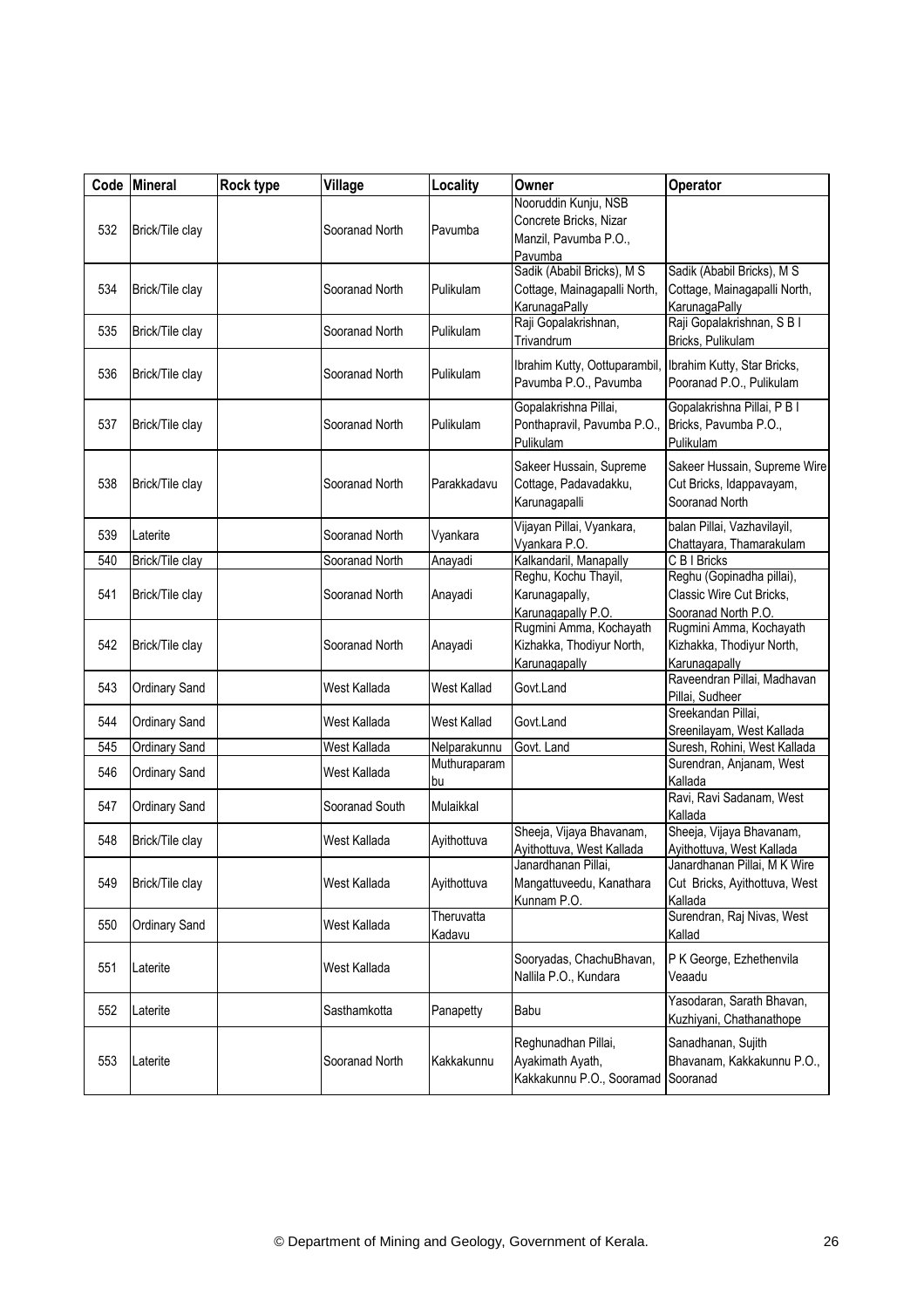| Code | Mineral  | Rock type | Village        | Locality           | Owner                                                                                                                                                                   | Operator                                                                                                                                                            |
|------|----------|-----------|----------------|--------------------|-------------------------------------------------------------------------------------------------------------------------------------------------------------------------|---------------------------------------------------------------------------------------------------------------------------------------------------------------------|
| 554  | Laterite |           | Sooranad North | Kakkakunnu         | Radhakrishna Pillai, Vettolil<br>Veedu, tharkunnupuzha,<br>Kakkakunnu P.O.                                                                                              | baiju, Padma Bhavanam,<br>Thakunnupuzha, Kakkakunnu<br>P.O.                                                                                                         |
| 555  | Laterite |           | Sasthamkotta   | Poikamukku         | Mariam Beevi, Rasheed<br>Manzil, Thachirethu,<br>Poikamukku, Sasthamkotta                                                                                               | Sivan Pillai, Kollante ayathu<br>Padingatte, Edavanassery,<br>Mainagappalii                                                                                         |
| 556  | Laterite |           | Sasthamkotta   |                    | Thulasidharan Pillai,<br>Kaliyikkal ayyathu, Sagarika,<br>Poikamukku                                                                                                    |                                                                                                                                                                     |
| 557  | Laterite |           | Sooranad North | Aayikunnam         | Keshavan, Sreebhavam,<br>Ayikunnam, Sasthamkotta                                                                                                                        | Keshavan, Sreebhavam,<br>Ayikunnam, Sasthamkotta                                                                                                                    |
| 558  | Laterite |           | Sooranad South |                    | Rajendran, Panayil,<br>Sooranad South,<br>Kakkakunnu P.O.                                                                                                               | Mohanan, Varani Padiyettayil,<br>Karunagapalli P.O.                                                                                                                 |
| 559  | Laterite |           | Sooranad South | Kakkakunnu         | Reghunanthan Pillai,<br>Ayyukkunnathu Ayyathu,<br>Kakkakunnu P.O.,<br>Kakkakunnu                                                                                        |                                                                                                                                                                     |
| 560  | Laterite |           | Sooranad South | Kakkakunnu         | Reghunathan Pillai,<br>Ayyukunnathu Ayyathu,<br>Kakkakunnu P.O.,<br><b>Kakkakunnu</b>                                                                                   |                                                                                                                                                                     |
| 561  | Laterite |           | Sooranad North | Kakkakunnu         | Raju, Kakkakunnu P.O.,<br>Kakkakunnu                                                                                                                                    |                                                                                                                                                                     |
| 562  | Laterite |           | Sooranad South | Kakkakunnu         | Prabhakaran, Moonu Thudil<br>Puthenveedu, Kakkakunnu<br>P.O., Kakkakunnu                                                                                                |                                                                                                                                                                     |
| 563  | Laterite |           | Sooranad North | Kakkakunnu         | Surendran Pillai, Kaliyikal,<br>Sooranad south                                                                                                                          |                                                                                                                                                                     |
| 564  | Laterite |           | Sooranad South | Kakkakunnnu        | Thulasidhara Kurup,<br>Ashtapathi, Sooranad South,<br>Kakkakunnu zP.O.                                                                                                  |                                                                                                                                                                     |
| 565  | Laterite |           | Sooranad North | Kakkakunnu         | 1. Pankajavalli, Raj Bhavan,<br>Kakkakunnu P.O.,<br>2. Rajendran Pillai,<br>Arekkevilayil, Kakkakunnu<br>P.O., 3. Prasanna Kumari,<br>Arekkavilayil, Kakkakunnu<br>P.O. | 1. Pankajavalli, Raj Bhavan,<br>Kakkakunnu P.O., 2.Rajendran<br>Pillai, Arekkevilayil,<br>Kakkakunnu P.O., 3. Prasanna<br>Kumari, Arekkavilayil,<br>Kakkakunnu P.O. |
| 566  | Laterite |           | Sooranad North | Kakkakunnu         | Vanidevan Nair, Arekkal<br>Puthen veedu, Sooranad<br>South, Kakkakunnu P.O.                                                                                             |                                                                                                                                                                     |
| 567  | Laterite |           | Sooranad South | Thrikunnupuzh<br>а | Mohanan, Thenathupadikkal,<br>Sooranad South,<br>Kakkakunnu, Thrikunnupuzha                                                                                             |                                                                                                                                                                     |
| 568  | Laterite |           | Sooranad South | Thrikunnapuzh<br>а | Sreekumar, Puthupurayil,<br>Sooranad South,<br>Thrikunnapuzha Thekke P.O.                                                                                               | Mohanan Pillai & Reghunathan<br>Pillai, Aswathy Bhavan, North<br>Mainagapalli, Mainapalli P.O.                                                                      |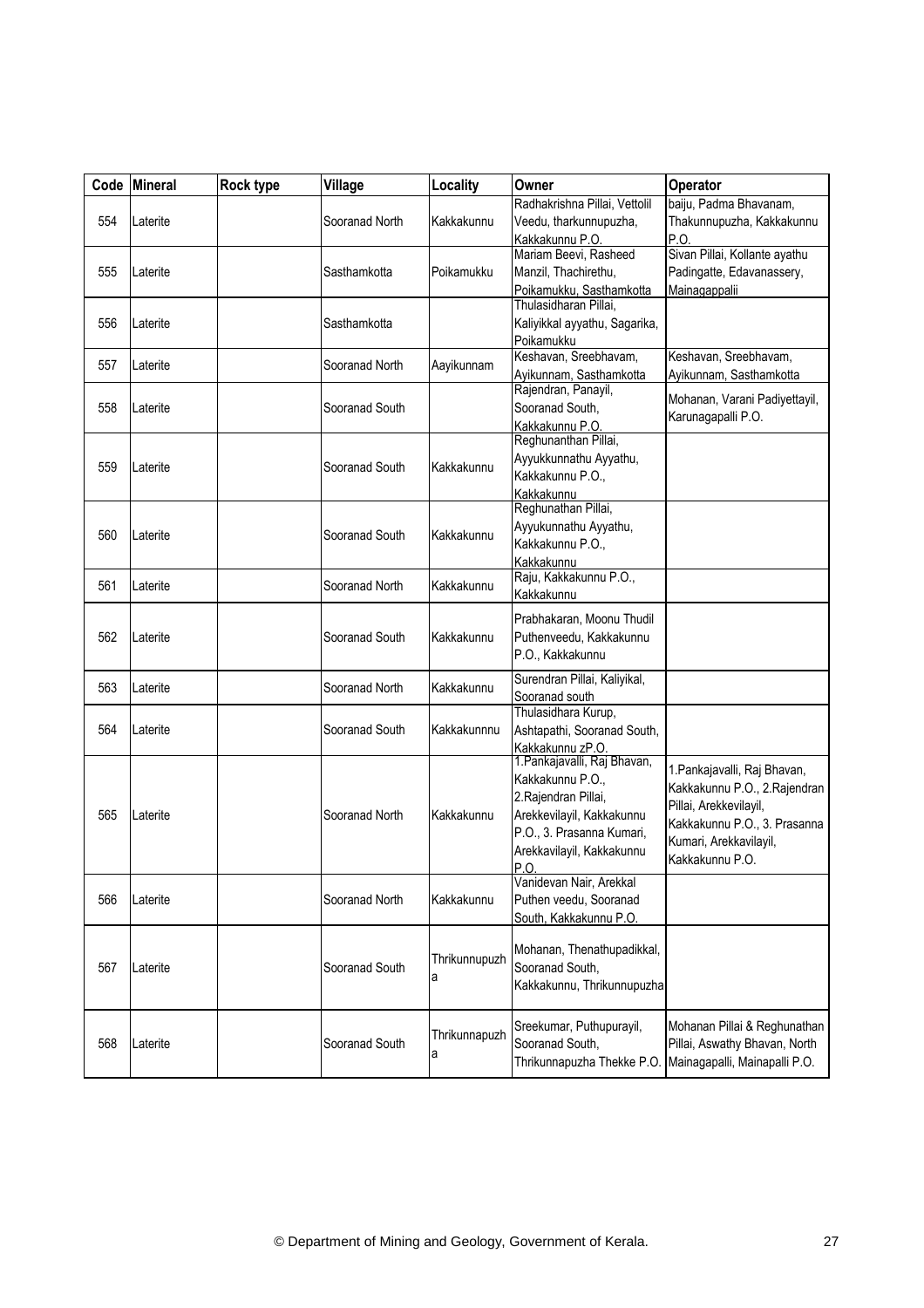|     | Code Mineral    | Rock type | Village        | Locality                  | Owner                                                                                                                                                                                                                         | Operator                                                                                                                                                                                                                      |
|-----|-----------------|-----------|----------------|---------------------------|-------------------------------------------------------------------------------------------------------------------------------------------------------------------------------------------------------------------------------|-------------------------------------------------------------------------------------------------------------------------------------------------------------------------------------------------------------------------------|
| 569 | Laterite        |           | Sooranad South | Thrikunnapuzh<br>a Thekku | Leelamma, Padma<br>Bhavanam, Kakkakunnu<br>P.O., Thrikunnapuzha Thekku                                                                                                                                                        |                                                                                                                                                                                                                               |
| 570 | Laterite        |           | Sooranad South | Thrikunnapuzh<br>a Thekku | mohanan Pillai, Vettoor<br>Padinjatte, Kakkakunnu<br>thekku, ThrikkunnaPuzha<br>Thekku                                                                                                                                        |                                                                                                                                                                                                                               |
| 571 | Laterite        |           | Sooranad South | Thrikunnapuzh<br>a Thekku | Rajendra Pillai, Karyadil<br>veedu, Kakkakunnu P.O.,<br>Thrikunnapuzha Thekku                                                                                                                                                 |                                                                                                                                                                                                                               |
| 572 | Laterite        |           | Sooranad South | Patharam                  | Gopalakrishnan, Mattathi<br>Kizhakkathil, Erichera<br>Padinjarae, Patharam                                                                                                                                                    | Basheer, Karukadavu,<br>Karunagapalli                                                                                                                                                                                         |
| 573 | Laterite        |           | Sooranad South | Patharam                  | Muraleedharan Pillai,<br>Panavilayil, Eruvinchera<br>Padinjare, Patharam                                                                                                                                                      | Muraleedharan Pillai, Ezhathu<br>Ayithu, Edavanamy,<br>Mainagapalli                                                                                                                                                           |
| 576 | Laterite        |           | Sasthamkotta   | Panapelly                 | Mathew Micheal, ladivaram,<br>Ihyeanad,<br>Thiruvananthapuram                                                                                                                                                                 | Sasikumar, Anjenam,<br>Panapelly, Poruvazhy                                                                                                                                                                                   |
| 577 | Laterite        |           | Sasthamkotta   | Kunnithazhe               | A N Thomas,<br>Anandamangalam,<br>Panapally, Poruvazhi P.O.                                                                                                                                                                   |                                                                                                                                                                                                                               |
| 578 | Laterite        |           | Sooranad North | Plavila                   | Suni, Anju Bhvan, Sooranad<br>North P.O.                                                                                                                                                                                      | Prasannan Pillai, Plavila<br>Sooranad North P.O.                                                                                                                                                                              |
| 579 | Laterite        |           | Sooranad North | Kunnithazhe               | Gopalakrishnan,<br>Padinjattemuri, Sooranad<br>North, Sooranad P.O.                                                                                                                                                           |                                                                                                                                                                                                                               |
| 580 | Brick/Tile clay |           | Sooranad North | Sooranad                  | Ambadi Bricks, Lakshmanan,<br>Ambadi, Sooranad P.O.                                                                                                                                                                           |                                                                                                                                                                                                                               |
| 581 | Brick/Tile clay |           | Sooranad North | Sooranad<br>North         | 1. Omanakuttan 2. Bhaskara<br>Pillai, Suresh Bhavan,<br>Sooranad North. 3. vasanthi,<br>Rohini Bhavan, Sooranad<br>North. 4.Lalitha, Kollante<br>Meenathathil Sooranad<br>North.5.kala Varideran Pillai,<br>Kalalayam, Sooran | 1. Omanakuttan 2. Bhaskara<br>Pillai, Suresh Bhavan,<br>Sooranad North. 3. vasanthi,<br>Rohini Bhavan, Sooranad<br>North. 4.Lalitha, Kollante<br>Meenathathil Sooranad<br>North.5.kala Varideran Pillai,<br>Kalalayam, Sooran |
| 582 | Laterite        |           | Sooranad North | Padinjatte<br>Kizhakke    | Ramanathan, Puthenveedu,<br>Kanninkara, Adoor                                                                                                                                                                                 | Ramanathan, Puthenveedu,<br>Kanninkara, Adoor                                                                                                                                                                                 |
| 583 | Laterite        |           | Sooranad North | Padinjatte<br>Kizhakke    | Salumoni, Veliath Thekkethu,<br>Padaram P.O., Sooranad<br>South                                                                                                                                                               |                                                                                                                                                                                                                               |
| 584 | Laterite        |           | Sooranad North | Sooranad                  | 1. ravi Pookottuveedu,<br>2.Sulaiman Neeappil veedu,<br>3. Shanu, Shahna Manzil,<br>Sooranad North                                                                                                                            | 1. ravi Pookottuveedu,<br>2.Sulaiman Neeappil veedu, 3.<br>Shanu, Shahna Manzil,<br>Sooranad North                                                                                                                            |
| 585 | Brick/Tile clay |           | Poruvazhi      | Chathakulam               | Srendran, Subru Bhavan,<br>Poruvazhi, Chathakulam P.O.                                                                                                                                                                        | Srendran, Subru Bhavan,<br>Poruvazhi, Chathakulam P.O.                                                                                                                                                                        |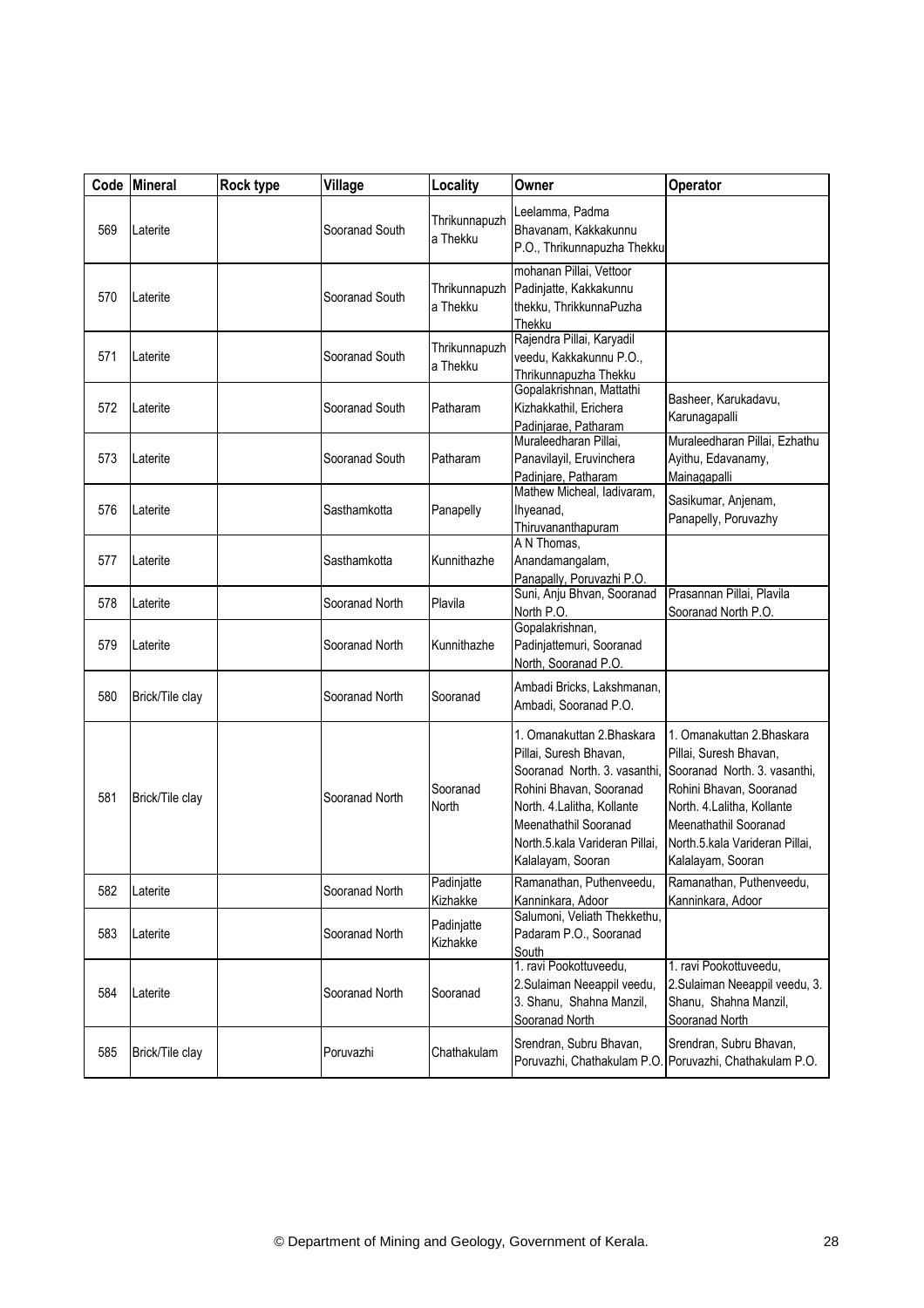| Code | Mineral                    | Rock type | Village        | Locality                | Owner                                                                                                | Operator                                                                                             |
|------|----------------------------|-----------|----------------|-------------------------|------------------------------------------------------------------------------------------------------|------------------------------------------------------------------------------------------------------|
| 587  | Brick/Tile clay            |           | Poruvazhi      | Edakkad                 | Johny Kutty Mathew, Noble<br>Villa, Edakkad P.O.,<br>Kadambanad                                      |                                                                                                      |
| 588  | Granite(Building<br>Stone) |           | Poruvazhi      | Anavattu<br>Paramala    | Remanan Contrator,<br>Ponamthope, Malampuzha                                                         |                                                                                                      |
| 589  | Granite(Building<br>Stone) |           | Kunnathur      | Ezhamale                | 1. Thakachan. 2. Shibu,<br>Puthuveettil, Manapuzha<br>P.O. 3. Udayadharan 4.<br>Babu, Puthen Veettil | 1. Thakachan. 2. Shibu,<br>Puthuveettil, Manapuzha P.O.<br>3. Udayadharan 4. Babu,<br>Puthen Veettil |
| 595  | Laterite                   |           | Mynagappally   | Thevalakkara            | Sunny, Mappela veettil<br>Puthenpurayil, Thevalakkara<br>P.O., Pallimukku                            | Sunny, Mappela veettil<br>Puthenpurayil, Thevalakkara<br>P.O., Pallimukku                            |
| 596  | Laterite                   |           | Mynagappally   | Velethazhumuk<br>ku     | Thomas John, Thottapurath<br>Kochuputhen veedu,<br>Mynagapally                                       | Thomas John, Thottapurath<br>Kochuputhen veedu,<br>Mynagapally                                       |
| 598  | Brick/Tile clay            |           | Mynagappally   | Mynagapalli             | Neena Rubash, Kunnil,<br>Attingal                                                                    | jasmine Wire Cut Bricks,<br>Kullipuram, Thekkan<br>Mynagappalli                                      |
| 599  | Laterite                   |           | Sooranad South | Kalakuthumpoi<br>ka     | Saffarulla, Paramalil house,<br>SRP Market, Karunagapalli                                            | Saffarulla, Paramalil house,<br>SRP Market, Karunagapalli                                            |
| 600  | Brick/Tile clay            |           | Mynagappally   | Vadakkom<br>Mynagapalli | Sudhakaran, Sreekumaram,<br>Vadakkom Mynagapalli P.O.,<br>Karunagapalli                              | Sudhakaran, Sreekumaram,<br>Vadakkom Mynagapalli P.O.,<br>Karunagapalli                              |
| 601  | Brick/Tile clay            |           | Mynagappally   | Palathara               | Mynagapally P.O.,<br>Karunagapally                                                                   | P M Syed, Palatharayil, North P M Syed, Palatharayil, North<br>Mynagapally P.O.,<br>Karunagapally    |
| 602  | Brick/Tile clay            |           | Mynagappally   | Mynagapally             | Deepu, Valrath House,<br>Adinad North P.O.                                                           | S R Wire Cut Bricks, Vadakkan<br>Mynagapally P.O., Kollam                                            |
| 603  | Brick/Tile clay            |           | Mynagappally   | Mynagapalli             | Johnson, Kallukari Kuttiyil,<br>Thottumugham P.O., South<br>Mynagapalli                              | Johnson, Kallukari Kuttiyil,<br>Thottumugham P.O., South<br>Mynagapalli                              |
| 604  | Brick/Tile clay            |           | Mynagappally   | Mynagapally             | Jayan, Kallukarikuttijil,<br>Thottumugham P.O.                                                       | Bipin Bricks Jayan,<br>Kallukarikuttijil, Thottumugham<br>P.O.                                       |
| 605  | Brick/Tile clay            |           | Mynagappally   | Mynagapally             | Shaji B, Kallukarikuttiyil,<br>Thottumbhagam                                                         | Nisha Wire Cut Bricks                                                                                |
| 606  | Brick/Tile clay            |           | Mynagappally   | Mynagapally             | Jayamon                                                                                              | Bibin Bricks, Thottumbhagam                                                                          |
| 607  | Brick/Tile clay            |           | Mynagappally   | Mynagapalli             | Ramakrishna Pillai, Industrial<br>Workers Co-operative<br>Soceity, Thottumbhagam,<br>Mainagapally    | Cooperative Tiles Soceity                                                                            |
| 608  | Brick/Tile clay            |           | Mynagappally   | Thekkom<br>Mynagapally  | Subhadrama, Keshava<br>Sadanam, South<br>Mynagapalli, Thottumugham<br>P.O., Kollam                   | Popular Wire Cut Bricks                                                                              |
| 609  | Brick/Tile clay            |           | Mynagappally   | Idavanassery            | Sarala Devi, Vrindavanam,<br>Idavanassery, Mainagapally                                              | Vrindavan Wire Cut Bricks,<br>Idavanassery, Mainagapally                                             |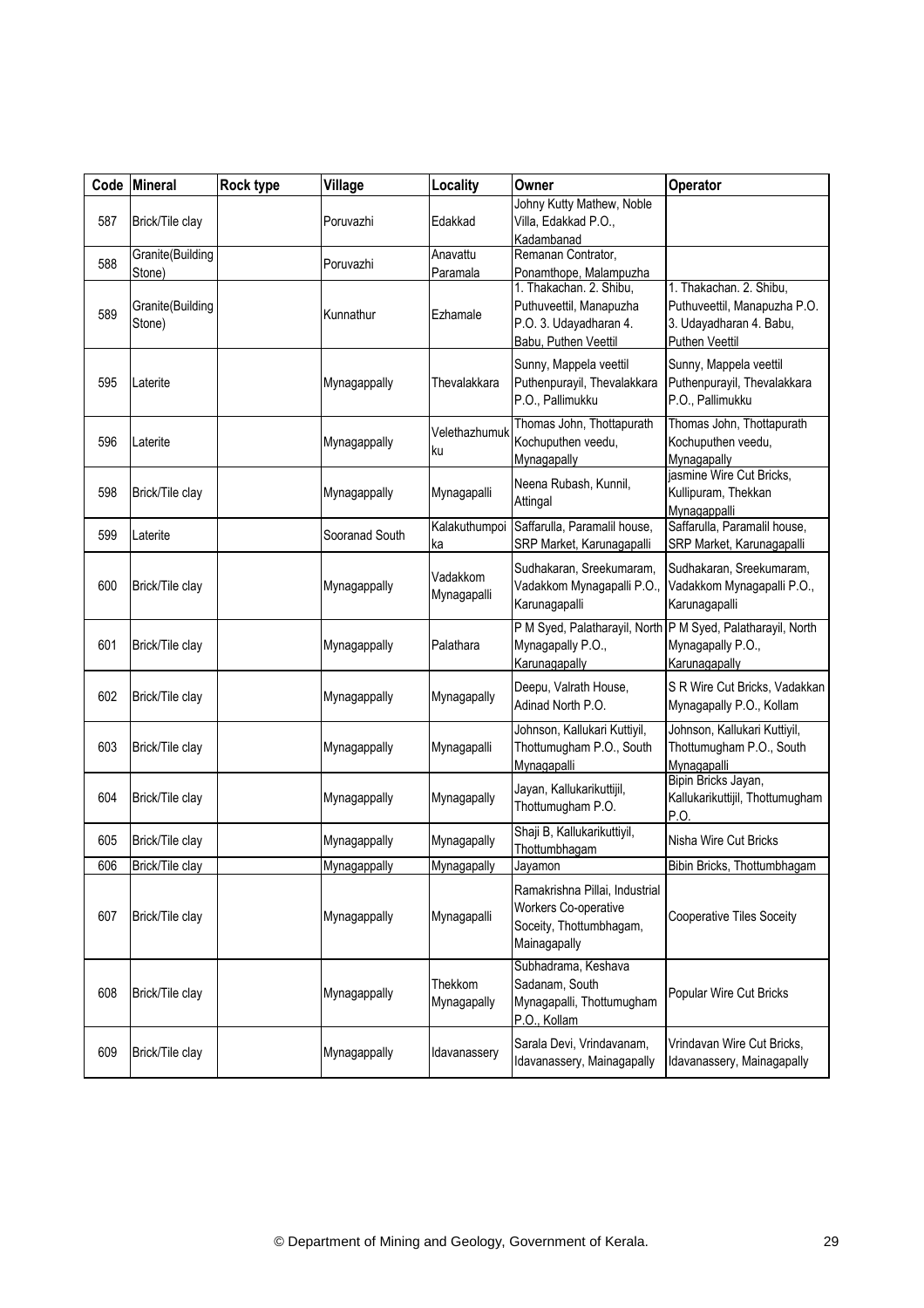|     | Code Mineral    | Rock type | Village      | Locality          | Owner                                                                                    | Operator                                                                        |
|-----|-----------------|-----------|--------------|-------------------|------------------------------------------------------------------------------------------|---------------------------------------------------------------------------------|
| 610 | Brick/Tile clay |           | Mynagappally | Idavanassery      | Varghese Vaidyan,<br>Theguvilayil, Idavanasseriyil,<br>Mynagapally                       | Kripa Wire Cut Bricks,<br>Idavanassey                                           |
| 612 | Brick/Tile clay |           | Mynagappally | Venga             | Abbas, Thattante Kizhakathil                                                             | A 1 Bricks                                                                      |
| 613 | Brick/Tile clay |           | Mynagappally | Karukadavu        | Sarashan Pillai, Aroor Kavu                                                              |                                                                                 |
| 614 | Brick/Tile clay |           | Mynagappally | Karukadavu        | Jalaluddin Kunju                                                                         |                                                                                 |
| 615 | Ordinary Sand   |           | Mynagappally | Karukadavu        |                                                                                          |                                                                                 |
| 616 | Ordinary Sand   |           | Mynagappally | Karukadavu        |                                                                                          |                                                                                 |
| 617 | Brick/Tile clay |           | Mynagappally | Karurkadavu       | Ikbal, Parayil, Mainagapally                                                             |                                                                                 |
| 620 | Laterite        |           | West Kallada | Velanthara        | Janardhanan Pillai, Injakattu,<br>Vilanthara P.O., West Kallada                          |                                                                                 |
| 621 | Laterite        |           | West Kallada | Vilanthara        | Mohanan Pillai, Vilanthara<br>P.O., West Kallada                                         |                                                                                 |
| 622 | Laterite        |           | West Kallada | Vilanthara        | Bhadran Kurup, Vilanthara<br>P.O., West Kallada                                          |                                                                                 |
| 623 | Laterite        |           | West Kallada | Vilanthara        | Baby, Vilanthara P.O., West<br>Kallada                                                   |                                                                                 |
| 624 | Laterite        |           | West Kallada | Vilanthara        | Appi, Vilanthara P.O., West<br>Kallada                                                   |                                                                                 |
| 625 | Laterite        |           | West Kallada | Vilanthara        | Sasidharan Pillai, Vilanthara<br>P.O., West Kallada                                      |                                                                                 |
| 626 | Brick/Tile clay |           | West Kallada | Valiyapadam       | Divakaran, Kailas Bhavanam,<br>Vilanthara P.O., Valiyapadam                              | Kailas Wire Cut Bricks,<br>Vilanthara P.O., Valiyapadam                         |
| 627 | Brick/Tile clay |           | West Kallada | Valiyapadam       | Gopalakrishna Pillai, Sakthi<br>Wire Cut Bricks, Vilanthara<br>P.O., Vilanthara          | Gopalakrishna Pillai, Sakthi<br>Wire Cut Bricks, Vilanthara<br>P.O., Vilanthara |
| 628 | Brick/Tile clay |           | West Kallada | Valiyapadam       | G Raju, Narakathil puthen<br>veedu, Valiyapadam, West<br>Kallada                         | Raju Wire Cut Bricks                                                            |
| 629 | Brick/Tile clay |           | West Kallada | Valiyapadam       | Thulasidharan Pillai, Quality<br>Wire Cut Bricks, Onpathe<br>thengel veedu, West Kallada | Quality Wire Cut Bricks, West<br>Kallada, Valiyapadam,<br>Vilanthara P.O.       |
| 630 | Ordinary Sand   |           | West Kallada | Kadapuzha         |                                                                                          |                                                                                 |
| 631 | Brick/Tile clay |           | West Kallada | West Kallada      | Sreeja M G, Kamalalayam,<br>Naduvilakara, Weat Kallada                                   | Sreeja Bricks                                                                   |
| 632 | Brick/Tile clay |           | West Kallada | Thottuva          | Raju, Danangattu, West<br>Kallada                                                        | <b>LNB Wire Cut Bricks</b>                                                      |
| 633 | Ordinary Sand   |           | West Kallada | Thottuva          |                                                                                          |                                                                                 |
| 634 | Brick/Tile clay |           | West Kallada | Thottuva          | jayaprakash, S K B Nivas,<br>West Kallada P.O.                                           | S K B Wire Cut Bricks,<br>Mulackal Kadavu.                                      |
| 635 | Ordinary Sand   |           | West Kallada | Valanjavaramb     |                                                                                          | Jjayan                                                                          |
| 636 | Brick/Tile clay |           | West Kallada | Kanathar<br>kunnu | yashoda, Idayilaveetil<br>Thekku, Karali P.O.                                            | S R Bricks                                                                      |
| 637 | Ordinary Sand   |           | West Kallada | Kunnathur         |                                                                                          | Sadasivan                                                                       |
| 638 | Brick/Tile clay |           | West Kallada | Thottuva          | Thomson, George Building,<br>Nelparakunnu P.O., Tharayil<br>House                        | Tharayil Bricks, Thottuva,<br>Nelparakunnu                                      |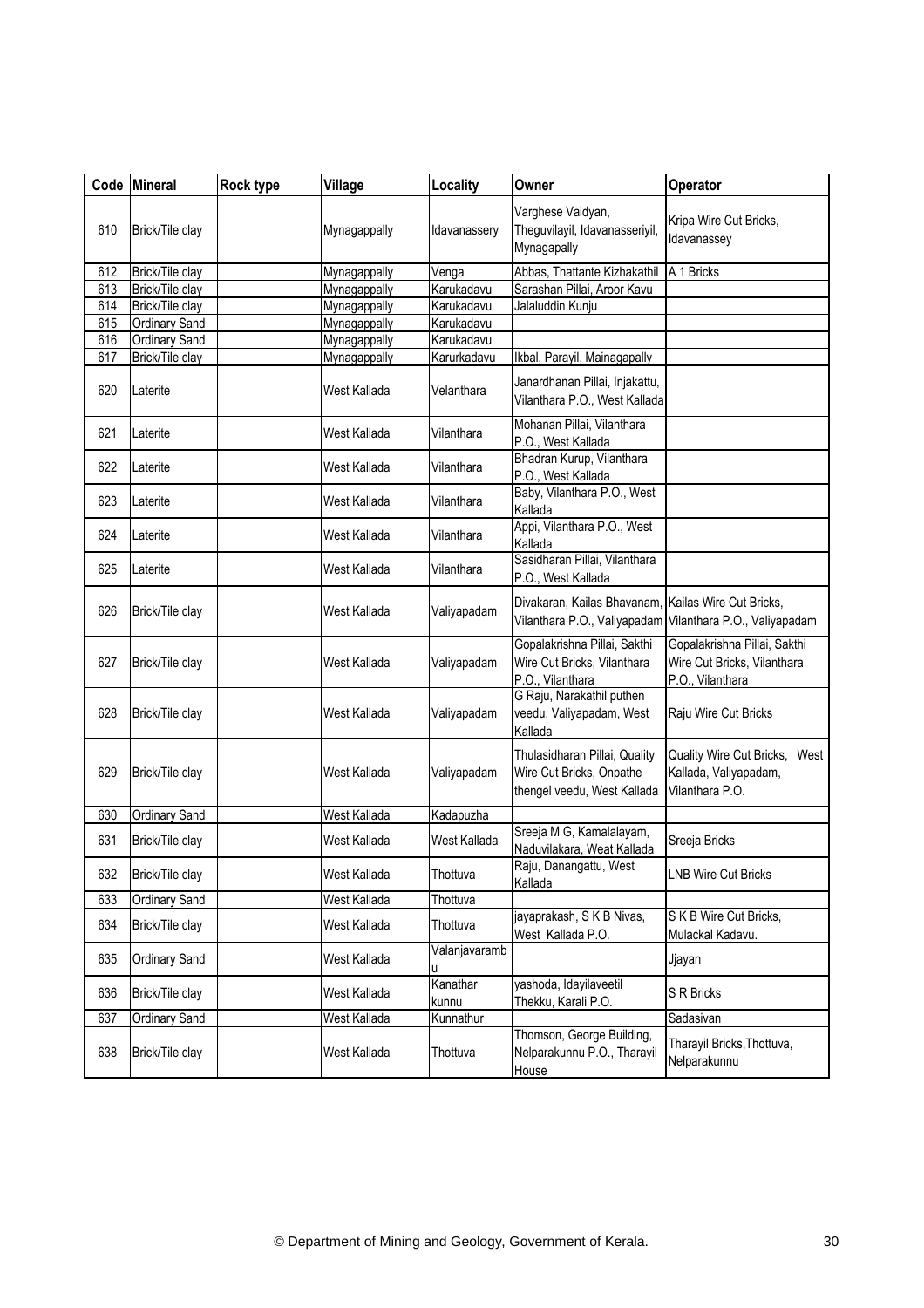| Code | Mineral                                   | Rock type                       | Village        | Locality             | Owner                                                                                   | Operator                                                                            |
|------|-------------------------------------------|---------------------------------|----------------|----------------------|-----------------------------------------------------------------------------------------|-------------------------------------------------------------------------------------|
| 639  | Brick/Tile clay                           |                                 | West Kallada   | Thottuva             | Mathews K Omman,<br>Pancheril (H), Ithottuva, West Pancheril Wire Cut Bricks<br>Kallada |                                                                                     |
| 640  | Brick/Tile clay                           |                                 | West Kallada   | Kunjanthara<br>mukku | Kannakkad                                                                               | Sreedharany Bricks                                                                  |
| 641  | Brick/Tile clay                           |                                 | West Kallada   | Theguthara<br>mukku  | Vikraman Pillai, Nithya<br>Bhavanam, West Kallada                                       | N S Wire Cut Bricks, Vikraman<br>Pillai, Nithya Bhavanam, West<br>Kallada           |
| 642  | Brick/Tile clay                           |                                 | West Kallada   | Ithottuva            | G Biju, George Building,<br>Ithottuva, West Kallada                                     | Tharayil Bricks, G Biju, George<br>Building, Ithottuva, West<br>Kallada             |
| 643  | Brick/Tile clay                           |                                 | West Kallada   | Ithottuva            | Anil, Leela Bhavan, Ithottuva                                                           | Abrahan Wire Cut Bricks, Anil,<br>Leela Bhavan, Ithottuva                           |
| 644  | Brick/Tile clay                           |                                 | Mynagappally   | Kuttimukku           | Thaha, Tharayil                                                                         | S&S Bricks, Kuttimukku, Venga                                                       |
| 644  | Brick/Tile clay                           |                                 | West Kallada   |                      | George, Narakathil, West<br>Kallad                                                      | George Wire Cut                                                                     |
| 645  | Brick/Tile clay                           |                                 | West Kallada   | Malayattumukk<br>u   | Thankachan,<br>Thamarabhagathu, Vilanthara Valiyapadam, Vilanthara<br>P.O.              | St. Thomas Bricks,<br>P.O.West Kallada                                              |
| 646  | Brick/Tile clay                           |                                 | West Kallada   | Ithottuva            | Sekharan Pillai,<br>Mathirampally, West Kallada                                         | Mathiram Pally Bricks,<br>Sekharan Pillai, Mathirampally,<br>West Kallada           |
| 647  | Brick/Tile clay                           |                                 | West Kallada   | Moolathara           | Raveendran                                                                              | Moolathara Wire Cut Bricks,<br>Moolathara                                           |
| 648  | Brick/Tile clay                           |                                 | West Kallada   | Vilanthara           | Chandran Pillai, Vishnu<br>Bhavan, West Kallada                                         | Kallada Katta Co., Chandran<br>Pillai, Vishnu Bhavan, West<br>Kallada               |
| 649  | Brick/Tile clay                           |                                 | West Kallada   | Valiyapadam          | Sheeja G S, Lakshmi<br>Bhavan, West Kallada                                             | Nandana Bricks, Sheeja G S,<br>Lakshmi Bhavan, West Kallada                         |
| 650  | Brick/Tile clay                           |                                 | West Kallada   | Valiyapadam          | Jamini Das, Plavilayil,<br>Vilanthara P.O.                                              | Jay Bharath Bricks,<br>Sivasamkara Pillai, Kadayil,<br>Vilanthara P.O.              |
| 839  | Brick/Tile clay                           |                                 | Sooranad South | Perungadi            | Divakaran, Anchana,<br>Patharam, Kollam                                                 | Anchana, Patharam                                                                   |
| 840  | Brick/Tile clay                           |                                 | Sooranad North | Perungadi            | Mohanan Pillai, Patharam                                                                | L B I Bricks, Patharam                                                              |
| 841  | Brick/Tile clay                           |                                 | Sooranad South | Patharam             | Sankaran kutty, Vaisakham,<br>Kidangayam                                                | Ponnu Bricks, Kidangayam                                                            |
| 842  | Brick/Tile clay                           |                                 | Sooranad South | Patharam             | Mohanan Pillai, Azhakathu                                                               | Azhakathu Bricks, Patharamn                                                         |
| 843  | Brick/Tile clay                           |                                 | Sooranad South | Patharam             | Radhakrishna Pillai,<br>Narayana Nivas                                                  | Ganga Bricks, Patharam,<br>Sooranad South                                           |
|      |                                           |                                 |                | Pathanapuram Taluk   |                                                                                         |                                                                                     |
| 130  | Granite(Building Garnet Biotite<br>Stone) | Gneiss                          | Arakkal        | Perumannur           | Saraswathiamma, Marchadi<br>(H), Perumannur P.O.                                        | Mohanan, Chaithram (H),<br>Thannichalil, Perumannur P.O.                            |
| 131  | Granite(Building<br>Stone)                | <b>Garnet Biotite</b><br>Gneiss | Arakkal        | Perumannur           | Mathew, Vilayil, Perumannur<br>P.O.                                                     | Sreekumar, Kannamkarayil<br>(H), Thannichal, Perumannur<br>P.O.                     |
| 126  | Granite(Building<br>Stone)                | Charnockite                     | Arakkal        | Tadikad              | V J Kurichan & Sushama<br>Varkey, E G Granites,<br>Malamel, Perumannur<br>P.O., 691545  | V J Kurichan & Sushama<br>Varkey, E G Granites, Malamel,<br>Perumannur P.O., 691545 |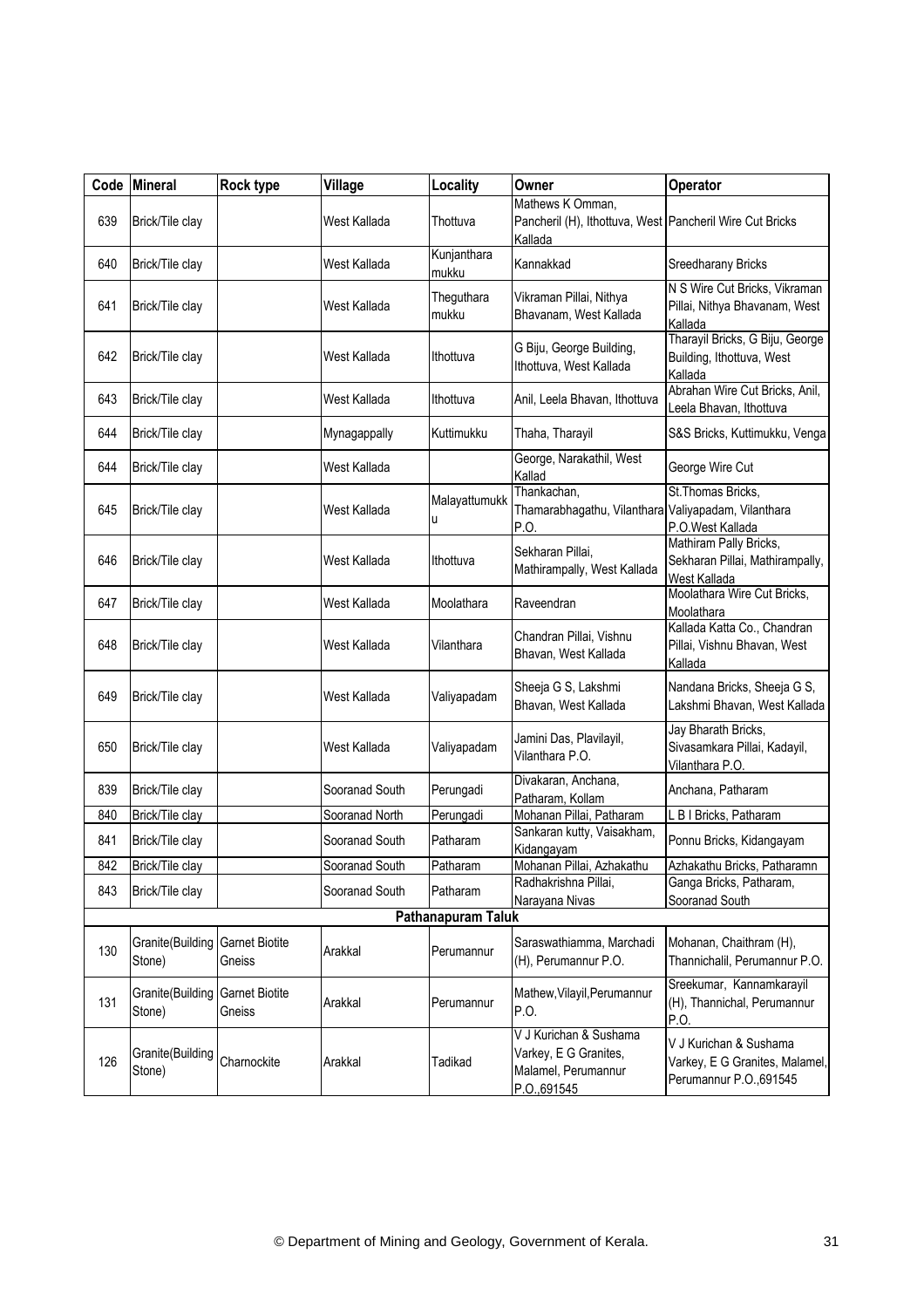| Code | <b>Mineral</b>                                    | Rock type                       | Village   | Locality                  | Owner                                                                                                                        | Operator                                                                                                                  |
|------|---------------------------------------------------|---------------------------------|-----------|---------------------------|------------------------------------------------------------------------------------------------------------------------------|---------------------------------------------------------------------------------------------------------------------------|
| 127  | <b>Granite</b> (Building Garnet Biotite<br>Stone) | Gneiss                          | Arakkal   | Punnakkad                 | Baiju Abraham, Matha Metal<br>Crusher, Punnakkad,<br>Podiyattuvila P.O.,<br>Kottarakkara                                     | Baiju Abraham, Matha Metal<br>Crusher, Punnakkad,<br>Podiyattuvila P.O.,<br>Kottarakkara                                  |
| 128  | <b>Granite</b> (Building Garnet Biotite<br>Stone) | Gneiss                          | Arakkal   | Perumannur                | Baby, Malavila (H),<br>Perumannur P.O.                                                                                       | Baby, Malavila (H),<br>Perumannur P.O.                                                                                    |
| 129  | Granite(Building<br>Stone)                        | <b>Garnet Biotite</b><br>Gneiss | Arakkal   | Perumannur                | Gopalan Pillai, Usha<br>Mandiram, Perumannur P.O.                                                                            | Rajan K, Podiyattuvila,<br>Abhilash Bhavan, Valakom<br>P.O                                                                |
| 264  | Granite(Building<br>Stone)                        | <b>Garnet Biotite</b><br>Gneiss | Vilakudy  | Avaneeswaram Revanue land |                                                                                                                              | Satheeshan, Nediyavila,<br>Kottarakkara                                                                                   |
| 265  | Brick/Tile clay                                   |                                 | Vilakudy  | Avaneeswaram              | Nijas, Nijas Manzil,<br>Kunnikkode, Kottarakkara                                                                             | Nijas, Nijas Manzil,<br>Kunnikkode, Kottarakkara                                                                          |
| 266  | Brick/Tile clay                                   |                                 | Vilakudy  | Avaneeswaram              | Rohini, Rafeek Manzil,<br>Avaneeswaram, P.O.                                                                                 | Rohini, Rafeek Manzil,<br>Avaneeswaram, P.O.                                                                              |
| 267  | Brick/Tile clay                                   |                                 | Vilakudy  | Vilakkudi                 | Anil Kumar, Nadil<br>Padinjattathil, C/o Lakshmi,<br>Wire Cut Bricks Induatries,<br>Vilakkudi, Ph.0474<br>2403181,9447398582 | Anil Kumar, Nadil Padinjattathil,<br>C/o Lakshmi, Wire Cut Bricks<br>Induatries, Vilakkudi, Ph.0474<br>2403181,9447398582 |
| 273  | Granite (Building Garnet Biotite<br>Stone)        | Gneiss                          | Pattazhy  | Thekkethery               | Subhadramma, W/o<br>Rajagopalan Nair, Meleth<br>puthen veedu, Thazhakkara,<br>Mavelikkara                                    | Subhadramma, W/o<br>Rajagopalan Nair, Meleth<br>puthen veedu, Thazhakkara,<br>Mavelikkara                                 |
| 274  | Granite(Building<br>Stone)                        | <b>Garnet Biotite</b><br>Gneiss | Pattazhy  | Thekkethery               | Revanue land                                                                                                                 | Subhadramma L, Meleth<br>veedu, Thazhakkara,<br>Mavelikkara                                                               |
| 275  | Granite (Building Garnet Biotite<br>Stone)        | Gneiss                          | Pattazhy  | Nediyapara                | Revanue land                                                                                                                 | Krishnan Pillai, Meleth Lakshmi<br>Bhavan, Thazhakkara,<br>Mavelikkara                                                    |
| 280  | Granite(Building<br>Stone)                        | <b>Garnet Biotite</b><br>Gneiss | Pattazhy  | Eruppakuzhi               | P Sudheer, S/o P<br>Sukumaran, Padmalayam,<br>Muringakal P.O., Koodal                                                        | P Sukumaran, Padmalayam,<br>Muringakal P.O., Koodal                                                                       |
| 281  | Granite(Building<br>Stone)                        | Charnockite                     | Pattazhy  | Eruppakuzhi               | MK Renadeva Panikar,<br>Marottivila, Vedar P.O.,<br>Puthur                                                                   | Beena Paul, Pattazhy                                                                                                      |
| 282  | Granite(Building<br>Stone)                        | <b>Garnet Biotite</b><br>Gneiss | Pattazhy  | Kattamala                 | Sebastian K John, Kattamala<br>Puthiya veedu, Panthaplavu,<br>Pattazhy                                                       | Sebastian K John, Kattamala<br>Puthiya veedu, Panthaplavu,<br>Pattazhy                                                    |
| 283  | Granite(Building Garnet Biotite<br>Stone)         | Gneiss                          | Pattazhy  | Kattamala                 | Sebastian K John, Kattamala<br>puthiya veedu, Panthaplavu,<br>Pattazhi                                                       | Cheriyan, Kurichi, Kottayam                                                                                               |
| 263  | Granite(Building<br>Stone)                        | <b>Garnet Biotite</b><br>Gneiss | Thalavoor | Thalavoor                 | Revanue land and private<br>land                                                                                             | Kunjumon, Kurumpalazhikathu,<br>P.O.Thalavoor                                                                             |
| 268  | Brick/Tile clay                                   |                                 | Vilakudy  | Vilakkudy                 | Suresh Nair, C/o KKP Bricks,<br>Ambuja Vilasam, Vilakkudy<br>P.O., Kottarakkara                                              | Suresh Nair, C/o KKP Bricks,<br>Ambuja Vilasam, Vilakkudy<br>P.O., Kottarakkara                                           |
| 269  | Brick/Tile clay                                   |                                 | Vilakudy  | Kuamikkode                | Basheer Kutty, C/o Riyas<br>Bricks Kuammikkode,<br>Kottarakkara                                                              | Basheer Kutty, C/o Riyas<br>Bricks Kuammikkode,<br>Kottarakkara                                                           |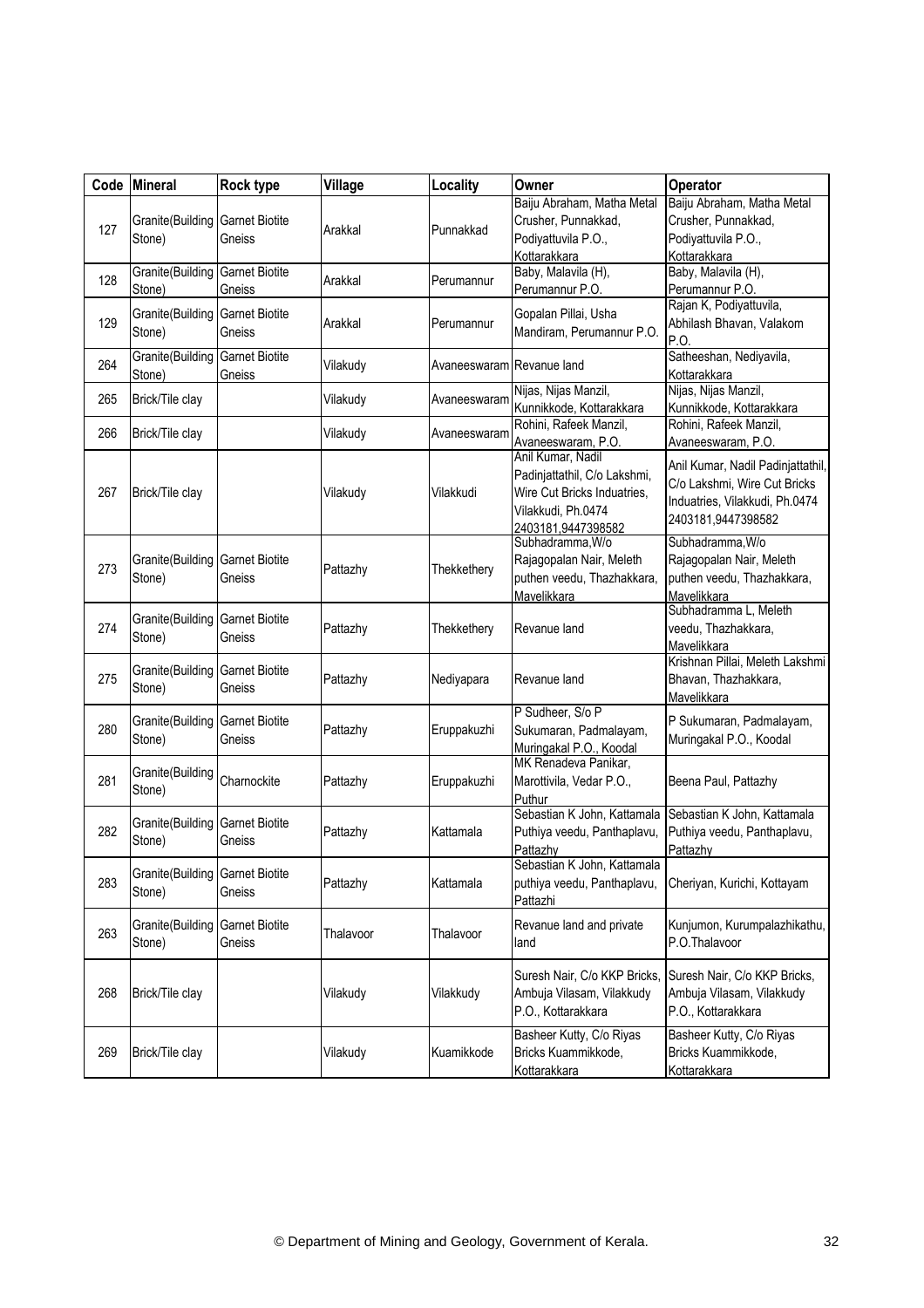| Code | <b>Mineral</b>                                    | Rock type                       | Village         | Locality                | Owner                                                                                | <b>Operator</b>                                                                   |
|------|---------------------------------------------------|---------------------------------|-----------------|-------------------------|--------------------------------------------------------------------------------------|-----------------------------------------------------------------------------------|
| 276  | <b>Granite</b> (Building Garnet Biotite<br>Stone) | Gneiss                          | Pattazhy        | Nediyapara              | Revanue land                                                                         | Jayesh Kumaran Nair,<br>Ellumkala, Raj Bhavan, Koodal,<br>Pathanamthitta          |
| 277  | Granite(Building<br>Stone)                        | <b>Garnet Biotite</b><br>Gneiss | Pattazhy        |                         | Rudran, S/o Kesavan Nair,<br>Pulikkunnimala Lal Bhavan, P.O.Pattazhy,<br>Kollam      | Rudran, S/o Kesavan Nair, Lal<br>Bhavan, P.O.Pattazhy, Kollam                     |
| 278  | Granite(Building<br>Stone)                        | <b>Garnet Biotite</b><br>Gneiss | Pattazhy        | Eruppakuzhi             | R Anil Kumar, Charuvila<br>puthen veedu, Vedar P.O.,<br>Kottrakkara                  | R Anil Kumar, Charuvila puthen<br>veedu, Vedar P.O., Kottrakkara                  |
| 279  | Granite(Building<br>Stone)                        | <b>Garnet Biotite</b><br>Gneiss | Pattazhy        | Eruppakuzhi             | K.M.Mathew, Kuzhovom<br>Mannil veedu, Karavankuzhi<br>P.O., Pullad, Pathanamthitta   | K.M.Mathew, Kannimel,<br>Eruppakuzhi                                              |
| 284  | Granite(Building<br>Stone)                        | Charnockite                     | Pattazhy        | Kattamala               | Thriasiamma John,<br>Kattamala (H), Panthaplavu<br>P.O., Pattazhy                    | Johny (Thambi), Madappali<br>(H), Aluva                                           |
| 285  | Granite(Building<br>Stone)                        | <b>Garnet Biotite</b><br>Gneiss | Pidavoor        | Panampatta              | Sajeev, S/o Sreedharan, Raj<br>Kumar Bhavan, Kariyari P.O.<br><b>Punalur 691332</b>  | Sajeev, Mamvilayil, Pidavoor<br>P.O., Pathanapuram                                |
| 363  | Brick/Tile clay                                   |                                 | Kulathupuzha    | Dalia<br>Karikkakam     | Sulaiman, Block No.123,<br>Ozhukupara, Madathara P.O.                                | Sulaiman, Block No.123,<br>Ozhukupara, Madathara P.O.                             |
| 364  | Brick/Tile clay                                   |                                 | Thinkalkarikkam | Kalluvettankuz<br>hi    | Suresh Babu, Kulakka road<br>veedu, Dallep P.O.,<br>Kulathupuzha                     | Suresh Babu, Kulakka road<br>veedu, Dallep P.O.,<br>Kulathupuzha                  |
| 365  | Granite(Building<br>Stone)                        | Charnockitic<br>Gneiss          | Ariyankavu      | Karayalam<br>motta      | Suresh, Charuvila puthen<br>veedu, Karayalam motta,<br>Ariyankavu                    | Suresh, Charuvila puthen<br>veedu, Karayalam motta,<br>Ariyankavu                 |
| 366  | Granite(Building<br>Stone)                        | <b>Garnet Biotite</b><br>Gneiss | Edamon          | 17 Block                | Janardhanan, Puthuparambil<br>(H) Anappettakonkal P.O.,<br>17 Block                  | K Ajithkumar Unnithan,<br>Aswathy Bhavan, Chepra P.O.,<br>Kottarakkara            |
| 371  | Brick/Tile clay                                   |                                 | Piravanthoor    | Vettittitta             | Sabu Alex, Maruthi vila,<br>P.P.M.( P.O.), Punalur, C/o<br>Deva Bricks               | Sabu Alex, Maruthi vila,<br>P.P.M.( P.O.), Punalur, C/o<br>Deva Bricks            |
| 372  | Granite(Building<br>Stone)                        | <b>Garnet Biotite</b><br>Gneiss | Ayiranelloor    | Elavaramkuzhi           | Govt.Land                                                                            | M.J.Jose, Prince Villa,<br>Elavaram kuzhi, Vilakkupara                            |
| 373  | <b>Granite</b> (Building Garnet Biotite<br>Stone) | Gneiss                          | Ayiranelloor    | Elavaramkuzhi Govt.Land |                                                                                      | C.S.Salim, Charivukalayil,<br>Elavaramkuzhi, Ayiranallur                          |
| 374  | Granite(Building<br>Stone)                        | <b>Garnet Biotite</b><br>Gneiss | Ayiranelloor    | Elavaramkuzhi           | Ramachandran &<br>Ramabhdran,<br>Sreeramachandra Vilasam,<br>Nettayam, Nediyara P.O. | Sreemon, Saraswamandiram,<br>Nettayam, Nediyara P.O.                              |
| 367  | Granite(Building<br>Stone)                        | <b>Garnet Biotite</b><br>Gneiss | Edamon          | Vellimala               | Kareem, Kollam                                                                       | Gopalakrishnan, Edamon P.O.                                                       |
| 368  | Granite(Building<br>Stone)                        | <b>Garnet Biotite</b><br>Gneiss | Pathanapuram    | Elikkattur              | Alex Thomas, Cherukara<br>Pedikayil (H), Elikkattur P.O.,<br>Punalur                 | Viswanadhan, Sreenilayam,<br>Vettittitta P.O., Makkadavu                          |
| 369  | Brick/Tile clay                                   |                                 | Piravanthoor    | Kamukumcheri            | Purushothaman Pilla,<br>Mattathu veedu,<br>Kamukumcheri P.O.,<br>Kamukumcheri 689696 | Purushothaman Pilla, Mattathu<br>veedu, Kamukumcheri P.O.,<br>Kamukumcheri 689696 |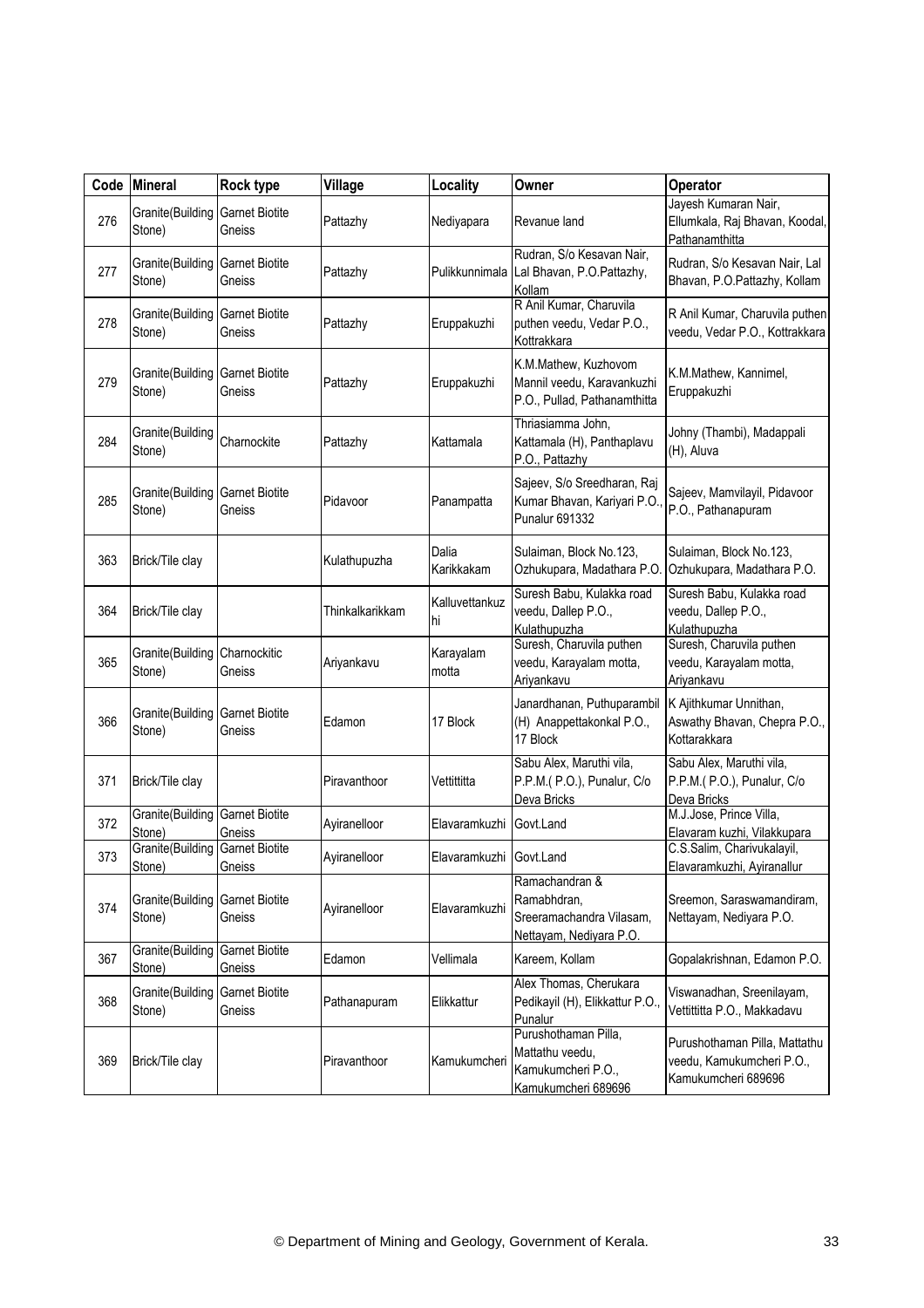|     | Code Mineral                                      | Rock type                       | Village      | Locality                   | Owner                                                                                                                                       | Operator                                                                                                                       |
|-----|---------------------------------------------------|---------------------------------|--------------|----------------------------|---------------------------------------------------------------------------------------------------------------------------------------------|--------------------------------------------------------------------------------------------------------------------------------|
| 370 | Granite(Building<br>Stone)                        | <b>Garnet Biotite</b><br>Gneiss | Piravanthoor | Makkulam                   | Sundarasan, S/o Vasu,<br>Vengavila (H), Piravanthur<br>P.O., Punalur                                                                        | Sundarasan, S/o Vasu,<br>Vengavila (H), Piravanthur<br>P.O., Punalur                                                           |
| 375 | <b>Granite</b> (Building Garnet Biotite<br>Stone) | Gneiss                          | Ayiranelloor | Elavaramkuzhi              | Rasheeda, S/o Shafeek,<br>Nirappil Puthen veedu,<br>Elavaramkuzhi, Vilakkupara<br>P.O., Ayiranelloor                                        | Majeed & Salim, Charivukalayil<br>Elavaramkuzhi, Ayiranelloor                                                                  |
| 376 | Granite(Building<br>Stone)                        | <b>Garnet Biotite</b><br>Gneiss | Ayiranelloor | Elavaramkuzhi              | Raffia, Elavaramkuzhi,<br>Vilakkupara                                                                                                       |                                                                                                                                |
| 384 | Brick/Tile clay                                   |                                 | Alayaman     | Puthayam                   | M Abdul Majeed, Putheth,<br>Karukon P.O.                                                                                                    | M Abdul Majeed, Putheth,<br>Karukon P.O.                                                                                       |
| 385 | Brick/Tile clay                                   |                                 | Alayaman     | Puthayam                   | Sharif A, Noufal Manzil,<br>Eruvelikkal, Karukon P.O.                                                                                       | Sharif A, Noufal Manzil,<br>Eruvelikkal, Karukon P.O.                                                                          |
| 378 | Brick/Tile clay                                   |                                 | Alayaman     | Kurukon                    | Nurudheen Kutty, Sheeja<br>Manzil, Vettithiruppu,<br>Kurukon P.O.                                                                           | Abithabeevi, W/o Nurudheen<br>Kutty, Sheeja Manzil,<br>Vettithiruppu, Kurukon P.O.                                             |
| 379 | Brick/Tile clay                                   |                                 | Alayaman     | Vettithiruppu              | Usha, G.R Bricks, Karukon<br>P.O., Vettithiruppu                                                                                            | Usha, G.R Bricks, Karukon<br>P.O., Vettithiruppu                                                                               |
| 380 | Brick/Tile clay                                   |                                 | Alayaman     | Alayaman                   | Sunny Varghese, Vilayil<br>Bricks, Mannur, Alayaman<br>P.O.                                                                                 | Sunny Varghese, Vilayil Bricks,<br>Mannur, Alayaman P.O.                                                                       |
| 297 | Brick/Tile clay                                   |                                 | Pattazhy     | Pattazhy                   | AR Basheer, C/o AR Bricks,<br>Pattazhy, Kollam                                                                                              | AR Basheer, C/o AR Bricks,<br>Pattazhy, Kollam                                                                                 |
| 298 | Brick/Tile clay                                   |                                 | Pattazhy     | Pattazhy                   | Thomas K Panchiyil, C/o<br>Manna Bricks Industries,<br>Edakkadavu, Pattazhy                                                                 | Thomas K Panchiyil, C/o<br>Manna Bricks Industries,<br>Edakkadavu, Pattazhy                                                    |
| 299 | Brick/Tile clay                                   |                                 | Pattazhy     | Pattazhy                   | Gopakumar, Kottamel (H),<br>Chalikkuzhi P.O., Kollam                                                                                        | Gopakumar, Kottamel (H),<br>Chalikkuzhi P.O., Kollam                                                                           |
| 332 | Brick/Tile clay                                   |                                 | Pidavoor     | Neduvannur                 | Azura Beevi, W/o Riad, Rias<br>Manzil, Avaneeswaram<br><b>R.S.P.O</b>                                                                       | Riad, C/o Riad Wire Cut bricks,<br>Rias Manzil,                                                                                |
| 338 | Granite(Building<br>Stone)                        | <b>Garnet Biotite</b><br>Gneiss | Pidavoor     | Kumukumcheri Puthen veedu, | Shivanadhan Achari, Kalluvila<br>Kamukumcheri                                                                                               | P Anandhan, Kokkottu Melathil,<br>Pidavoor, Pathanapuram                                                                       |
| 339 | Brick/Tile clay                                   |                                 | Vilakudy     | Pinappla Jn                | Sunu C G, S/o George,<br>Chirayil (H), Karira P.O.,<br>Punalu                                                                               | Sunu C G, S/o George, Chirayil<br>(H), Karira P.O., Punalu                                                                     |
|     | 341 Brick/Tile clay                               |                                 | Pathanapuram |                            | Ramachandran, C/o Kailas<br>Bricks), Kailas (H),<br>Erappanthodu Erappanthodu, Near Mount<br>carmel School, Manjallur<br>P.O., Pathanapuram | Ramachandran, C/o Kailas<br>Bricks), Kailas (H),<br>Erappanthodu, Near Mount<br>carmel School, Manjallur P.O.,<br>Pathanapuram |
| 343 | Brick/Tile clay                                   |                                 | Pathanapuram | Kuttimottilkada<br>VU      | Devarajan.V, Raghul<br>Nilayam, Kundayam,<br>Kuttimottikadavu,<br>Pathanapuram                                                              | Devarajan.V, Raghul Nilayam,<br>Kundayam, Kuttimottikadavu,<br>Pathanapuram                                                    |
| 344 | Brick/Tile clay                                   |                                 | Pattazhy     | Pulivila                   | Asokan.K, Kesavavilasam,<br>Pulivila, Panthaplavu P.O.,<br>Pattazhy                                                                         | Asokan.K, Kesavavilasam,<br>Pulivila, Panthaplavu P.O.,<br>Pattazhy                                                            |
| 345 | Brick/Tile clay                                   |                                 | Punalur      | Tholikkod                  | Shivakumar, Thangarajan,<br>Ponnayya Bhavan, T.V.Jn,<br>C/o Ramraj Bricks                                                                   | Shivakumar, Thangarajan,<br>Ponnayya Bhavan, T.V.Jn, C/o<br>Ramraj Bricks                                                      |
| 346 | Brick/Tile clay                                   |                                 | Karavaloor   | Tholikkod                  | P Babu, Kadavil veedu,<br>Tholikkod P.O., Punalur                                                                                           | P Babu, Kadavil veedu,<br>Tholikkod P.O., Punalur                                                                              |